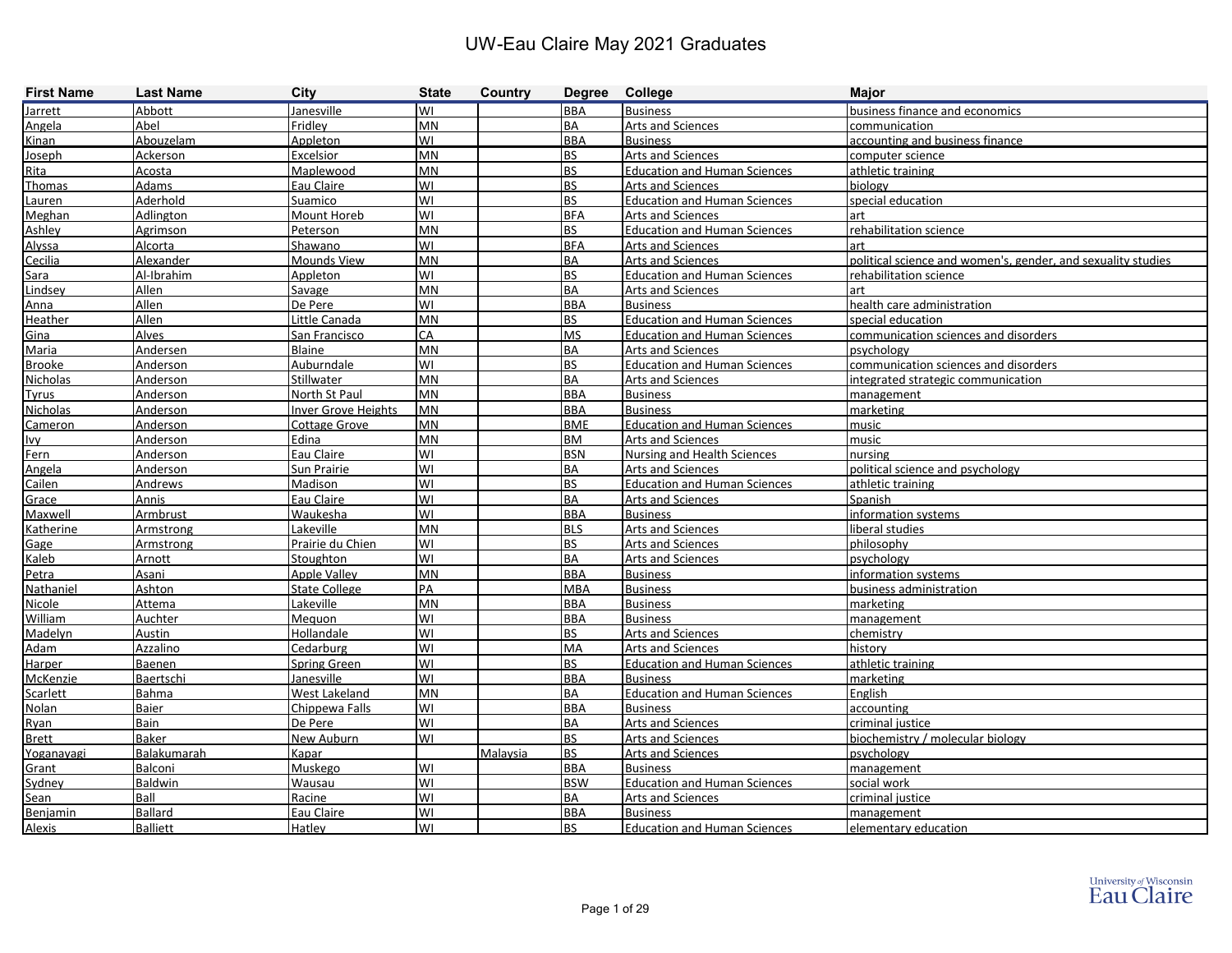| <b>First Name</b> | <b>Last Name</b> | <b>City</b>              | <b>State</b> | Country  | Degree College |                                     | <b>Major</b>                                        |
|-------------------|------------------|--------------------------|--------------|----------|----------------|-------------------------------------|-----------------------------------------------------|
| Sierra            | <b>Ballweg</b>   | North Freedom            | lwı          |          | <b>BBA</b>     | <b>Business</b>                     | health care administration                          |
| Mallorie          | <b>Barabas</b>   | Kronenwetter             | lwı          |          | <b>BA</b>      | <b>Arts and Sciences</b>            | integrated strategic communication                  |
| Melanev           | <b>Barba</b>     | Woodbury                 | <b>MN</b>    |          | <b>MBA</b>     | <b>Business</b>                     | business administration                             |
| McKenna           | <b>Barker</b>    | Rosemount                | <b>MN</b>    |          | <b>BA</b>      | <b>Arts and Sciences</b>            | theatre arts                                        |
| Carleen           | Baron            | Mosinee                  | WI           |          | <b>BM</b>      | <b>Arts and Sciences</b>            | music                                               |
| Ali               | Barrie           | Eau Claire               | WI           |          | <b>BS</b>      | <b>Education and Human Sciences</b> | elementary education                                |
| Lucas             | Barry            | Shorewood                | WI           |          | <b>BS</b>      | <b>Arts and Sciences</b>            | physics                                             |
| Marwan            | Bataineh         | Eau Claire               | WI           |          | <b>BS</b>      | <b>Arts and Sciences</b>            | computer science                                    |
| Mohammed          | Bataineh         | Eau Claire               | lwı          |          | <b>BS</b>      | <b>Arts and Sciences</b>            | computer science                                    |
| Tumenkhuslen      | Batdelger        | Ulaanbaatar              |              | Mongolia | <b>BBA</b>     | <b>Business</b>                     | business finance                                    |
| Danielle          | <b>Bauer</b>     | Fridley                  | <b>MN</b>    |          | <b>BS</b>      | <b>Education and Human Sciences</b> | communication sciences and disorders                |
| Grace             | <b>Bauer</b>     | <b>Orland Park</b>       |              |          | <b>BA</b>      | <b>Arts and Sciences</b>            | psychology                                          |
| Mackenzie         | Baughman         | Cornell                  | lwı          |          | <b>BBA</b>     | <b>Business</b>                     | accounting                                          |
| Cole              | Baumann          | Shorewood                | WI           |          | <b>BS</b>      | <b>Arts and Sciences</b>            | biology                                             |
| Kirsten           | Bay              | Waukesha                 | WI           |          | <b>BS</b>      | <b>Arts and Sciences</b>            | biology                                             |
| Michaela          | Beal             | Iron Ridge               | WI           |          | <b>BA</b>      | Arts and Sciences                   | integrated strategic communication                  |
| Alyssa            | Beatty           | Holmen                   | lwı          |          | <b>BS</b>      | <b>Education and Human Sciences</b> | communication sciences and disorders                |
| Sara              | Beckendorf       | La Crosse                | WI           |          | <b>BBA</b>     | <b>Business</b>                     | health care administration                          |
| <b>Jordan</b>     | <b>Becker</b>    | Stratford                | WI           |          | <b>BBA</b>     | <b>Business</b>                     | business finance                                    |
| Danielle          | <b>Becker</b>    | Chanhassen               | <b>MN</b>    |          | <b>BBA</b>     | <b>Business</b>                     | business finance                                    |
| Lauren            | <b>Becker</b>    | Blanchardville           | lwı          |          | <b>BA</b>      | <b>Arts and Sciences</b>            | geography                                           |
| Elli              | <b>Becker</b>    | Neshkoro                 | lwı          |          | <b>BA</b>      | <b>Arts and Sciences</b>            | psychology and criminal justice                     |
| Lexey             | <b>Beffa</b>     | Menomonie                | WI           |          | <b>BBA</b>     | <b>Business</b>                     | accounting and management                           |
| Kirby             | <b>Befort</b>    | Lake Geneva              | WI           |          | <b>BBA</b>     | <b>Business</b>                     | management and marketing                            |
| Adam              | <b>Behling</b>   | Eau Claire               | lwı          |          | <b>BS</b>      | Arts and Sciences                   | materials science                                   |
| Caitlyn           | <b>Behr</b>      | <b>Cottage Grove</b>     | <b>MN</b>    |          | <b>BBA</b>     | <b>Business</b>                     | marketing                                           |
| Sara              | <b>Beirne</b>    | Ettrick                  | WI           |          | <b>BS</b>      | <b>Education and Human Sciences</b> | communication sciences and disorders and psychology |
| Zoe               | <b>Bellis</b>    | South Milwaukee          | lwı          |          | <b>BS</b>      | Arts and Sciences                   | physics                                             |
| Erin              | <b>Benck</b>     | Portage                  | lwı          |          | <b>BBA</b>     | <b>Business</b>                     | marketing                                           |
| Rebekah           | <b>Bendorf</b>   | Owatonna                 | <b>MN</b>    |          | <b>BS</b>      | <b>Arts and Sciences</b>            | art                                                 |
| Preston           | <b>Benedict</b>  | <b>Cottage Grove</b>     | lwı          |          | <b>BS</b>      | <b>Education and Human Sciences</b> | physics and mathematics                             |
| Ashley            | <b>Benes</b>     | <b>Grand Rapids</b>      | <b>MN</b>    |          | <b>BS</b>      | <b>Arts and Sciences</b>            | biology                                             |
| Megan             | <b>Beranek</b>   | <b>Brooklyn Park</b>     | <b>MN</b>    |          | <b>BS</b>      | <b>Education and Human Sciences</b> | special education                                   |
| Scott             | <b>Berenz</b>    | <b>Apple Valley</b>      | <b>MN</b>    |          | <b>BA</b>      | <b>Arts and Sciences</b>            | criminal justice                                    |
| Ryan              | Berger           | Woodruff                 | WI           |          | <b>BS</b>      | <b>Arts and Sciences</b>            | chemistry with business emphasis                    |
| Evan              | Bergman          | Onalaska                 | lwı          |          | <b>BBA</b>     | <b>Business</b>                     | management                                          |
| Aaron             | <b>Berlin</b>    | Cleveland                | <b>OH</b>    |          | <b>MBA</b>     | <b>Business</b>                     | business administration                             |
| Reid              | Berndt           | <b>Eden Prairie</b>      | <b>MN</b>    |          | <b>BBA</b>     | <b>Business</b>                     | marketing                                           |
| Aaron             | Berzinski        | <b>Thief River Falls</b> | <b>MN</b>    |          | <b>BBA</b>     | <b>Business</b>                     | health care administration                          |
| Alison            | Biederwolf       | Sheboygan Falls          | lwı          |          | <b>BBA</b>     | <b>Business</b>                     | health care administration                          |
| Courtney          | <b>Binder</b>    | Wausau                   | lwı          |          | <b>BA</b>      | <b>Arts and Sciences</b>            | communication                                       |
| Sarina            | <b>Bissell</b>   | Hopkins                  | MN           |          | <b>BA</b>      | <b>Arts and Sciences</b>            | Spanish                                             |
| Charlotte         | <b>Biwer</b>     | Pewaukee                 | lwı          |          | <b>BS</b>      | Arts and Sciences                   | criminal justice                                    |
| <b>Adam</b>       | Bix              | Suamico                  | lwı          |          | <b>BS</b>      | <b>Education and Human Sciences</b> | exercise science                                    |
| Jessa             | <b>Bjork</b>     | <b>Duluth</b>            | MN           |          | <b>BS</b>      | Arts and Sciences                   | integrated strategic communication                  |
| Joseph            | <b>Black</b>     | <b>River Falls</b>       | WI           |          | <b>BBA</b>     | <b>Business</b>                     | marketing                                           |
| Veronika          | Blada            | Greenfield               | lwı          |          | <b>BSN</b>     | <b>Nursing and Health Sciences</b>  | nursing                                             |
| Kali              | <b>Blaeser</b>   | <b>West Saint Paul</b>   | MN           |          | <b>BBA</b>     | <b>Business</b>                     | health care administration                          |
| Amanda            | <b>Blank</b>     | Mc Farland               | lwı          |          | <b>MBA</b>     | <b>Business</b>                     | business administration                             |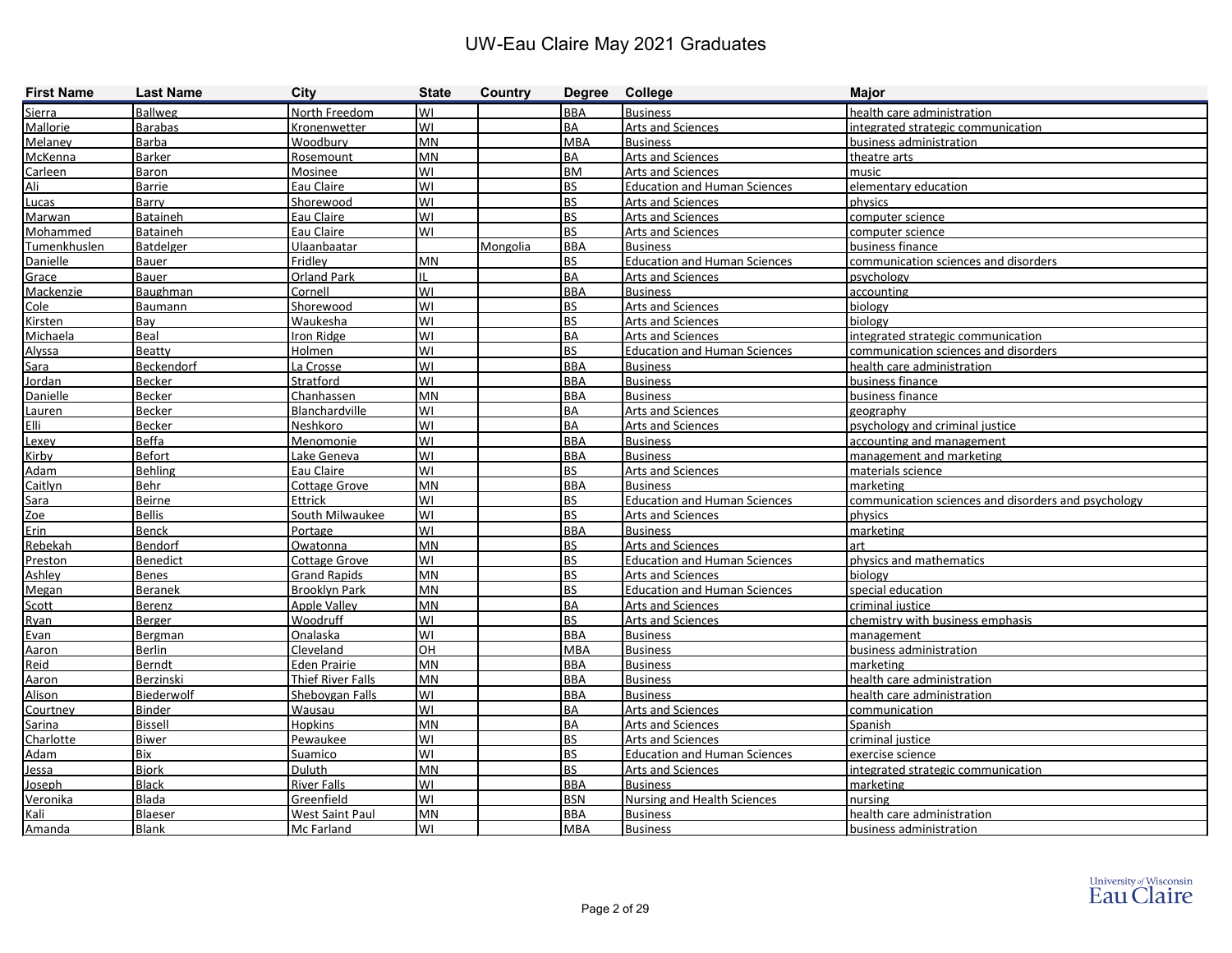| <b>First Name</b> | <b>Last Name</b>    | <b>City</b>          | <b>State</b> | Country | Degree College         |                                     | <b>Major</b>                         |
|-------------------|---------------------|----------------------|--------------|---------|------------------------|-------------------------------------|--------------------------------------|
| Ethan             | <b>Blank</b>        | La Crosse            | lwı          |         | <b>BS</b>              | <b>Arts and Sciences</b>            | computer science                     |
| Ryan              | <b>Blasiak</b>      | Mount Pleasant       | lwı          |         | <b>MBA</b>             | <b>Business</b>                     | business administration              |
| Courtney          | <b>Bleser</b>       | Elkhorn              | lwı          |         | <b>BS</b>              | <b>Arts and Sciences</b>            | integrated strategic communication   |
| Emma              | <b>Blissitt</b>     | Wauwatosa            | lwı          |         | <b>BA</b>              | <b>Arts and Sciences</b>            | theatre arts                         |
| Emily             | <b>Bloemer</b>      | Reedsville           | lwı          |         | <b>BS</b>              | <b>Education and Human Sciences</b> | exercise science                     |
| Michaela          | Blomberg            | Ogema                | WI           |         | <b>BA</b>              | Arts and Sciences                   | psychology and Spanish               |
| Sierra            | <b>Blomquist</b>    | Hurley               | lwı          |         | <b>BA</b>              | <b>Arts and Sciences</b>            | psychology                           |
| Krisany           | <b>Blount</b>       | Eau Claire           | lwı          |         | <b>BS</b>              | Arts and Sciences                   | English                              |
| Andrew            | <b>Boardman</b>     | <b>Stevens Point</b> | lwı          |         | <b>BS</b>              | <b>Arts and Sciences</b>            | biology                              |
| Lindsey           | <b>Boehm</b>        | Eau Claire           | lwı          |         | <b>BSN</b>             | <b>Nursing and Health Sciences</b>  | nursing                              |
| Victoria          | <b>Boggs</b>        | Janesville           | lwı          |         | <b>BA</b>              | <b>Arts and Sciences</b>            | integrated strategic communication   |
| Leah              | Bohlman             | Green Bay            | lwı          |         | <b>BBA</b>             | <b>Business</b>                     | accounting and business finance      |
| Alli              | <b>Bohman</b>       | Eau Claire           | lwı          |         | <b>BSN</b>             | <b>Nursing and Health Sciences</b>  | nursing                              |
| Mitchell          | Bohrer              | Mankato              | <b>MN</b>    |         | <b>BBA</b>             | <b>Business</b>                     | management                           |
| Zachary           | Boisen              | <b>Spring Valley</b> | WI           |         | <b>BBA</b>             | <b>Business</b>                     | marketing                            |
| <b>Krista</b>     | Bollnow             | Downers Grove        | Ш            |         | <b>MBA</b>             | <b>Business</b>                     | business administration              |
| Audrey            | <b>Boos</b>         | Glendale             | lwı          |         | <b>BA</b>              | Arts and Sciences                   | psychology                           |
| Jennifer          | Booth               | Strum                | lwı          |         | <b>BA</b>              | Arts and Sciences                   | Spanish                              |
| Thomas            | Boothby             | Washington           | lмı          |         | <b>MBA</b>             | <b>Business</b>                     | business administration              |
| Jacob             | <b>Borchert</b>     | Saint Paul           | IMN          |         | <b>BFA</b>             | <b>Arts and Sciences</b>            | art                                  |
| Deanna            | <b>Borchert</b>     | <b>Cottage Grove</b> | lwı          |         | <b>BS</b>              | <b>Arts and Sciences</b>            | biology                              |
| Courtney          | Bowe                | Eau Claire           | lwı          |         | <b>BA</b>              | <b>Arts and Sciences</b>            | psychology                           |
| Anna              | Boxum               | <b>Eden Prairie</b>  | <b>MN</b>    |         | <b>BS</b>              | <b>Education and Human Sciences</b> | communication sciences and disorders |
| Kalyana           | Boyea               | Wausau               | WI           |         | <b>BA</b>              | <b>Arts and Sciences</b>            | integrated strategic communication   |
| Olivea            | Bover               | Waseca               | <b>MN</b>    |         | <b>BSW</b>             | <b>Education and Human Sciences</b> | social work                          |
| Anna              | <b>Brandeen</b>     | Lakeville            | <b>MN</b>    |         | <b>BBA</b>             | <b>Business</b>                     | business administration              |
| Liam              | <b>Brandt</b>       | Cameron              | WI           |         | <b>BS</b>              | Arts and Sciences                   | geography                            |
| Rebekah           | Brandt-Rabe         | Owatonna             | <b>MN</b>    |         | <b>BSN</b>             | <b>Nursing and Health Sciences</b>  | nursing                              |
| Peyton            | <b>Breaker</b>      | Suamico              | lwı          |         | <b>BBA</b>             | <b>Business</b>                     | marketing                            |
| Elizabeth         | <b>Bregel</b>       | <b>Eden Prairie</b>  | <b>MN</b>    |         | <b>BS</b>              | <b>Arts and Sciences</b>            | biology                              |
| Kyle              | <b>Breitenfeldt</b> | Green Bay            | WI           |         | <b>BS</b>              | <b>Education and Human Sciences</b> | exercise science                     |
| Alex              | <b>Brickley</b>     | Marshfield           | WI           |         | <b>BA</b>              | <b>Arts and Sciences</b>            | history                              |
| Nicholas          | <b>Brickner</b>     | <b>Howards Grove</b> | lwı          |         | <b>BBA</b>             | <b>Business</b>                     | business finance and accounting      |
| Haley             | <b>Briquelet</b>    | Green Bay            | lwı          |         | <b>BBA</b>             | <b>Business</b>                     | marketing                            |
| lan               | <b>Brittain</b>     | De Pere              | lwı          |         | <b>BBA</b>             | <b>Business</b>                     | marketing                            |
| Kailee            | <b>Broeckert</b>    | Plum City            | lwı          |         | <b>BS</b>              | <b>Education and Human Sciences</b> | communication sciences and disorders |
| <b>Allison</b>    | <b>Brown</b>        | Hugo                 | <b>MN</b>    |         | <b>BS</b>              | <b>Arts and Sciences</b>            | biology                              |
| Michelle          | Brown               | Wauwatosa            | lwı          |         | <b>MS</b>              | <b>Education and Human Sciences</b> | communication sciences and disorders |
| Keelev            | <b>Brown</b>        | Amery                | WI           |         | <b>BS</b>              | <b>Education and Human Sciences</b> | exercise science                     |
| Aaron             | Bruckbauer          | Plover               | lwı          |         | <b>BS</b>              | <b>Arts and Sciences</b>            | chemistry                            |
| Kimberlee         | <b>Brueggeman</b>   | Eau Claire           | lwı          |         | <b>BA</b>              | Arts and Sciences                   | sociology                            |
| Christopher       | <b>Brunette</b>     | Altoona              | lwı          |         | <b>BSW</b>             | <b>Education and Human Sciences</b> | social work                          |
| Hannah            | Bryson              | <b>Union Grove</b>   | lwı          |         | <b>BA</b>              | Arts and Sciences                   | English                              |
| Sherry            | <b>Budzisz</b>      | Gilberts             | IL           |         | <b>MS</b>              | <b>Education and Human Sciences</b> | communication sciences and disorders |
| Michael           | Bulin               | Nekoosa              | lwı          |         | <b>BA</b><br><b>BS</b> | Arts and Sciences                   | criminal justice                     |
| Anna              | <b>Burdis</b>       | Lake City            | MN           |         |                        | <b>Education and Human Sciences</b> | special education                    |
| <b>Adam</b>       | <b>Burk</b>         | <b>Forest Lake</b>   | MN           |         | <b>BBA</b>             | <b>Business</b>                     | business finance                     |
| Hannah            | <b>Burmeister</b>   | <b>Belle Plaine</b>  | MN           |         | <b>BA</b>              | <b>Arts and Sciences</b>            | psychology                           |
| Elliana           | <b>Burris</b>       | Mound                | MN           |         | <b>BBA</b>             | <b>Business</b>                     | marketing                            |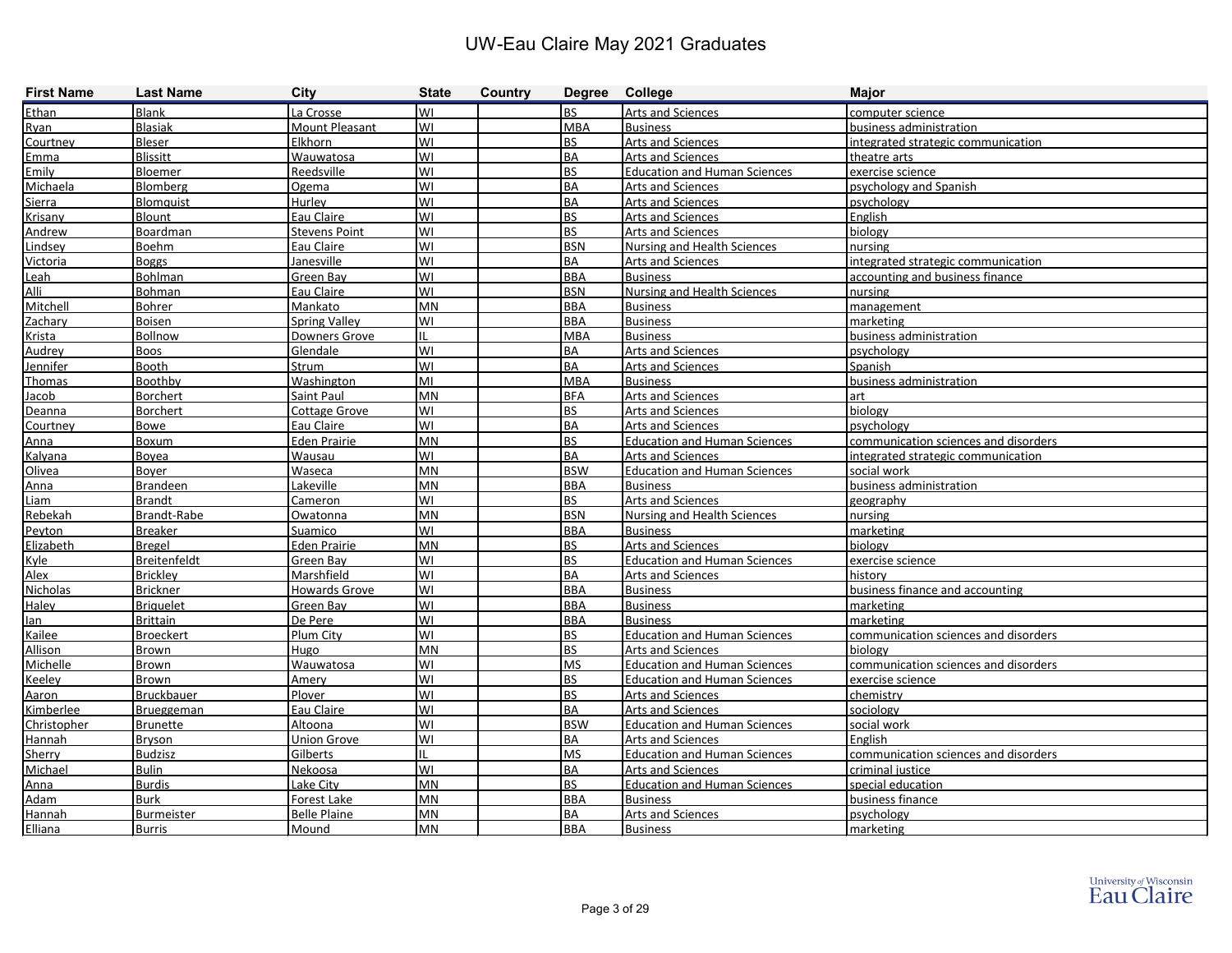| <b>First Name</b> | <b>Last Name</b>   | City                    | <b>State</b> | Country  | Degree College |                                     | <b>Major</b>                         |
|-------------------|--------------------|-------------------------|--------------|----------|----------------|-------------------------------------|--------------------------------------|
| Rachel            | Bursch             | <b>Buffalo</b>          | MΝ           |          | <b>BS</b>      | Arts and Sciences                   | criminal justice                     |
| Matthew           | Burton             | Menasha                 | W١           |          | <b>BBA</b>     | <b>Business</b>                     | health care administration           |
| <b>Brianna</b>    | <b>Busch</b>       | <b>Eden Prairie</b>     | MN           |          | <b>BS</b>      | <b>Education and Human Sciences</b> | elementary education                 |
| Emily             | <b>Busch</b>       | <b>Sarona</b>           | W١           |          | BA             | <b>Arts and Sciences</b>            | psychology                           |
| Hailee            | <b>Bushman</b>     | Montrose                | MN           |          | <b>BA</b>      | <b>Arts and Sciences</b>            | geography                            |
| Jaclyn            | <b>Buttafuoco</b>  | Schaumburg              |              |          | <b>BS</b>      | Arts and Sciences                   | biology                              |
| Jenna             | <b>Butterfield</b> | Waseca                  | MN           |          | <b>BBA</b>     | <b>Business</b>                     | health care administration           |
| Avrie             | <b>Butzler</b>     | Cashton                 | W١           |          | <b>BS</b>      | <b>Education and Human Sciences</b> | communication sciences and disorders |
| Naomi             | <b>Byrne</b>       | Wayzata                 | MN           |          | <b>BS</b>      | <b>Arts and Sciences</b>            | psychology                           |
| Jocelyn           | Byrom              | Appleton                | W١           |          | <b>BA</b>      | <b>Education and Human Sciences</b> | English                              |
| Gabrielle         | Calawerts          | Suamico                 | W١           |          | BA             | <b>Education and Human Sciences</b> | Spanish                              |
| Christopher       | Calderon           | Madison                 | W١           |          | <b>BS</b>      | <b>Arts and Sciences</b>            | psychology                           |
| Meghan            | Callaghan          | Eau Claire              | W١           |          | <b>BS</b>      | <b>Education and Human Sciences</b> | communication sciences and disorders |
| Harrison          | Campbell           | Hartland                | W١           |          | <b>BBA</b>     | <b>Business</b>                     | accounting                           |
| Rosalie           | Campbell           | Germantown              | W١           |          | <b>BS</b>      | <b>Education and Human Sciences</b> | communication sciences and disorders |
| <b>Austin</b>     | Cance              | Eau Claire              | WI           |          | <b>BBA</b>     | Business                            | management                           |
| Natalie           | Carbon             | Slinger                 | W١           |          | <b>BBA</b>     | <b>Business</b>                     | economics                            |
| Kaitlyn           | Cardey             | Rib Lake                | W١           |          | <b>BBA</b>     | <b>Business</b>                     | marketing                            |
| Jade              | Carlson            | Rothschild              | W١           |          | <b>BBA</b>     | <b>Business</b>                     | health care administration           |
| Emily             | Carlson            | <b>Dalbo</b>            | MN           |          | <b>BBA</b>     | <b>Business</b>                     | health care administration           |
| Jessica           | Carlson            | Shoreview               | MN           |          | <b>BS</b>      | <b>Education and Human Sciences</b> | rehabilitation science               |
| Colton            | Carney             | Waukesha                | W١           |          | <b>BS</b>      | <b>Arts and Sciences</b>            | materials science                    |
| Nicholas          | Carolfi            | <b>Wisconsin Rapids</b> | WI           |          | <b>BBA</b>     | <b>Business</b>                     | accounting                           |
| Caleb             | Carr               | <b>Mineral Point</b>    | WI           |          | <b>BFA</b>     | Arts and Sciences                   | art                                  |
| Travis            | Carroll            | East Bethel             | MN           |          | <b>BBA</b>     | <b>Business</b>                     | business finance                     |
| Alyssa            | Carviou            | Marinette               | W١           |          | <b>BA</b>      | <b>Arts and Sciences</b>            | psychology                           |
| Owen              | Casey              | Saint Paul              | MN           |          | <b>BS</b>      | <b>Arts and Sciences</b>            | computer science                     |
| Levi              | Cavagnetto         | Plain                   | W١           |          | <b>BS</b>      | <b>Arts and Sciences</b>            | computer science                     |
| Paige             | Cavers             | Waukesha                | W١           |          | <b>BS</b>      | <b>Education and Human Sciences</b> | rehabilitation science               |
| Nathan            | Caves              | Saint Paul              | MN           |          | <b>DNP</b>     | Nursing and Health Sciences         | nursing                              |
| Maeve             | Celedon            | Willmar                 | MN           |          | <b>BM</b>      | Arts and Sciences                   | music                                |
| Kyle              | Chandler           | New Franken             | W١           |          | <b>BBA</b>     | <b>Business</b>                     | business finance                     |
| Melanie           | Chang              | Oshkosh                 | WI           |          | <b>BBA</b>     | <b>Business</b>                     | business finance                     |
| <b>Tong</b>       | Chang              | Wausau                  | W١           |          | <b>BS</b>      | <b>Arts and Sciences</b>            | computer science                     |
| <b>Brianna</b>    | Check              | Custer                  | W١           |          | BS.            | <b>Arts and Sciences</b>            | chemistrv                            |
| Yi Cheng          | Cheng              | Kuala Lumpur            | ΚL           | Malaysia | <b>BBA</b>     | <b>Business</b>                     | business finance and economics       |
| Emily             | Chiesa             | Milwaukee               | W١           |          | <b>BME</b>     | <b>Education and Human Sciences</b> | music                                |
| Yizheng           | Chong              | Sungai Buloh            |              | Malaysia | lbs.           | <b>Arts and Sciences</b>            | computer science                     |
| <b>Thomas</b>     | Christensen        | Clear Lake              | WI           |          | <b>BBA</b>     | <b>Business</b>                     | business finance                     |
| Calvin            | Christensen        | <b>Appleton</b>         | WI           |          | <b>BBA</b>     | <b>Business</b>                     | marketing                            |
| <b>Molly</b>      | Cianchette         | Saco                    | ME           |          | BA             | Arts and Sciences                   | communication                        |
| Alanna            | Cieslewicz         | Green Bay               | WI           |          | BA             | Arts and Sciences                   | communication and French             |
| Katherine         | Ciolkosz           | Sussex                  | WI           |          | BA             | <b>Education and Human Sciences</b> | social studies                       |
| Elizabeth         | Cisewski           | <b>Stevens Point</b>    | WI           |          | <b>BS</b>      | <b>Education and Human Sciences</b> | elementary education                 |
| Elizabeth         | Clark              | <b>Brodhead</b>         | WI           |          | <b>BS</b>      | <b>Education and Human Sciences</b> | elementary education                 |
| Samantha          | Clark              | Rochester               | <b>MN</b>    |          | <b>BS</b>      | <b>Education and Human Sciences</b> | rehabilitation science               |
| <u>Jenna</u>      | Clausing           | Cedarburg               | W١           |          | <b>BS</b>      | <b>Education and Human Sciences</b> | elementary education                 |
| Zachary           | <b>Clemens</b>     | <b>Rice Lake</b>        | WI           |          | BS.            | Arts and Sciences                   | biology                              |
| Michaela          | <b>Clement</b>     | <b>Osseo</b>            | lwı          |          | <b>MS</b>      | Education and Human Sciences        | communication sciences and disorders |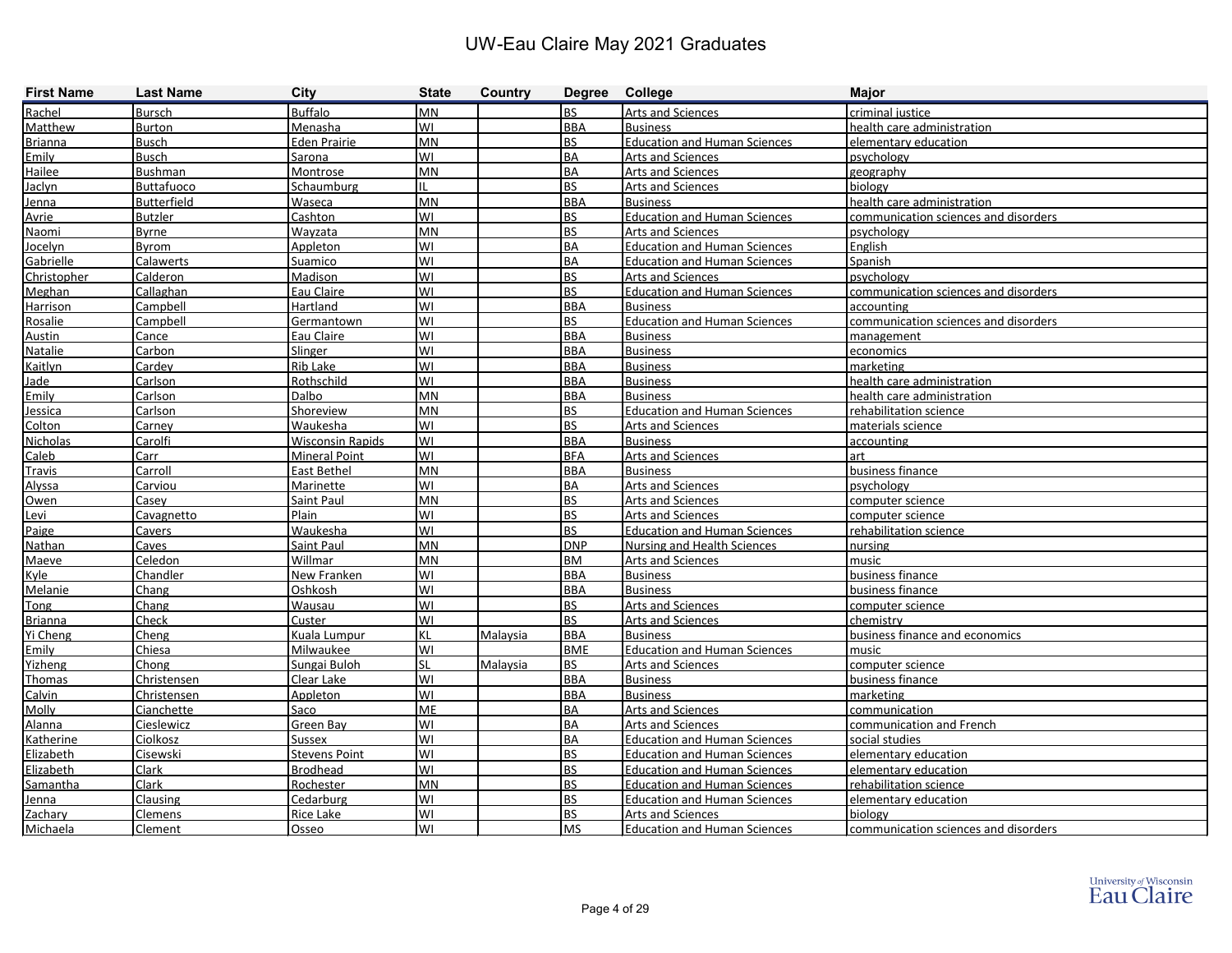| <b>First Name</b> | <b>Last Name</b> | <b>City</b>                | <b>State</b> | Country | Degree College |                                     | <b>Major</b>                            |
|-------------------|------------------|----------------------------|--------------|---------|----------------|-------------------------------------|-----------------------------------------|
| Jackson           | Clements         | Onalaska                   | WI           |         | <b>BS</b>      | Arts and Sciences                   | historv                                 |
| Garrett           | Cockeram         | North Huntingdon           | <b>PA</b>    |         | <b>MBA</b>     | <b>Business</b>                     | business administration                 |
| Ethan             | Cole             | Saukville                  | lwı          |         | <b>BBA</b>     | <b>Business</b>                     | health care administration              |
| Parker            | Coleman          | <b>New Richmond</b>        | lwı          |         | <b>BA</b>      | <b>Arts and Sciences</b>            | mathematics                             |
| Katarina          | Colling          | De Pere                    | lwı          |         | <b>BA</b>      | <b>Arts and Sciences</b>            | American Indian studies                 |
| <b>Braxton</b>    | Collins          | Eau Claire                 | WI           |         | BS             | <b>Education and Human Sciences</b> | exercise science                        |
| Delaney           | Collins          | Green Bay                  | lwı          |         | <b>BSW</b>     | <b>Education and Human Sciences</b> | social work and psychology              |
| Logan             | Comte            | Eau Claire                 | WI           |         | BS.            | Arts and Sciences                   | English                                 |
| Sean              | Condra           | Livonia                    | lмı          |         | <b>BS</b>      | <b>Education and Human Sciences</b> | rehabilitation science                  |
| <b>Jack</b>       | Conlin           | Minnetonka                 | <b>MN</b>    |         | <b>BBA</b>     | <b>Business</b>                     | business finance                        |
| Jake              | Continenza       | Lakeville                  | <b>MN</b>    |         | <b>BA</b>      | Arts and Sciences                   | history                                 |
| <b>John</b>       | Conto            | Cedarburg                  | WI           |         | <b>BS</b>      | <b>Arts and Sciences</b>            | vaoloid                                 |
| Kelsey            | Conway           | Onalaska                   | lwı          |         | l BS           | <b>Arts and Sciences</b>            | psychology                              |
| Lauryn            | Cook             | Rhinelander                | WI           |         | BA             | Arts and Sciences                   | art                                     |
| Andrew            | Cook             | Lakeville                  | <b>MN</b>    |         | <b>BBA</b>     | <b>Business</b>                     | business finance                        |
| Robert            | Cook             | Mc Farland                 | WI           |         | <b>BS</b>      | <b>Education and Human Sciences</b> | kinesiology                             |
| Maria             | Cooley           | Waukesha                   | lwı          |         | BA             | Arts and Sciences                   | political science and religious studies |
| Lindsey           | Coonen           | Waukesha                   | WI           |         | <b>BS</b>      | <b>Arts and Sciences</b>            | chemistry                               |
| Jared             | Coonen           | Waukesha                   | lwı          |         | <b>BS</b>      | Arts and Sciences                   | mathematics                             |
| Emily             | Cooper           | <b>White Bear Township</b> | MN           |         | <b>BS</b>      | <b>Arts and Sciences</b>            | psychology and Spanish                  |
| Serina            | Copanas          | Aurora                     | lco          |         | <b>MBA</b>     | <b>Business</b>                     | business administration                 |
| Shaina            | Copenhaver       | Eau Claire                 | lwı          |         | <b>BSN</b>     | <b>Nursing and Health Sciences</b>  | nursing                                 |
| Robert            | Cordas           | Los Angeles                | CA           |         | <b>MS</b>      | <b>Education and Human Sciences</b> | communication sciences and disorders    |
| Roy               | Cornett          | Platteville                | lwı          |         | l BS           | <b>Arts and Sciences</b>            | chemistry                               |
| Timothy           | Cornish          | Weston                     | WI           |         | BBA            | <b>Business</b>                     | accounting and business finance         |
| Julia             | Counard          | De Pere                    | lwı          |         | BA             | Arts and Sciences                   | psychology                              |
| Jean              | Courtney         | Geneva                     | IL           |         | <b>MBA</b>     | <b>Business</b>                     | business administration                 |
| Chad              | <b>Couser</b>    | Rochester                  | MN           |         | <b>BS</b>      | <b>Arts and Sciences</b>            | psychology                              |
| Dana              | Covey            | <b>Rice Lake</b>           | WI           |         | <b>BS</b>      | <b>Arts and Sciences</b>            | biology                                 |
| Kaylin            | Cox              | Allenton                   | lwı          |         | l BS           | <b>Education and Human Sciences</b> | athletic training                       |
| Stephanie         | Cox              | Waukesha                   | WI           |         | BA             | Arts and Sciences                   | communication                           |
| Michael           | Coyne            | Verona                     | WI           |         | <b>BBA</b>     | <b>Business</b>                     | marketing                               |
| Jessica           | Cress            | Viroqua                    | lwı          |         | <b>MS</b>      | <b>Education and Human Sciences</b> | communication sciences and disorders    |
| Emily             | Critelli         | Marshfield                 | lwı          |         | l BS           | <b>Arts and Sciences</b>            | biology                                 |
| Carlie            | Crotteau         | Rice Lake                  | lwı          |         | <b>BS</b>      | <b>Education and Human Sciences</b> | kinesiology                             |
| Nicholas          | Cuddigan         | Lakeville                  | <b>MN</b>    |         | <b>BBA</b>     | <b>Business</b>                     | business finance                        |
| Madelyn           | Culhane          | Delafield                  | WI           |         | <b>BBA</b>     | <b>Business</b>                     | marketing                               |
| Robert            | Cunningham       | Aurora                     |              |         | <b>MBA</b>     | <b>Business</b>                     | business administration                 |
| Ivan              | Cunningham       | Golden Valley              | <b>MN</b>    |         | <b>BA</b>      | <b>Arts and Sciences</b>            | music                                   |
| William           | Cuttill          | Oshkosh                    | WI           |         | <b>BS</b>      | <b>Arts and Sciences</b>            | chemistry with business emphasis        |
| Jacob             | Cvikota          | La Crosse                  | lwı          |         | l BS           | Arts and Sciences                   | geology                                 |
| Lauren            | Czarapata        | Saint Germain              | WI           |         | <b>EDS</b>     | Arts and Sciences                   | school psychology                       |
| Nathan            | Czech            | <b>River Falls</b>         | WI           |         | <b>BME</b>     | <b>Education and Human Sciences</b> | music                                   |
| Jada              | Czysz-DeBoer     | Puyallup                   | <b>WA</b>    |         | <b>BS</b>      | <b>Education and Human Sciences</b> | exercise science                        |
| Michelle          | <b>Dahlberg</b>  | Rice Lake                  | lwı          |         | BS.            | <b>Education and Human Sciences</b> | elementary education                    |
| Grayson           | Dahlby           | Medford                    | WI           |         | <b>BBA</b>     | <b>Business</b>                     | business finance                        |
| Emily             | Daigle           | <b>Buxton</b>              | ME           |         | <b>MS</b>      | <b>Education and Human Sciences</b> | communication sciences and disorders    |
| Sydney            | Dame             | Clinton Twp                | MI           |         | <b>BS</b>      | Arts and Sciences                   | biochemistry / molecular biology        |
| <b>Brandon</b>    | Daniels          | Verona                     | WI           |         | BS.            | <b>Arts and Sciences</b>            | communication                           |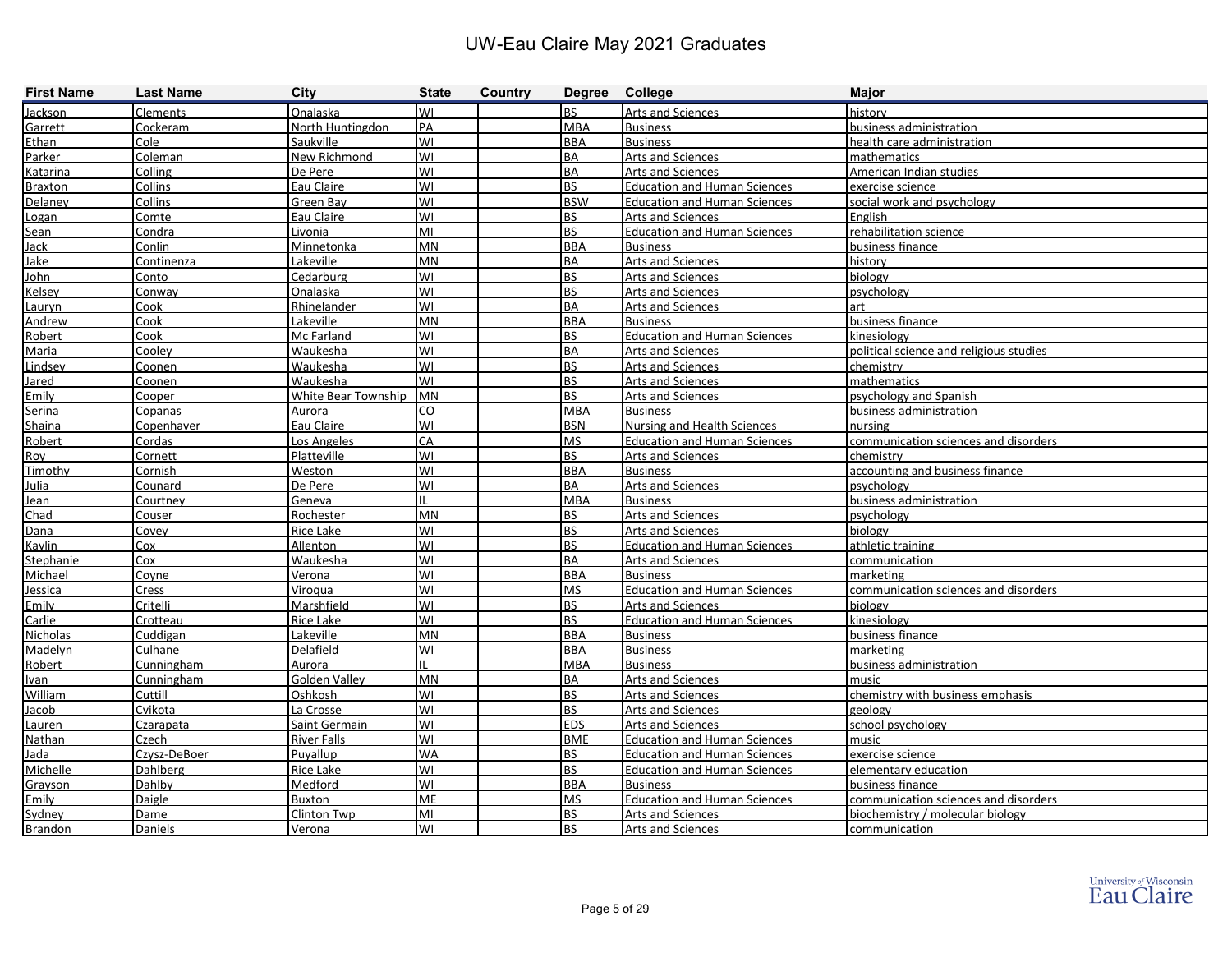| <b>First Name</b>    | <b>Last Name</b>            | <b>City</b>                 | <b>State</b> | Country | Degree College           |                                             | <b>Major</b>                             |
|----------------------|-----------------------------|-----------------------------|--------------|---------|--------------------------|---------------------------------------------|------------------------------------------|
| Sarah                | Daugherty                   | Sun Prairie                 | lwı          |         | <b>BA</b>                | Arts and Sciences                           | psychology                               |
| Jacob                | Davis                       | <b>Farmington Hills</b>     | lмı          |         | <b>MBA</b>               | <b>Business</b>                             | business administration                  |
| <b>Brennan</b>       | Davison                     | Maple Grove                 | MN           |         | <b>BBA</b>               | <b>Business</b>                             | business finance                         |
| Ashley               | Day                         | Mukwonago                   | lwı          |         | <b>BS</b>                | <b>Arts and Sciences</b>                    | biology                                  |
| Eden                 | Day                         | Delano                      | <b>MN</b>    |         | <b>BS</b>                | <b>Education and Human Sciences</b>         | elementary education                     |
| Emily                | Decker                      | Tomahawk                    | lwı          |         | <b>BS</b>                | Arts and Sciences                           | geography                                |
| <b>Kelsey</b>        | Deets                       | <b>Richland Center</b>      | lwi          |         | <b>MS</b>                | <b>Education and Human Sciences</b>         | communication sciences and disorders     |
| Maizie               | Deihl                       | New Prague                  | <b>MN</b>    |         | <b>BS</b>                | <b>Education and Human Sciences</b>         | rehabilitation science                   |
| Garrett              | Dekan                       | Altoona                     | lwı          |         | <b>BS</b>                | <b>Arts and Sciences</b>                    | mathematics                              |
| Aaron                | Dekker                      | Whitehall                   | lwı          |         | <b>BA</b>                | Arts and Sciences                           | geography                                |
| <u>Jonathan</u>      | <b>DeKraker</b>             | <b>Burnsville</b>           | <b>MN</b>    |         | <b>BS</b>                | <b>Arts and Sciences</b>                    | computer science                         |
| Nicole               | Delfino                     | Fremont                     | IСА          |         | <b>BS</b>                | <b>Education and Human Sciences</b>         | exercise science                         |
| Chelsea              | DeMarre                     | Eau Claire                  | lwı          |         | <b>DNP</b>               | <b>Nursing and Health Sciences</b>          | nursing                                  |
| Haley                | <b>DenHartog</b>            | <b>Hopkins</b>              | MN           |         | <b>MS</b>                | <b>Education and Human Sciences</b>         | communication sciences and disorders     |
| Hunter               | <b>Denison</b>              | Rice Lake                   | WI           |         | <b>BSW</b>               | <b>Education and Human Sciences</b>         | social work                              |
| Lisa                 | Denzer                      | Austin                      | <b>MN</b>    |         | <b>MS</b>                | <b>Education and Human Sciences</b>         | communication sciences and disorders     |
| Madelyn              | Depke                       | Grafton                     | lwı          |         | <b>BS</b>                | <b>Education and Human Sciences</b>         | special education                        |
| Dane                 | Detert                      | New Berlin                  | lwı          |         | <b>BA</b>                | <b>Arts and Sciences</b>                    | criminal justice and psychology          |
| Samuel               | Devenport                   | Suamico                     | lwı          |         | <b>BBA</b>               | <b>Business</b>                             | international business                   |
| Hope                 | <b>Dexter</b>               | Rice Lake                   | lwı          |         | <b>DNP</b>               | <b>Nursing and Health Sciences</b>          | nursing                                  |
| Sarah                | <b>DeYoung</b>              | Osseo                       | lwı          |         | <b>DNP</b>               | <b>Nursing and Health Sciences</b>          | nursing                                  |
| Pascale              | <b>DHuyvetter</b>           | Eau Claire                  | lwı          |         | <b>BBA</b>               | <b>Business</b>                             | business finance                         |
| Benjamin             | Dickinson                   | <b>Eden Prairie</b>         | <b>MN</b>    |         | <b>BS</b>                | Arts and Sciences                           | mathematics                              |
| Elizabeth            | Diedrick                    | Wrightstown                 | lwı          |         | <b>BBA</b>               | <b>Business</b>                             | marketing                                |
| Nathan               | Dingmann                    | Maple Grove                 | <b>MN</b>    |         | <b>BBA</b>               | <b>Business</b>                             | business finance                         |
| Abigail              | <b>Dionne</b>               | New Berlin                  | lwı          |         | <b>BS</b>                | <b>Education and Human Sciences</b>         | special education                        |
| <b>King</b>          | Do                          | Maple Grove                 | MN           |         | <b>BBA</b>               | <b>Business</b>                             | business finance                         |
| Jacqueline           | Dockendorf                  | Crystal                     | <b>MN</b>    |         | <b>MS</b>                | Arts and Sciences                           | data science                             |
| Hanna                | Dockter                     | <b>Andover</b>              | MN           |         | <b>BS</b>                | <b>Education and Human Sciences</b>         | communication sciences and disorders     |
| Violet               | Doolittle                   | <b>Cottage Grove</b>        | MN           |         | <b>BA</b>                | <b>Arts and Sciences</b>                    | integrated strategic communication       |
| Rachael              | Dordal                      | Lakeville                   | MN           |         | <b>BS</b>                | <b>Education and Human Sciences</b>         | kinesiology                              |
| Tiana                | Dorosz                      | Hartford                    | lwı          |         | <b>BS</b>                | Arts and Sciences                           | biology                                  |
| Raymond              | Dorschner                   | Oshkosh                     | lwı          |         | <b>BM</b>                | Arts and Sciences                           | music                                    |
| Adam                 | Dorvinen                    | Green Bay                   | lwı          |         | <b>BBA</b>               | <b>Business</b>                             | business finance                         |
| Emma                 | Dover                       | Jackson                     | lwı          |         | <b>BSW</b>               | <b>Education and Human Sciences</b>         | social work                              |
| Alexandra            | Dow                         | Hudson                      | lwı          |         | <b>BS</b>                | <b>Education and Human Sciences</b>         | communication sciences and disorders     |
| Dalton               | Dowd                        | <b>Muskego</b>              | lwı          |         | <b>BS</b>                | <b>Education and Human Sciences</b>         | athletic training                        |
| Samuel               | Downing                     | Kendall                     | lwı          |         | <b>BA</b>                | <b>Arts and Sciences</b>                    | integrated strategic communication       |
| Lydia                | Downs                       | Hugo                        | <b>MN</b>    |         | <b>BBA</b>               | <b>Business</b>                             | business administration and Spanish      |
| Jordan               | Doyle                       | Shullsburg                  | WI<br>WI     |         | <b>MS</b>                | <b>Education and Human Sciences</b>         | communication sciences and disorders     |
| Stephanie<br>Dominic | <b>Draeger</b>              | Marathon                    | WI           |         | <b>BBA</b><br><b>BBA</b> | <b>Business</b>                             | business finance                         |
|                      | Draghicchio                 | Menomonee Falls             | MN           |         | <b>BS</b>                | <b>Business</b><br><b>Arts and Sciences</b> | information systems                      |
| Emma                 | <b>Drangstveit</b>          | Lakeville<br>Chippewa Falls | WI           |         | <b>BBA</b>               |                                             | psychology<br>health care administration |
| Jonathan<br>Abigail  | <b>Dressler</b><br>Driessen | Freedom                     | WI           |         | <b>BA</b>                | <b>Business</b><br><b>Arts and Sciences</b> | psychology                               |
|                      | Druckrey                    |                             | WI           |         | <b>BA</b>                | <b>Arts and Sciences</b>                    | English                                  |
| Noah                 | <b>Dubberke</b>             | Altoona<br>Chippewa Falls   | WI           |         | <b>BS</b>                | <b>Arts and Sciences</b>                    | mathematics                              |
| Dawson               | <b>DuChene</b>              |                             | MN           |         | BA                       | <b>Education and Human Sciences</b>         | social studies                           |
| Travis               |                             | Rosemount                   | WI           |         | BA                       | Arts and Sciences                           | Latin American studies and Spanish       |
| Ryan                 | Dunlap                      | Cadott                      |              |         |                          |                                             |                                          |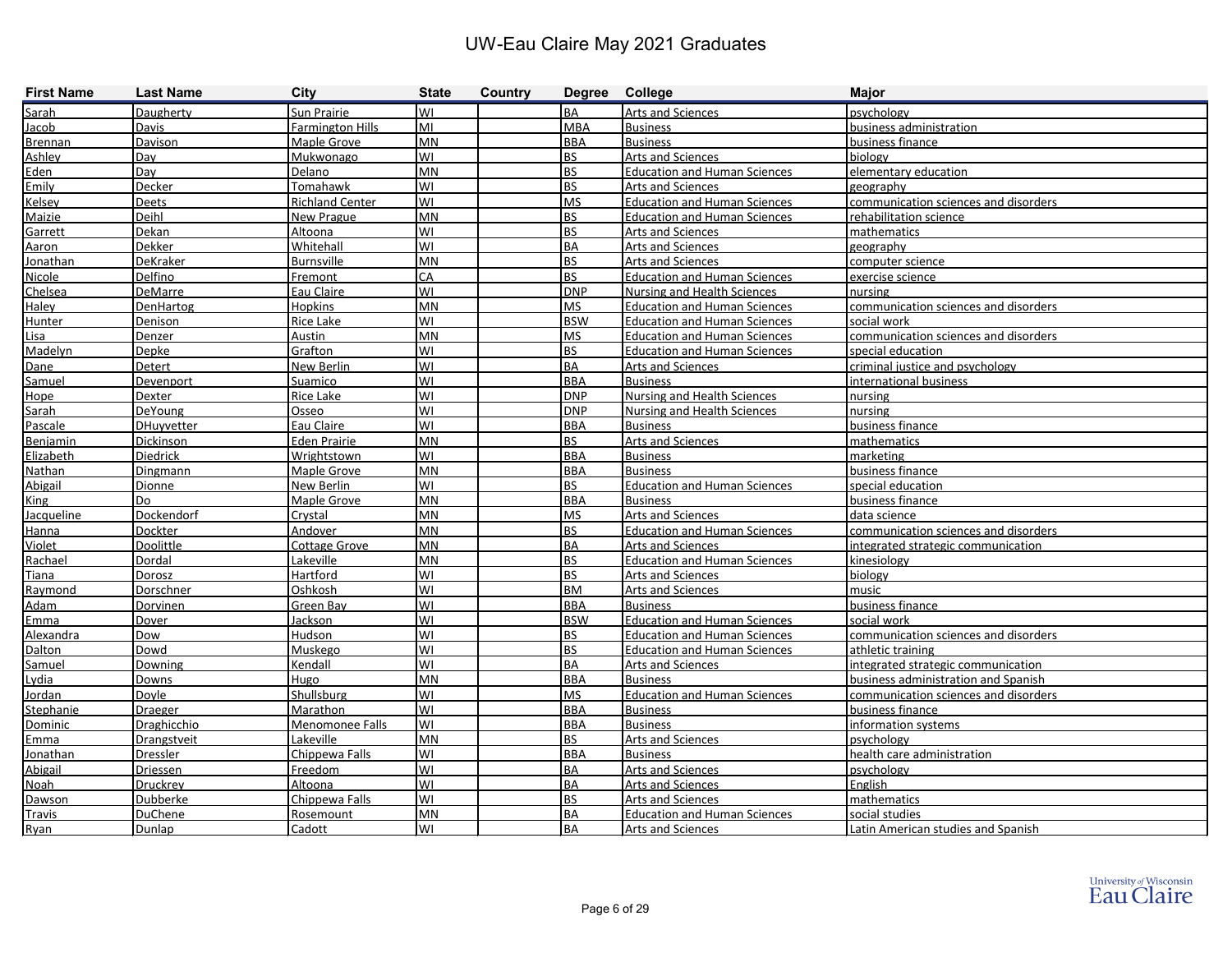| <b>First Name</b> | <b>Last Name</b>  | <b>City</b>             | <b>State</b> | Country  | Degree College |                                     | <b>Major</b>                                          |
|-------------------|-------------------|-------------------------|--------------|----------|----------------|-------------------------------------|-------------------------------------------------------|
| <b>Brooke</b>     | Duval             | Ellsworth               | WI           |          | <b>BBA</b>     | <b>Business</b>                     | information systems                                   |
| Hannah            | Dvorak            | Minnetonka              | <b>MN</b>    |          | BS             | <b>Arts and Sciences</b>            | biochemistry / molecular biology and philosophy       |
| Erin              | Earll             | Wausau                  | WI           |          | <b>BS</b>      | <b>Arts and Sciences</b>            | biology                                               |
| Dominic           | Eatherton         | Wallace                 | MI           |          | <b>MBA</b>     | <b>Business</b>                     | business administration                               |
| Emma              | Ebben             | Kaukauna                | lwı          |          | <b>BS</b>      | <b>Education and Human Sciences</b> | communication sciences and disorders and theatre arts |
| <b>Kyle</b>       | Eberle            | Hartland                | lwı          |          | <b>BS</b>      | <b>Education and Human Sciences</b> | kinesiology                                           |
| <b>Brian</b>      | Eckle             | Appleton                | lwı          |          | <b>BBA</b>     | <b>Business</b>                     | marketing                                             |
| Carolyn           | Ede               | Mondovi                 | WI           |          | BA             | <b>Arts and Sciences</b>            | art                                                   |
| Lauren            | Edson             | Sheboygan               | lwı          |          | BA             | <b>Arts and Sciences</b>            | psychology and theatre arts                           |
| <b>Adam</b>       | Egemo             | White Bear Lake         | MN           |          | <b>BS</b>      | <b>Arts and Sciences</b>            | biology                                               |
| Reggie            | Eggen             | Chippewa Falls          | lwı          |          | <b>BSEPH</b>   | <b>Arts and Sciences</b>            | environmental public health                           |
| <u>Anna</u>       | Egli              | Mankato                 | <b>MN</b>    |          | <b>BBA</b>     | <b>Business</b>                     | accounting                                            |
| Taylor            | Ehlert            | Waterloo                | lwı          |          | <b>BS</b>      | <b>Education and Human Sciences</b> | exercise science                                      |
| <b>Benjamin</b>   | Ehlert            | Menomonee Falls         | lwı          |          | <b>BS</b>      | <b>Education and Human Sciences</b> | rehabilitation science                                |
| Nathan            | Eisenzimmer       | <b>Mineral Point</b>    | lwı          |          | <b>BS</b>      | Arts and Sciences                   | communication                                         |
| Aaron             | Ellefson          | <b>Eden Prairie</b>     | <b>MN</b>    |          | BS             | Arts and Sciences                   | materials science                                     |
| Hope              | Elliott           | Greendale               | WI           |          | <b>BSW</b>     | <b>Education and Human Sciences</b> | social work                                           |
| <b>Austin</b>     | Elvaker           | Tavlor                  | WI           |          | BS             | <b>Education and Human Sciences</b> | elementary education                                  |
| Abigail           | <b>Epping</b>     | Mount Horeb             | lwı          |          | <b>BBA</b>     | <b>Business</b>                     | accounting                                            |
| Megan             | Erd               | <b>Big Bend</b>         | WI           |          | BA             | <b>Arts and Sciences</b>            | integrated strategic communication                    |
| Grace             | Erickson          | Hugo                    | MN           |          | <b>BS</b>      | <b>Education and Human Sciences</b> | athletic training                                     |
| Seth              | Erickson          | Eau Claire              | lwı          |          | <b>BBA</b>     | <b>Business</b>                     | business finance                                      |
| Madison           | Erickson          | Rogers                  | MN           |          | <b>BS</b>      | Arts and Sciences                   | communication                                         |
| Kaitlynn          | Erickson          | Eau Claire              | WI           |          | BS             | <b>Arts and Sciences</b>            | criminal justice                                      |
| <b>Faith</b>      | Erickson          | Cumberland              | WI           |          | <b>BSN</b>     | Nursing and Health Sciences         | nursing                                               |
| Beau              | Ertl              | Hazelhurst              | lwı          |          | <b>BBA</b>     | <b>Business</b>                     | management                                            |
| Jenna             | Ertl              | Auburndale              | WI           |          | <b>BS</b>      | <b>Education and Human Sciences</b> | special education                                     |
| Jacob             | Ertz              | Lakeville               | MN           |          | <b>BBA</b>     | <b>Business</b>                     | management                                            |
| Kayley            | Eslinger          | <b>Bloomer</b>          | WI           |          | <b>MS</b>      | <b>Education and Human Sciences</b> | communication sciences and disorders                  |
| Casev             | Esselman          | <b>Wisconsin Rapids</b> | <b>WI</b>    |          | <b>BBA</b>     | <b>Business</b>                     | management                                            |
| Kaitlyn           | Essen             | Farmington              | MN           |          | <b>BBA</b>     | <b>Business</b>                     | marketing                                             |
| <b>Dalton</b>     | Everhard          | Medford                 | WI           |          | <b>BS</b>      | <b>Education and Human Sciences</b> | elementary education                                  |
| Logan             | Fahey             | <b>Belleville</b>       | lwı          |          | <b>BS</b>      | <b>Education and Human Sciences</b> | communication sciences and disorders                  |
| Austen            | Fairbanks         | Eau Claire              | lwı          |          | <b>BS</b>      | <b>Arts and Sciences</b>            | geologv                                               |
| Shane             | Falkum            | Chanhassen              | MN           |          | <b>BS</b>      | <b>Arts and Sciences</b>            | mathematics and computer science                      |
| Jing Yuan         | Fang              | Petaling Jaya           | lsl          | Malaysia | <b>BS</b>      | <b>Arts and Sciences</b>            | psychology                                            |
| Alexander         | Farrell           | Cologne                 | <b>MN</b>    |          | <b>BS</b>      | <b>Education and Human Sciences</b> | elementary education                                  |
| Erica             | Fasching          | <b>Burnsville</b>       | <b>MN</b>    |          | <b>BBA</b>     | <b>Business</b>                     | information systems                                   |
| <b>Elliot</b>     | Fehlen            | Rhinelander             | WI           |          | <b>BS</b>      | Education and Human Sciences        | special education                                     |
| Tatum             | Fehrenbach        | Lodi                    | lwı          |          | <b>BS</b>      | Arts and Sciences                   | geography                                             |
| Miranda           | Fejzoski          | Morris                  | Ш            |          | <b>BS</b>      | <b>Arts and Sciences</b>            | mathematics                                           |
| Emily             | Feltz             | Junction City           | WI           |          | <b>BSN</b>     | Nursing and Health Sciences         | nursing                                               |
| <u>Emma</u>       | Fentress          | Eleva                   | <b>WI</b>    |          | <b>BBA</b>     | <b>Business</b>                     | health care administration                            |
| <b>Alden</b>      | Ferreira          | Palmyra                 | lwı          |          | <b>BSN</b>     | Nursing and Health Sciences         | nursing                                               |
| <b>Holly</b>      | Fiedler           | Grantsburg              | lwı          |          | <b>BBA</b>     | <b>Business</b>                     | health care administration                            |
| Wendy             | Filla             | <b>Verona</b>           | lwı          |          | <b>BA</b>      | <b>Arts and Sciences</b>            | English                                               |
| <b>Nicholas</b>   | <b>Finbraaten</b> | <b>Adams</b>            | MN           |          | <b>BS</b>      | <b>Education and Human Sciences</b> | communication sciences and disorders                  |
| Sarah             | <b>Finley</b>     | Alexandria              | MN           |          | <b>BSW</b>     | <b>Education and Human Sciences</b> | social work                                           |
| Abaigeal          | Finnerty          | Sun Prairie             | WI           |          | <b>BS</b>      | <b>Education and Human Sciences</b> | elementary education                                  |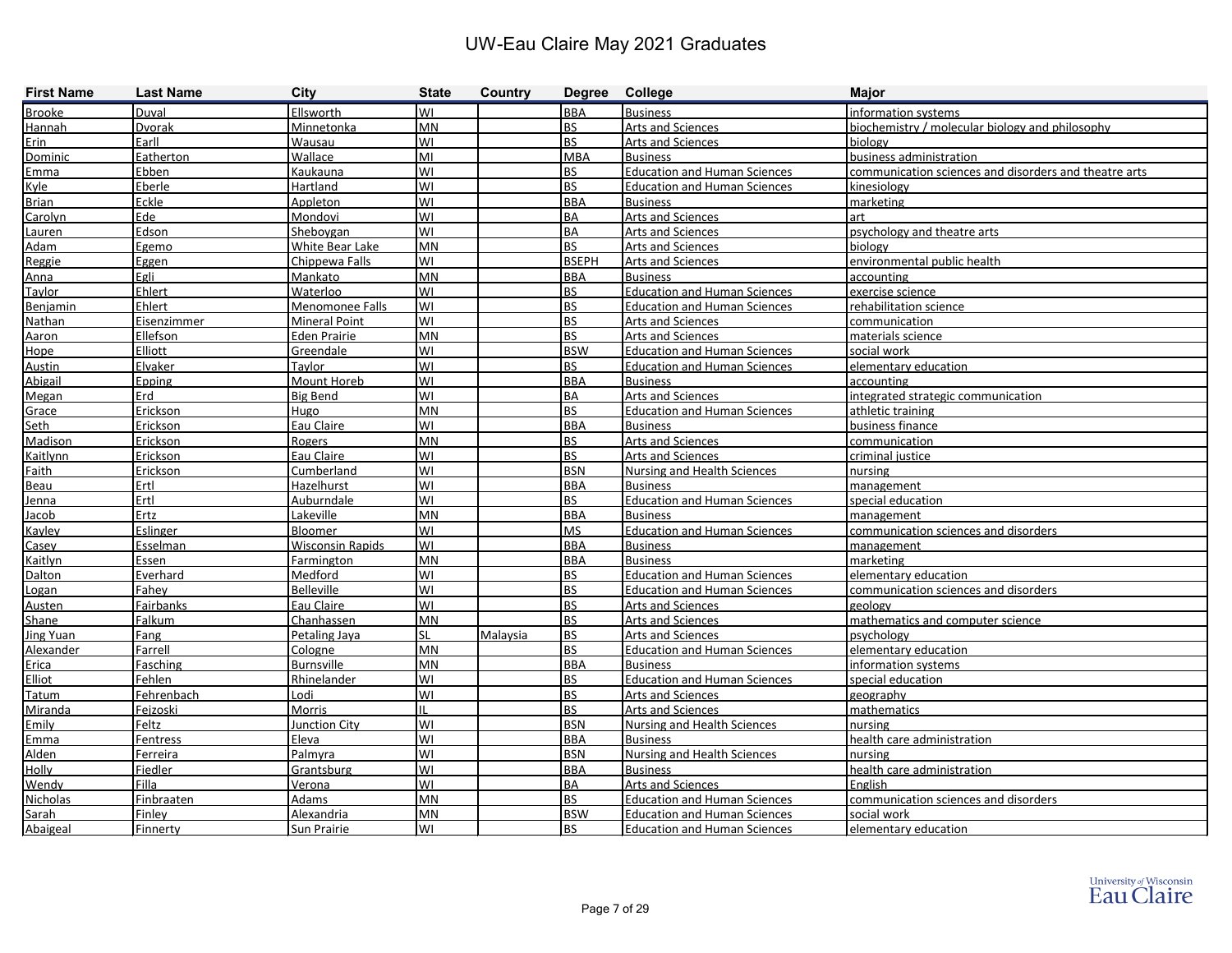| <b>First Name</b> | <b>Last Name</b>      | <b>City</b>              | <b>State</b> | Country | Degree College |                                     | <b>Major</b>                                  |
|-------------------|-----------------------|--------------------------|--------------|---------|----------------|-------------------------------------|-----------------------------------------------|
| Maxwell           | Firminhac             | <b>Stevens Point</b>     | lwı          |         | BA             | <b>Arts and Sciences</b>            | mathematics                                   |
| Caroline          | Fischer               | Duluth                   | <b>MN</b>    |         | <b>BS</b>      | <b>Education and Human Sciences</b> | athletic training                             |
| Macev             | Fischer               | Hartford                 | WI           |         | <b>BS</b>      | <b>Arts and Sciences</b>            | psychology                                    |
| Elizabeth         | Fish                  | Hudson                   | lwı          |         | <b>BS</b>      | <b>Education and Human Sciences</b> | special education                             |
| Steven            | Fisher                | Greenfield               | lwı          |         | <b>BA</b>      | <b>Arts and Sciences</b>            | criminal justice                              |
| Kyle              | Fitzsimmons           | Dodgeville               | lwı          |         | <b>BS</b>      | <b>Education and Human Sciences</b> | kinesiology                                   |
| Anna              | Fix                   | Maple Grove              | MN           |         | <b>BS</b>      | <b>Arts and Sciences</b>            | neuroscience                                  |
| Charles           | Flaskrud              | <b>Fall Creek</b>        | WI           |         | <b>BS</b>      | <b>Arts and Sciences</b>            | biology                                       |
| Peter             | Flesvig               | <b>Apple Valley</b>      | MN           |         | <b>BBA</b>     | <b>Business</b>                     | marketing                                     |
| Nicole            | Flint                 | Arena                    | lwı          |         | <b>BS</b>      | <b>Arts and Sciences</b>            | integrated strategic communication            |
| Jayden            | <b>Flipp Connolly</b> | Little Canada            | MN           |         | <b>BS</b>      | <b>Arts and Sciences</b>            | computer science                              |
| <b>Drew</b>       | <b>Flores</b>         | <b>Appleton</b>          | WI           |         | <b>BBA</b>     | <b>Business</b>                     | health care administration                    |
| Maggie            | Foltz                 | <b>Saint Michael</b>     | MN           |         | <b>BS</b>      | Arts and Sciences                   | psychology                                    |
| Marcus            | Fonger                | <b>Cottage Grove</b>     | lwı          |         | <b>BSN</b>     | Nursing and Health Sciences         | nursing                                       |
| Karla             | Forsman               | Minneapolis              | MN           |         | <b>BSN</b>     | Nursing and Health Sciences         | nursing                                       |
| Benjamin          | Forst                 | Wausau                   | lwı          |         | BA             | <b>Arts and Sciences</b>            | English                                       |
| Stephanie         | Forster               | Eau Claire               | WI           |         | <b>BS</b>      | <b>Education and Human Sciences</b> | special education                             |
| Cassandra         | Fosdick               | <b>Brookfield</b>        | WI           |         | <b>BSW</b>     | <b>Education and Human Sciences</b> | social work                                   |
| Victoria          | Fosler                | Davis                    | IL           |         | <b>BS</b>      | <b>Arts and Sciences</b>            | materials science                             |
| Mason             | Foth                  | <b>Appleton</b>          | WI           |         | <b>BBA</b>     | <b>Business</b>                     | health care administration                    |
| Delaynie          | Fourre                | North Branch             | MN           |         | <b>BS</b>      | <b>Education and Human Sciences</b> | elementary education                          |
| Madelyn           | Frana                 | Shakopee                 | MN           |         | <b>BS</b>      | <b>Arts and Sciences</b>            | psychology                                    |
| Aaron             | Francois              | Green Bay                | lwı          |         | <b>BBA</b>     | <b>Business</b>                     | management                                    |
| Jessica           | Frank                 | Brainerd                 | MN           |         | <b>BBA</b>     | <b>Business</b>                     | management                                    |
| Benjamin          | Franks                | Woodbury                 | <b>MN</b>    |         | <b>BBA</b>     | <b>Business</b>                     | health care administration                    |
| Lindsey           | Franzone              | <b>Grand Rapids</b>      | <b>IMN</b>   |         | <b>BS</b>      | <b>Education and Human Sciences</b> | elementary education                          |
| Cassidy           | Fredrick              | Turtle Lake              | WI           |         | BA             | <b>Arts and Sciences</b>            | criminal justice                              |
| Ma. Theresa       | Fredrickson           | Amery                    | WI           |         | <b>DNP</b>     | <b>Nursing and Health Sciences</b>  | nursing                                       |
| Luke              | Freeman               | Ladysmith                | WI           |         | BS             | <b>Arts and Sciences</b>            | geospatial analysis and technology            |
| Logan             | Frodl                 | Marshfield               | lwı          |         | MA             | <b>Arts and Sciences</b>            | English-literature and textual interpretation |
| McKenna           | Frystak               | Portage                  | lwı          |         | <b>BSW</b>     | <b>Education and Human Sciences</b> | social work                                   |
| <b>Breanna</b>    | Fryza                 | Lublin                   | WI           |         | BA             | Arts and Sciences                   | economics                                     |
| Haley             | <b>Fuchs</b>          | <b>Eden Prairie</b>      | <b>MN</b>    |         | BS             | <b>Education and Human Sciences</b> | special education                             |
| Adda              | Fuentes-Reyes         | Irving                   | ТX           |         | <b>MS</b>      | <b>Arts and Sciences</b>            | data science                                  |
| Madeline          | Fuerstenberg          | Deerfield                | lwı          |         | BA             | <b>Arts and Sciences</b>            | journalism                                    |
| Sara              | Gaab                  | Middleton                | lwı          |         | <b>BS</b>      | <b>Education and Human Sciences</b> | special education                             |
| Marie             | Gabel                 | Waukesha                 | WI           |         | <b>BME</b>     | <b>Education and Human Sciences</b> | music                                         |
| Anthony           | Gajeski               | Cudahy                   | WI           |         | <b>BS</b>      | <b>Arts and Sciences</b>            | chemistry                                     |
| Kari              | <b>Gallagher</b>      | Dresser                  | WI           |         | <b>BSN</b>     | Nursing and Health Sciences         | nursing                                       |
| <b>Adam</b>       | Galler                | Chanhassen               | MN           |         | <b>BBA</b>     | <b>Business</b>                     | management                                    |
| Elizabeth         | Galloway              | Mt Prospect              | ΠL           |         | <b>BSN</b>     | <b>Nursing and Health Sciences</b>  | nursing                                       |
| Kristina          | Galstyan              | <b>Burbank</b>           | <b>CA</b>    |         | <b>MS</b>      | <b>Education and Human Sciences</b> | communication sciences and disorders          |
| Claire            | Ganschow              | La Crosse                | lwı          |         | BA             | <b>Arts and Sciences</b>            | Latin American studies                        |
| Ricardo           | Garcia                | Altoona                  | lwı          |         | BA             | <b>Arts and Sciences</b>            | criminal justice                              |
| Ana               | Garcia                | Bloomington              | MN           |         | <b>BBA</b>     | <b>Business</b>                     | health care administration                    |
| Karla             | Garcia                | Spencer                  | lwı          |         | BA             | <b>Arts and Sciences</b>            | Latin American studies                        |
| Gary              | Garvin                | <b>Black River Falls</b> | lwi          |         | <b>BBA</b>     | <b>Business</b>                     | marketing                                     |
| Evan              | Gaynor                | Milwaukee                | WI           |         | <b>BBA</b>     | <b>Business</b>                     | management                                    |
| Gabrielle         | Geary                 | Eau Claire               | <b>WI</b>    |         | <b>BA</b>      | <b>Arts and Sciences</b>            | psychology                                    |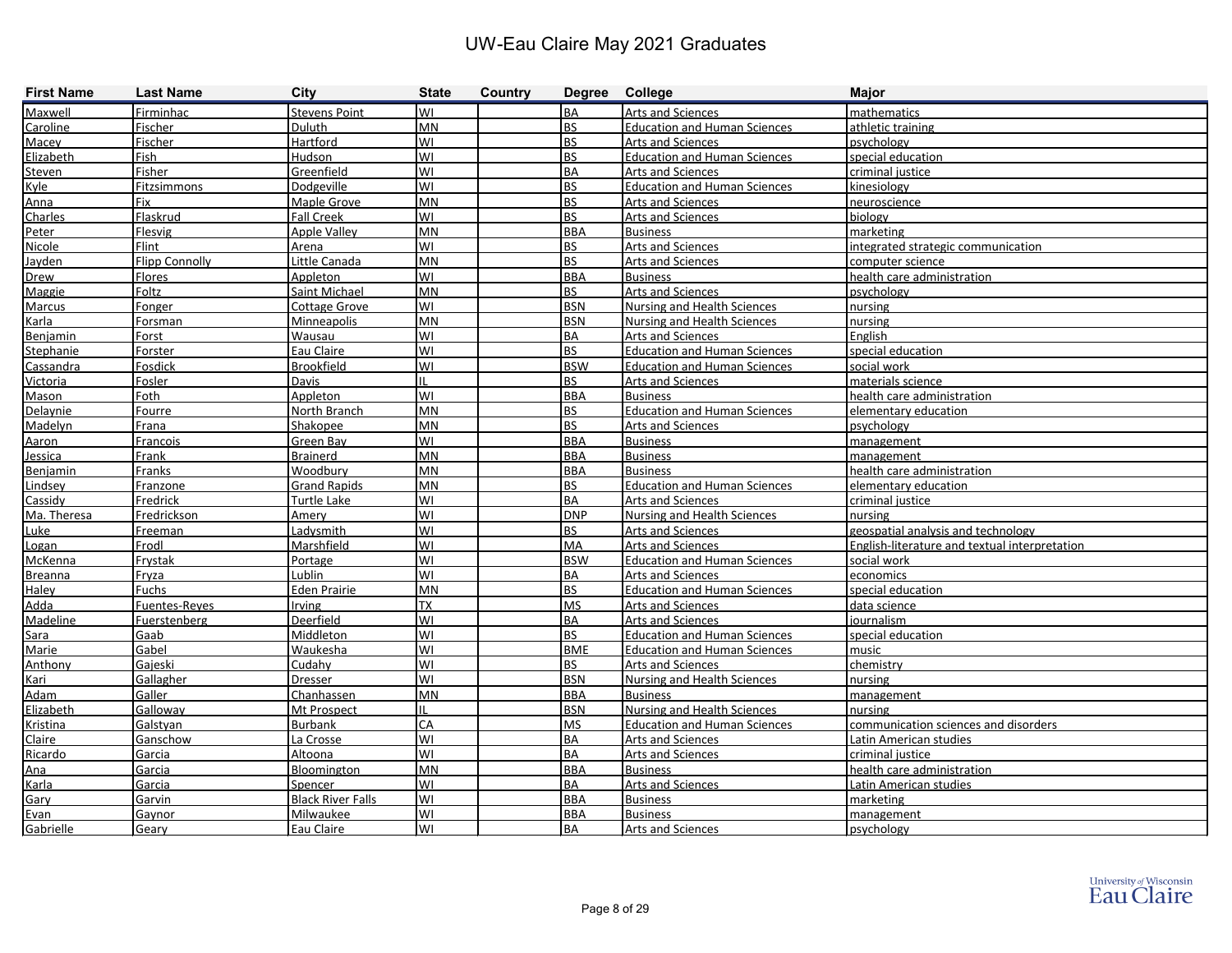| <b>First Name</b> | <b>Last Name</b>  | <b>City</b>          | <b>State</b> | Country | Degree College |                                     | <b>Major</b>                         |
|-------------------|-------------------|----------------------|--------------|---------|----------------|-------------------------------------|--------------------------------------|
| Emma              | Gehring           | Pinckney             | MI           |         | <b>BS</b>      | <b>Education and Human Sciences</b> | special education                    |
| Ava               | Gehrke            | Eau Claire           | WI           |         | <b>BS</b>      | <b>Arts and Sciences</b>            | biology                              |
| Hannah            | Geisler           | Mukwonago            | WI           |         | <b>BS</b>      | <b>Education and Human Sciences</b> | athletic training                    |
| Samantha          | Gellerup          | Nekoosa              | WI           |         | <b>BS</b>      | <b>Arts and Sciences</b>            | biology                              |
| Kelly             | Genelin           | La Crosse            | WI           |         | <b>BBA</b>     | <b>Business</b>                     | accounting                           |
| Marcus            | Genteman          | Loval                | WI           |         | <b>BS</b>      | <b>Education and Human Sciences</b> | kinesiology                          |
| Johannah          | Georgeson         | Altoona              | WI           |         | <b>BA</b>      | <b>Arts and Sciences</b>            | psychology                           |
| Emma              | Geppert           | Middleton            | WI           |         | <b>BS</b>      | <b>Education and Human Sciences</b> | elementary education                 |
| Payson            | Gerlach           | Wausau               | WI           |         | <b>BS</b>      | <b>Education and Human Sciences</b> | exercise science                     |
| Evan              | Gesk              | Farmington           | <b>MN</b>    |         | <b>BS</b>      | <b>Arts and Sciences</b>            | biology                              |
| Robert            | Gesterling        | Long Beach           | CA           |         | <b>MBA</b>     | <b>Business</b>                     | business administration              |
| <b>Brynn</b>      | Gestson           | Lino Lakes           | <b>MN</b>    |         | <b>BA</b>      | <b>Arts and Sciences</b>            | geography                            |
| Cara              | Geurts            | Stanford             |              |         | <b>BBA</b>     | <b>Business</b>                     | business finance                     |
| Alyssa            | Gilbert           | <b>Cottage Grove</b> | <b>MN</b>    |         | <b>BBA</b>     | <b>Business</b>                     | information systems                  |
| Ashley            | Gillett           | Thorp                | WI           |         | <b>BA</b>      | <b>Arts and Sciences</b>            | psychology                           |
| Maddison          | Giorgi            | Coon Rapids          | <b>MN</b>    |         | <b>BSN</b>     | Nursing and Health Sciences         | nursing                              |
| Austin            | Glandt            | Muskego              | WI           |         | <b>BBA</b>     | <b>Business</b>                     | management                           |
| Sarah             | Glasow            | Cottage Grove        | <b>MN</b>    |         | <b>BS</b>      | Arts and Sciences                   | biology and Spanish                  |
| Ashley            | Glasow            | Centerville          | <b>MN</b>    |         | <b>BS</b>      | <b>Education and Human Sciences</b> | communication sciences and disorders |
| Isabelle          | Glodosky          | Plover               | WI           |         | <b>BM</b>      | <b>Arts and Sciences</b>            | music                                |
| Rachel            | Gochanour         | Eau Claire           | WI           |         | <b>BS</b>      | <b>Education and Human Sciences</b> | special education                    |
| Emily             | Goeltl            | White Bear Lake      | MN           |         | <b>BBA</b>     | <b>Business</b>                     | management and sociology             |
| <b>Bradley</b>    | Goetsch           | Schofield            | WI           |         | <b>BBA</b>     | <b>Business</b>                     | accounting                           |
| Nicholas          | Goldbach          | Menomonee Falls      | WI           |         | <b>BBA</b>     | <b>Business</b>                     | information systems                  |
| Tyler             | Gonzales          | Eagan                | <b>MN</b>    |         | <b>BS</b>      | <b>Arts and Sciences</b>            | mathematics                          |
| Alyssa            | Gottfredsen       | Eau Claire           | WI           |         | <b>BS</b>      | <b>Education and Human Sciences</b> | mathematics                          |
| Hannah            | Gould             | De Pere              | WI           |         | <b>BA</b>      | Arts and Sciences                   | integrated strategic communication   |
| <b>Bailey</b>     | Goyette           | Mauston              | WI           |         | <b>BA</b>      | <b>Education and Human Sciences</b> | Spanish                              |
| Samantha          | Green             | Milwaukee            | WI           |         | <b>MBA</b>     | <b>Business</b>                     | business administration              |
| Matthew           | Greenwaldt        | Wadena               | <b>MN</b>    |         | <b>BBA</b>     | <b>Business</b>                     | management                           |
| <b>Noah</b>       | Greenwood         | De Pere              | WI           |         | <b>BBA</b>     | <b>Business</b>                     | management                           |
| Jessica           | Gresser           | Marshfield           | WI           |         | <b>BSN</b>     | Nursing and Health Sciences         | nursing                              |
| Tess              | Griffin           | Cambridge            | <b>MN</b>    |         | <b>BBA</b>     | <b>Business</b>                     | health care administration           |
| Killian           | Griffin           | Woodbury             | <b>MN</b>    |         | <b>BBA</b>     | <b>Business</b>                     | <b>Imanagement</b>                   |
| <b>Augusta</b>    | Griffiths         | Milwaukee            | WI           |         | <b>BS</b>      | Arts and Sciences                   | neuroscience                         |
| Beth              | Grodzin           | Evanston             |              |         | <b>MS</b>      | <b>Education and Human Sciences</b> | communication sciences and disorders |
| Rachel            | <b>Gronemever</b> | Auburndale           | WI           |         | <b>BSW</b>     | <b>Education and Human Sciences</b> | social work                          |
| Scott             | Grossberg         | Chicago              |              |         | <b>MS</b>      | <b>Arts and Sciences</b>            | data science                         |
| Kyle              | Groven            | Pine Island          | <b>MN</b>    |         | <b>BA</b>      | <b>Arts and Sciences</b>            | criminal justice                     |
| Kirstyn           | Gullo             | Tomahawk             | WI           |         | BS.            | <b>Education and Human Sciences</b> | communication sciences and disorders |
| Jordyn            | Gunderson         | Centerville          | <b>MN</b>    |         | <b>BBA</b>     | <b>Business</b>                     | marketing                            |
| Emma              | Gurgel            | Eau Claire           | WI           |         | BS             | Arts and Sciences                   | biology                              |
| Theresa           | Guth              | Pelican Lake         | lwı          |         | <b>BSW</b>     | <b>Education and Human Sciences</b> | social work and psychology           |
| Rose              | Haasch            | New Richmond         | lwı          |         | <b>BS</b>      | <b>Education and Human Sciences</b> | elementary education                 |
| Lucas             | Hackner           | Onalaska             | WI           |         | <b>BBA</b>     | <b>Business</b>                     | marketing                            |
| Joseph            | Haggard           | Lake Elmo            | <b>MN</b>    |         | <b>BBA</b>     | <b>Business</b><br><b>Business</b>  | marketing                            |
| Nathan            | Hahn              | Menasha              | WI           |         | <b>BBA</b>     |                                     | business finance                     |
| Cearra            | Hainstock         | Reedsburg            | WI           |         | <b>BSN</b>     | Nursing and Health Sciences         | nursing                              |
| Bethany           | Hakari            | Ellsworth            | lwı          |         | <b>BBA</b>     | <b>Business</b>                     | health care administration           |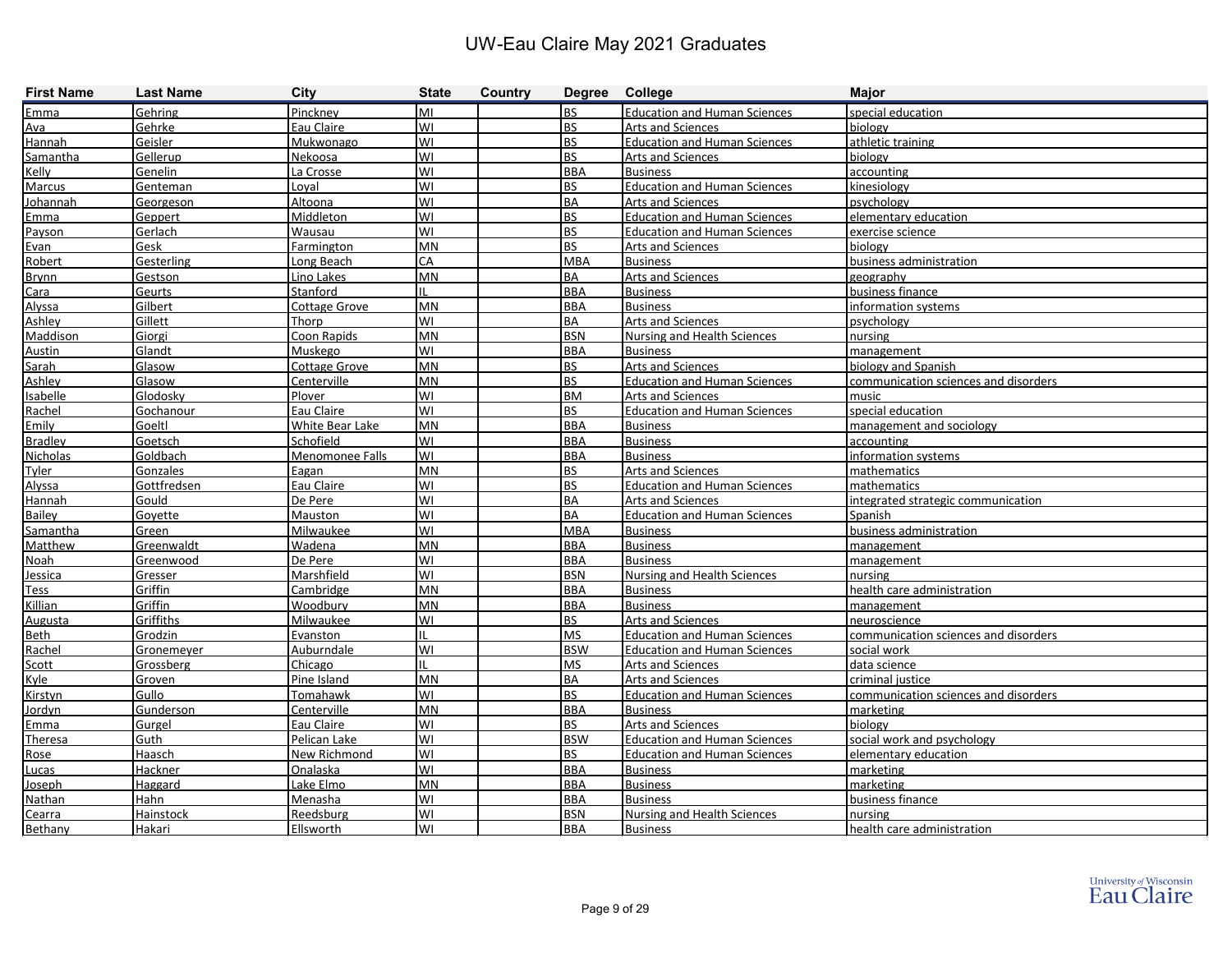| <b>First Name</b> | <b>Last Name</b>  | <b>City</b>             | <b>State</b> | <b>Country</b> | Degree College |                                     | <b>Major</b>                                     |
|-------------------|-------------------|-------------------------|--------------|----------------|----------------|-------------------------------------|--------------------------------------------------|
| Samantha          | Halada            | Denmark                 | lwı          |                | <b>BS</b>      | Arts and Sciences                   | biology                                          |
| Grace             | Halama            | Whitehall               | WI           |                | <b>BS</b>      | Arts and Sciences                   | biology                                          |
| <b>Brianna</b>    | Hameister         | <b>Berlin</b>           | WI           |                | <b>BS</b>      | <b>Arts and Sciences</b>            | biology                                          |
| <b>Jillian</b>    | Hamer             | Plymouth                | <b>MN</b>    |                | <b>BS</b>      | <b>Education and Human Sciences</b> | elementary education                             |
| Shanna            | Hammond           | Gladstone               | lмı          |                | <b>MBA</b>     | <b>Business</b>                     | business administration                          |
| Elisabeth         | Hampton           | Baldwin                 | WI           |                | <b>BSN</b>     | <b>Nursing and Health Sciences</b>  | nursing                                          |
| Miyoung           | Han               | Madison                 | lwı          |                | <b>BBA</b>     | <b>Business</b>                     | marketing                                        |
| Ellie             | Hanisch           | Rosemount               | <b>MN</b>    |                | <b>BA</b>      | Arts and Sciences                   | psychology                                       |
| Kaylee            | Hanke             | <b>Blue River</b>       | lwı          |                | <b>MS</b>      | <b>Education and Human Sciences</b> | communication sciences and disorders             |
| Matthew           | Hansen            | <b>Norwalk</b>          | WI           |                | <b>BBA</b>     | <b>Business</b>                     | accounting                                       |
| Constance         | <b>Hansen</b>     | Oregon                  | lwı          |                | <b>BBA</b>     | <b>Business</b>                     | accounting and information systems               |
| <b>Breanna</b>    | <b>Hansen</b>     | Appleton                | WI           |                | <b>MS</b>      | <b>Education and Human Sciences</b> | communication sciences and disorders             |
| Codv              | <b>Hansen</b>     | Hudson                  | lwı          |                | <b>BBA</b>     | <b>Business</b>                     | management                                       |
| Karlie            | Hansen            | Hudson                  | WI           |                | <b>BME</b>     | <b>Education and Human Sciences</b> | music                                            |
| <u>Avery</u>      | <b>Hansen</b>     | <b>Cottage Grove</b>    | lmn          |                | <b>BSW</b>     | <b>Education and Human Sciences</b> | social work                                      |
| Cienna            | Hanson            | Colfax                  | WI           |                | <b>BS</b>      | <b>Arts and Sciences</b>            | biology                                          |
| Trevin            | Hanson            | Chippewa Falls          | lwı          |                | <b>BBA</b>     | <b>Business</b>                     | business administration                          |
| Jonathan          | Hanson            | Cadott                  | WI           |                | <b>BS</b>      | <b>Education and Human Sciences</b> | elementary education                             |
| Aaron             | <b>Hanson</b>     | Eau Claire              | lwı          |                | <b>BS</b>      | <b>Education and Human Sciences</b> | kinesiology                                      |
| Kathleen          | Hanson            | <b>Rice Lake</b>        | lwı          |                | <b>BA</b>      | <b>Arts and Sciences</b>            | music and religious studies                      |
| Grace             | Hanson            | Danbury                 | lwı          |                | <b>BA</b>      | <b>Arts and Sciences</b>            | political science and English                    |
| Natalie           | Hanson            | Apple Valley            | <b>MN</b>    |                | <b>BA</b>      | <b>Arts and Sciences</b>            | psychology                                       |
| <b>Caitlin</b>    | Hanson            | Eagan                   | <b>MN</b>    |                | <b>BSW</b>     | <b>Education and Human Sciences</b> | social work                                      |
| Heather           | Hanson            | Willernie               | <b>MN</b>    |                | <b>BS</b>      | <b>Education and Human Sciences</b> | special education                                |
| Bailey            | Harder            | Chippewa Falls          | lwı          |                | <b>MS</b>      | <b>Education and Human Sciences</b> | communication sciences and disorders             |
| Hayley            | Harder            | Eau Claire              | lwı          |                | <b>BBA</b>     | <b>Business</b>                     | management                                       |
| Amanda            | <b>Harding</b>    | Waukesha                | lwı          |                | <b>BA</b>      | Arts and Sciences                   | psvchologv                                       |
| Margot            | Hare              | Mahtomedi               | <b>MN</b>    |                | <b>MBA</b>     | <b>Business</b>                     | business administration                          |
| Robert            | Hare              | Mahtomedi               | IMN          |                | <b>MBA</b>     | <b>Business</b>                     | business administration                          |
| Kayla             | Harle             | New Richmond            | lwı          |                | <b>BBA</b>     | <b>Business</b>                     | business finance                                 |
| Marly             | Harman            | Waunakee                | WI           |                | <b>BS</b>      | <b>Education and Human Sciences</b> | special education                                |
| Jacob             | Harmer            | Phoenix                 | <b>AZ</b>    |                | <b>MBA</b>     | <b>Business</b>                     | business administration                          |
| <b>Brooke</b>     | Harris            | Green Bay               | lwı          |                | <b>BBA</b>     | <b>Business</b>                     | health care administration                       |
| Alli              | Harter            | Gavlord                 | <b>MN</b>    |                | <b>BS</b>      | <b>Education and Human Sciences</b> | communication sciences and disorders             |
| <b>Luke</b>       | Hartman           | <b>Barnes</b>           | WI           |                | <b>BS</b>      | Arts and Sciences                   | computer science                                 |
| William           | <b>Hartnett</b>   | Saint Paul              | MN           |                | <b>BS</b>      | Arts and Sciences                   | materials science and engineering                |
| Alexander         | <b>Hartwick</b>   | <b>Spring Lake Park</b> | IMN          |                | <b>BS</b>      | <b>Arts and Sciences</b>            | chemistry with business emphasis                 |
| Keenan            | Hartzell          | Cadott                  | lwı          |                | <b>BS</b>      | <b>Arts and Sciences</b>            | computer science                                 |
| Cole              | Haschke           | New Lisbon              | WI           |                | <b>BSN</b>     | Nursing and Health Sciences         | nursing                                          |
| Andrew            | Haselwander       | Eau Claire              | lwı          |                | <b>BBA</b>     | <b>Business</b>                     | accounting                                       |
| Tomoe             | Hashiguchi        | Tokyo                   |              | Japan          | <b>BBA</b>     | <b>Business</b>                     | international business                           |
| Kennedy           | Hassemer          | Reedsville              | lwı          |                | <b>BBA</b>     | <b>Business</b>                     | health care administration                       |
| Aspen             | Hatzenbeller      | Cumberland              | lwı          |                | <b>BS</b>      | <b>Arts and Sciences</b>            | biochemistry / molecular biology                 |
| Olivia            | Healy             | Mukwonago               | lwı          |                | <b>BS</b>      | <b>Education and Human Sciences</b> | communication sciences and disorders and Spanish |
| Alexandra         | Heberer           | Davenport               | IA           |                | <b>MS</b>      | <b>Education and Human Sciences</b> | communication sciences and disorders             |
| Glory             | Hecker            | Stone Lake              | lwı          |                | <b>BS</b>      | <b>Education and Human Sciences</b> | kinesiology                                      |
| Caitlin           | <b>Hedberg</b>    | Carver                  | <b>MN</b>    |                | <b>BS</b>      | Arts and Sciences                   | physics                                          |
| Casey             | <b>Hedrington</b> | Chippewa Falls          | lwı          |                | <b>BBA</b>     | <b>Business</b>                     | economics                                        |
| Emilia            | Heeg              | Eau Claire              | lwı          |                | BA             | <b>Arts and Sciences</b>            | psychology and art                               |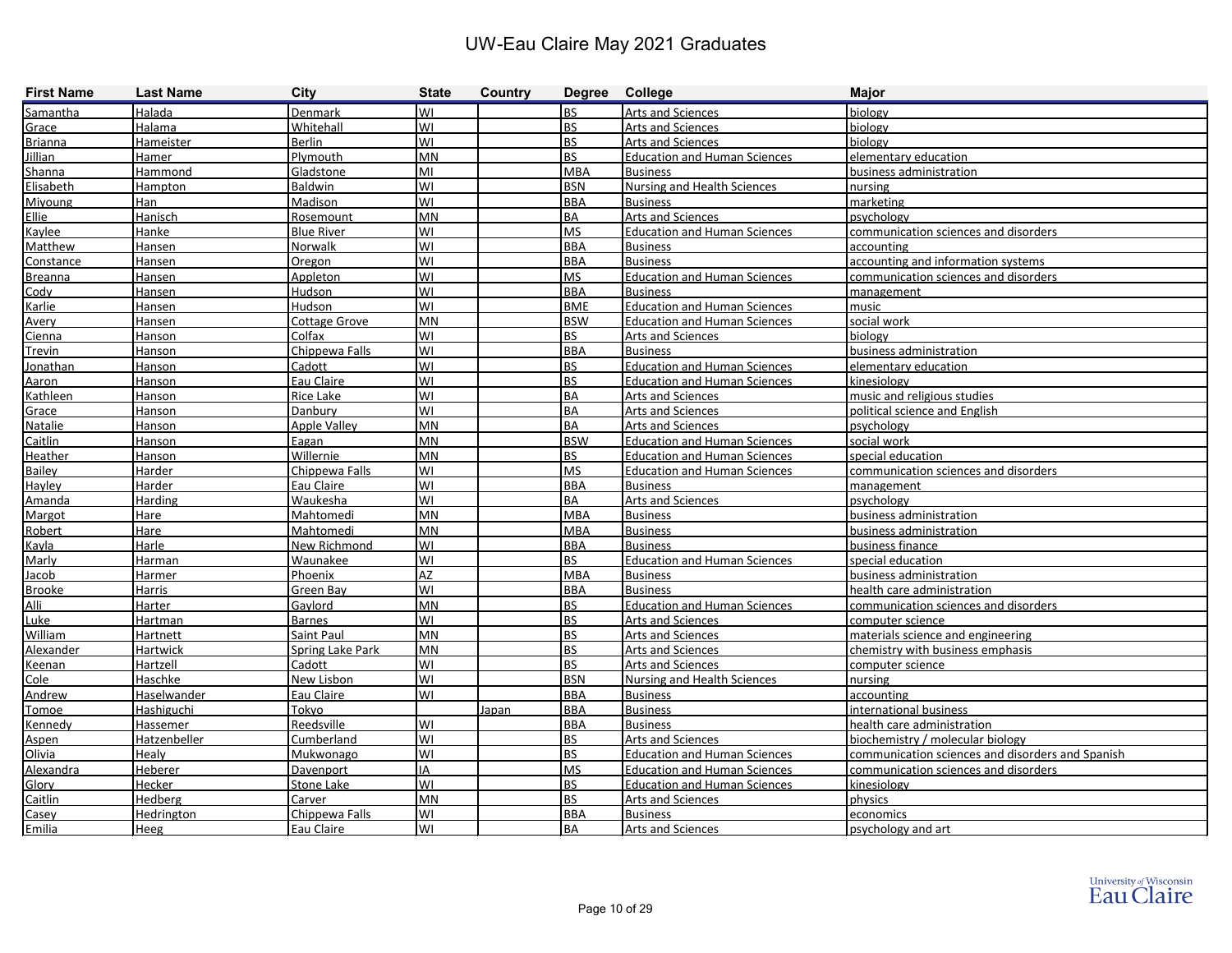| <b>First Name</b> | <b>Last Name</b>  | <b>City</b>            | <b>State</b> | Country  | Degree College |                                     | <b>Major</b>                                    |
|-------------------|-------------------|------------------------|--------------|----------|----------------|-------------------------------------|-------------------------------------------------|
| Caroline          | Hehir             | Weston                 | lwı          |          | <b>BFA</b>     | Arts and Sciences                   | art                                             |
| Rachel            | Heil              | Savage                 | MN           |          | <b>BA</b>      | <b>Education and Human Sciences</b> | English                                         |
| Melissa           | Heilman           | Madison                | WI           |          | <b>BS</b>      | <b>Education and Human Sciences</b> | special education                               |
| Megan             | Heindl            | Verona                 | lwı          |          | <b>BS</b>      | <b>Arts and Sciences</b>            | mathematics and computer science                |
| Tyler             | Heino             | Marengo                | lwı          |          | <b>BA</b>      | <b>Arts and Sciences</b>            | criminal justice                                |
| Tiffany           | Heinzen           | Wausau                 | lwı          |          | <b>BS</b>      | Arts and Sciences                   | biochemistry / molecular biology                |
| Sara              | Heller            | Chippewa Falls         | lwi          |          | <b>BSN</b>     | <b>Nursing and Health Sciences</b>  | nursing                                         |
| Cassidy           | Hempel            | Verona                 | lwı          |          | <b>BS</b>      | <b>Education and Human Sciences</b> | communication sciences and disorders            |
| Olivia            | Hemphill          | Minneapolis            | <b>MN</b>    |          | <b>BS</b>      | <b>Education and Human Sciences</b> | special education                               |
| Jin Ying          | Heng              | Kuala Lumpur           |              | Malaysia | <b>BA</b>      | Arts and Sciences                   | psychology and communication                    |
| Hunter            | Henk              | Beldenville            | WI           |          | <b>BBA</b>     | <b>Business</b>                     | marketing and management                        |
| <b>Betsy</b>      | Henrichs          | Altoona                | lwı          |          | <b>MBA</b>     | <b>Business</b>                     | business administration                         |
| Gabrielle         | Henry             | Roberts                | lwı          |          | <b>BS</b>      | <b>Education and Human Sciences</b> | special education                               |
| Kathryn           | Henschell         | Saint Paul             | MN           |          | <b>BS</b>      | Arts and Sciences                   | computer science and mathematics                |
| Vincent           | Herber            | Saint Paul             | <b>MN</b>    |          | <b>BBA</b>     | <b>Business</b>                     | business finance                                |
| Zoe               | Herdina           | Baraboo                | lwı          |          | <b>BA</b>      | <b>Arts and Sciences</b>            | sociology                                       |
| Nicholas          | Herlitzka         | La Crosse              | lwı          |          | <b>BBA</b>     | <b>Business</b>                     | marketing                                       |
| Tanner            | Herman            | De Pere                | lwı          |          | <b>BBA</b>     | <b>Business</b>                     | accounting and information systems              |
| Anna              | Herzog            | Norwood Young AmericMN |              |          | <b>BS</b>      | <b>Education and Human Sciences</b> | rehabilitation science                          |
| Daniel            | Hess              | <b>Stevens Point</b>   | lwı          |          | <b>BBA</b>     | <b>Business</b>                     | management                                      |
| Eric              | Heusbourg         | Farmington             | MN           |          | <b>BBA</b>     | <b>Business</b>                     | marketing                                       |
| Ryan              | Heyrman           | De Pere                | lwı          |          | <b>BS</b>      | Arts and Sciences                   | geography                                       |
| Anne              | Hierl             | Fond du Lac            | WI           |          | <b>BS</b>      | <b>Education and Human Sciences</b> | special education                               |
| Kathryn           | Hill              | Mazomanie              | lwı          |          | <b>BS</b>      | <b>Education and Human Sciences</b> | elementary education                            |
| Erin              | <b>Hillegonds</b> | Washington             | IIL          |          | <b>BS</b>      | <b>Education and Human Sciences</b> | rehabilitation science                          |
| Caitlyn           | Hiller            | Mercer                 | WI           |          | <b>BBA</b>     | <b>Business</b>                     | health care administration                      |
| Noelle            | Himrich           | Rochester              | MN           |          | <b>BS</b>      | <b>Education and Human Sciences</b> | communication sciences and disorders            |
| Hannah            | Hintz             | East Troy              | lwı          |          | <b>BS</b>      | Arts and Sciences                   | psychology                                      |
| Alli              | Hinz              | Saint Michael          | MN           |          | <b>BS</b>      | <b>Arts and Sciences</b>            | biology                                         |
| Ansley            | Hinz              | Green Bay              | <b>WI</b>    |          | <b>BBA</b>     | <b>Business</b>                     | health care administration                      |
| Colin             | Hirst             | <b>Wisconsin Dells</b> | WI           |          | <b>BBA</b>     | <b>Business</b>                     | health care administration                      |
| Ethan             | Hoag              | Port Washington        | lwı          |          | <b>BS</b>      | Arts and Sciences                   | mathematics                                     |
| Lucinda           | Hobbs             | Somerset               | lwı          |          | <b>BSN</b>     | <b>Nursing and Health Sciences</b>  | nursing and Spanish                             |
| <b>Bryce</b>      | Hocking           | Burlington             | lwı          |          | <b>BBA</b>     | <b>Business</b>                     | business finance                                |
| Stephanie         | Hoeksema          | Oswego                 | Iil          |          | <b>BS</b>      | <b>Education and Human Sciences</b> | elementary education and Latin American studies |
| Iler              | Hoepner           | Mondovi                | WI           |          | <b>BS</b>      | <b>Arts and Sciences</b>            | computer science                                |
| Madeline          | Hoesley           | Fountain City          | lwı          |          | <b>BBA</b>     | <b>Business</b>                     | management                                      |
| Alexander         | Hoff              | Eau Claire             | lwı          |          | <b>BA</b>      | <b>Arts and Sciences</b>            | history and German                              |
| Caitrin           | Hogan             | White Bear Lake        | <b>MN</b>    |          | <b>BBA</b>     | <b>Business</b>                     | health care administration                      |
| Lauren            | Hojan             | Merrill                | <b>WI</b>    |          | <b>BS</b>      | <b>Arts and Sciences</b>            | integrated strategic communication              |
| Sarah             | Holappa           | Duluth                 | MN           |          | <b>BS</b>      | Arts and Sciences                   | biology                                         |
| Grace             | Holker            | <b>Stillwater</b>      | <b>MN</b>    |          | <b>BS</b>      | <b>Education and Human Sciences</b> | rehabilitation science and Spanish              |
| Grace             | Holldorf          | Saint Croix            | WI           |          | BA             | Arts and Sciences                   | sociology                                       |
| Max               | <b>Hollfelder</b> | <b>Cross Plains</b>    | WI           |          | <b>BS</b>      | Arts and Sciences                   | computer science                                |
| Ryan              | <b>Holly</b>      | De Pere                | WI           |          | <b>BS</b>      | <b>Arts and Sciences</b>            | computer science                                |
| Nicole            | <b>Holm</b>       | Ogema                  | WI           |          | <b>DNP</b>     | <b>Nursing and Health Sciences</b>  | nursing                                         |
| Cody              | <b>Holman</b>     | <b>Neillsville</b>     | WI           |          | <b>BS</b>      | <b>Arts and Sciences</b>            | biology                                         |
| Kendra            | <b>Holmgren</b>   | Shakopee               | MN           |          | <b>BBA</b>     | <b>Business</b>                     | business finance                                |
| Alison            | <b>Holmstrom</b>  | Eau Claire             | WI           |          | <b>BBA</b>     | <b>Business</b>                     | business finance                                |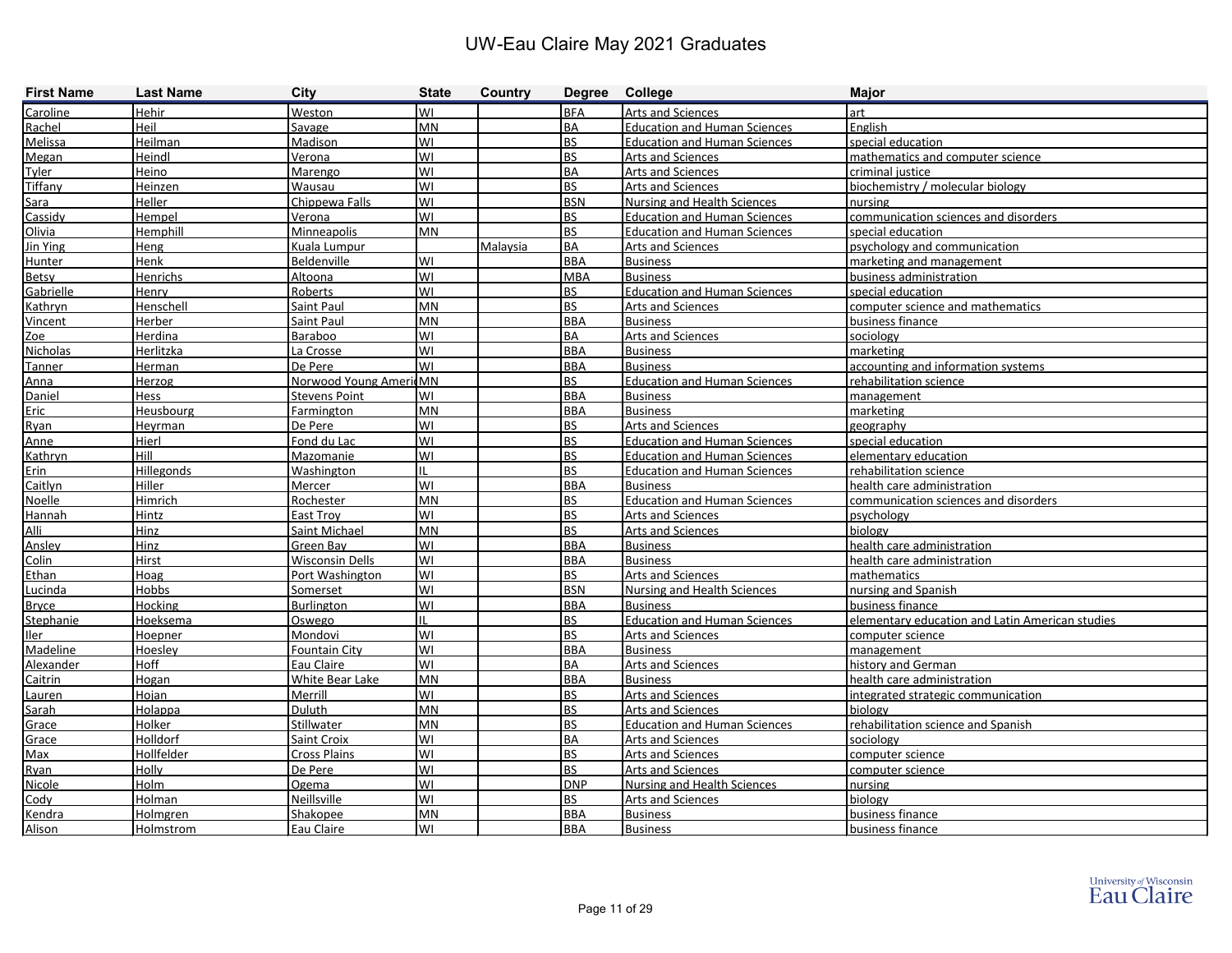| <b>First Name</b> | <b>Last Name</b> | <b>City</b>             | <b>State</b> | Country  | Degree College |                                     | <b>Major</b>                                 |
|-------------------|------------------|-------------------------|--------------|----------|----------------|-------------------------------------|----------------------------------------------|
| Emma              | Holtan           | Stoughton               | lwı          |          | <b>BA</b>      | Arts and Sciences                   | Spanish                                      |
| Nicole            | Hooper           | Chippewa Falls          | lwı          |          | <b>DNP</b>     | <b>Nursing and Health Sciences</b>  | nursing                                      |
| Olivia            | Horvath          | <b>Cottage Grove</b>    | MN           |          | <b>BS</b>      | <b>Education and Human Sciences</b> | communication sciences and disorders         |
| Audrey            | Horvath          | Marshfield              | lwı          |          | <b>BS</b>      | <b>Education and Human Sciences</b> | exercise science and psychology              |
| Cyrus             | Howe             | Honolulu                | HL           |          | <b>MBA</b>     | <b>Business</b>                     | business administration                      |
| Haylee            | Hoyt             | Superior                | lwı          |          | <b>BSN</b>     | <b>Nursing and Health Sciences</b>  | nursing                                      |
| Aaron             | Huber            | Rhinelander             | lwı          |          | <b>BS</b>      | Arts and Sciences                   | computer science and psychology              |
| Cole              | Huber            | Waukesha                | lwı          |          | <b>BS</b>      | <b>Education and Human Sciences</b> | elementary education                         |
| Payton            | Huberty          | Scandia                 | MN           |          | <b>BS</b>      | <b>Education and Human Sciences</b> | communication sciences and disorders         |
| Devon             | Hucek            | Suamico                 | lwı          |          | <b>BS</b>      | Arts and Sciences                   | chemistry                                    |
| Alyssa            | Huelsbeck        | Little Chute            | lwı          |          | <b>BS</b>      | <b>Arts and Sciences</b>            | biochemistry / molecular biology and Spanish |
| Alyssa            | <b>Hughes</b>    | Union Grove             | lwı          |          | <b>BS</b>      | <b>Arts and Sciences</b>            | chemistry with business emphasis             |
| Angela            | <b>Hugunin</b>   | Eagan                   | <b>MN</b>    |          | <b>BA</b>      | <b>Arts and Sciences</b>            | <b>English and French</b>                    |
| Josie             | Hunt             | Savage                  | MN           |          | <b>BS</b>      | Arts and Sciences                   | neuroscience                                 |
| <b>Brooke</b>     | Huntington       | Shawano                 | lwı          |          | <b>BS</b>      | <b>Education and Human Sciences</b> | elementary education                         |
| James             | Huntley          | Woodbury                | <b>MN</b>    |          | <b>BS</b>      | <b>Education and Human Sciences</b> | rehabilitation science                       |
| Tyler             | Husnick          | Antigo                  | lwı          |          | <b>BBA</b>     | <b>Business</b>                     | management                                   |
| Megan             | Hutera           | <b>Rice Lake</b>        | lwı          |          | <b>BME</b>     | <b>Education and Human Sciences</b> | music                                        |
| Vy                | <b>Huyen</b>     | Ho Chi Minh             |              | Viet Nam | <b>BS</b>      | <b>Arts and Sciences</b>            | biology                                      |
| Lauren            | chel             | Hudson                  | lwı          |          | <b>BBA</b>     | <b>Business</b>                     | marketing                                    |
| Logan             | Ickert           | Wausau                  | lwi          |          | <b>BS</b>      | <b>Arts and Sciences</b>            | computer science                             |
| Laura             | <b>Ilkka</b>     | Oak Park Heights        | <b>MN</b>    |          | <b>BA</b>      | <b>Arts and Sciences</b>            | sociology                                    |
| Michael           | Immekus          | Greendale               | lwı          |          | <b>BBA</b>     | <b>Business</b>                     | accounting                                   |
| Barbara           | Ingold           | Batavia                 | Ш            |          | <b>MBA</b>     | <b>Business</b>                     | business administration                      |
| Nathan            | Ironmonger       | Oregon                  | lwı          |          | <b>BS</b>      | Arts and Sciences                   | mathematics                                  |
| Dane              | <b>lverson</b>   | Woodbury                | MN           |          | <b>BBA</b>     | <b>Business</b>                     | business finance                             |
| Nyla              | Jacobs           | Appleton                | lwı          |          | <b>BA</b>      | Arts and Sciences                   | psychology                                   |
| Logan             | Jacobson         | Eau Claire              | lwı          |          | <b>BBA</b>     | <b>Business</b>                     | marketing                                    |
| Rebecca           | Jacobson         | La Crosse               | lwı          |          | <b>DNP</b>     | <b>Nursing and Health Sciences</b>  | nursing                                      |
| Morgan            | Jaeger           | <b>Fall Creek</b>       | WI           |          | <b>BBA</b>     | <b>Business</b>                     | marketing                                    |
| Seth              | Jaglinski        | Weston                  | lwı          |          | <b>BBA</b>     | <b>Business</b>                     | management                                   |
| Ryan              | Jandernoa        | Woodstock               | Iπ           |          | <b>BBA</b>     | <b>Business</b>                     | marketing                                    |
| Emma              | Jankowski        | Menomonee Falls         | lwı          |          | <b>BS</b>      | <b>Education and Human Sciences</b> | special education                            |
| Sara              | Janssen          | <b>Vadnais Heights</b>  | <b>MN</b>    |          | <b>BS</b>      | <b>Education and Human Sciences</b> | communication sciences and disorders         |
| Jett              | Jaraczewski      | De Pere                 | lwı          |          | <b>BBA</b>     | <b>Business</b>                     | marketing                                    |
| Hannah            | <u>Javoroski</u> | Nashotah                | lwı          |          | <b>BBA</b>     | <b>Business</b>                     | management and international business        |
| Thomas            | lensen           | Edina                   | <b>MN</b>    |          | <b>BS</b>      | <b>Education and Human Sciences</b> | exercise science                             |
| Kevinash Nair     | Jevasigan        | Seremban                | <b>NS</b>    | Malaysia | <b>BA</b>      | <b>Arts and Sciences</b>            | psychology                                   |
| <b>Briana</b>     | Jinsky           | <b>Wisconsin Rapids</b> | <b>WI</b>    |          | BA             | <b>Arts and Sciences</b>            | psychology                                   |
| Zachary           | Johnson          | Eau Claire              | <b>WI</b>    |          | <b>BBA</b>     | <b>Business</b>                     | accounting                                   |
| Elizabeth         | <b>Johnson</b>   | Eau Claire              | lwı          |          | <b>BS</b>      | <b>Arts and Sciences</b>            | biology                                      |
| Julia             | Johnson          | New Auburn              | WI           |          | <b>BS</b>      | Arts and Sciences                   | biology                                      |
| Derek             | Johnson          | Luck                    | WI           |          | <b>BBA</b>     | <b>Business</b>                     | business finance                             |
| Benjamin          | Johnson          | Stoughton               | WI           |          | <b>BS</b>      | Arts and Sciences                   | chemistry                                    |
| Jack              | Johnson          | <b>Waseca</b>           | MN           |          | <b>BA</b>      | <b>Arts and Sciences</b>            | communication                                |
| Abigail           | Johnson          | North Branch            | <b>MN</b>    |          | <b>BS</b>      | <b>Education and Human Sciences</b> | communication sciences and disorders         |
| Katie             | Johnson          | Appleton                | WI           |          | <b>BA</b>      | <b>Education and Human Sciences</b> | English                                      |
| Nathan            | Johnson          | Lake Nebagamon          | WI           |          | BS             | Arts and Sciences                   | geospatial analysis and technology           |
| Haily             | <b>Johnson</b>   | Galesville              | WI           |          | <b>BBA</b>     | <b>Business</b>                     | management                                   |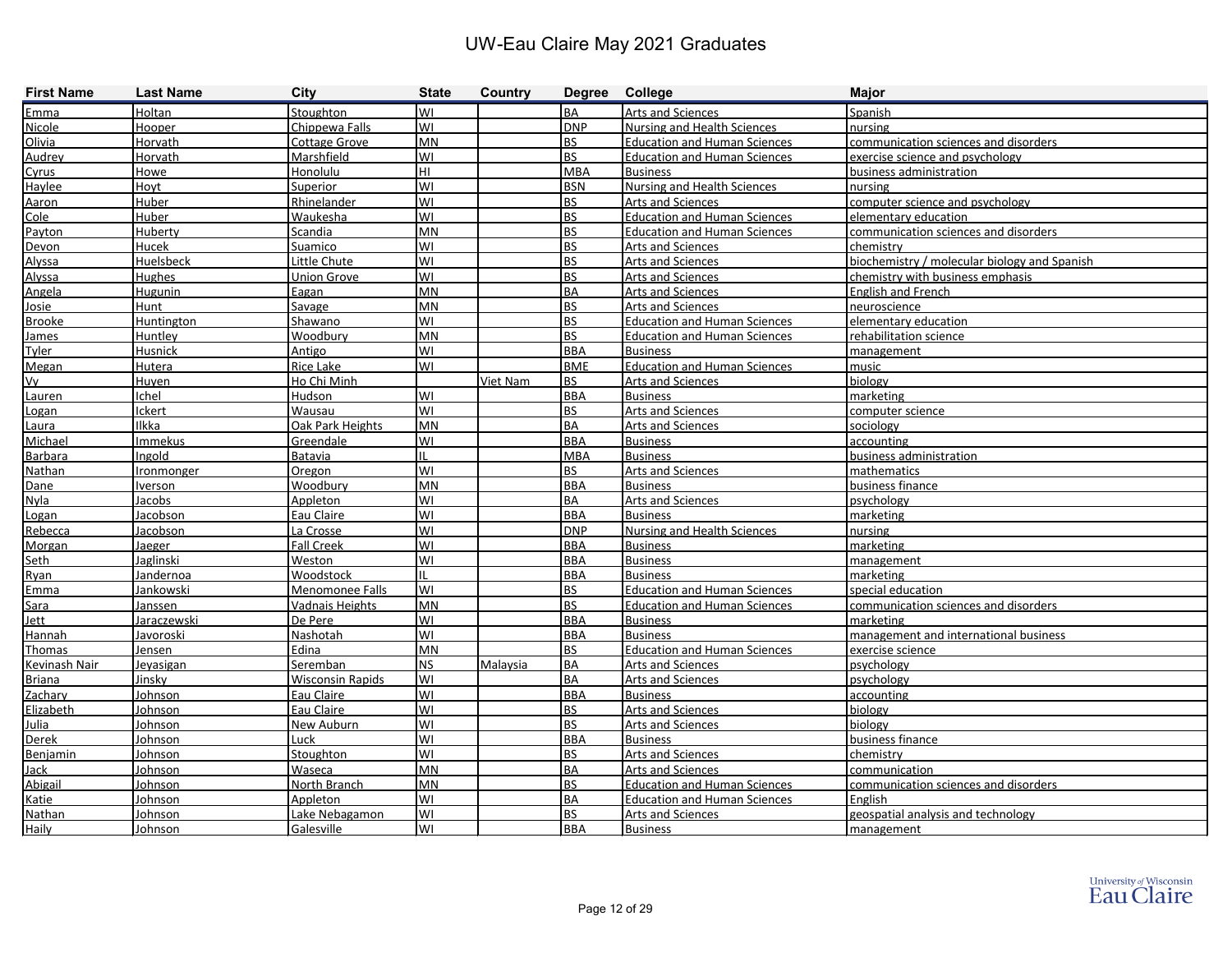| <b>First Name</b> | <b>Last Name</b>    | <b>City</b>              | <b>State</b> | Country | Degree College           |                                     | <b>Major</b>                         |
|-------------------|---------------------|--------------------------|--------------|---------|--------------------------|-------------------------------------|--------------------------------------|
| Jessica           | Johnson             | Woodville                | WI           |         | <b>BSN</b>               | <b>Nursing and Health Sciences</b>  | nursing                              |
| Alyssa            | Johnson             | <b>Barron</b>            | WI           |         | <b>BSW</b>               | <b>Education and Human Sciences</b> | social work                          |
| Makenzie          | Johnson             | Eau Claire               | WI           |         | <b>BS</b>                | <b>Education and Human Sciences</b> | special education                    |
| Dana              | Jondle              | Wales                    | lwı          |         | <b>BS</b>                | <b>Education and Human Sciences</b> | special education                    |
| Maria             | Jones               | Bloomer                  | lwı          |         | <b>BA</b>                | <b>Education and Human Sciences</b> | English                              |
| Emma              | Jones               | White Bear Lake          | <b>MN</b>    |         | <b>BBA</b>               | <b>Business</b>                     | health care administration           |
| Anna              | Jones               | Duluth                   | <b>MN</b>    |         | <b>BS</b>                | <b>Education and Human Sciences</b> | rehabilitation science               |
| Makayla           | Jones-Klausing      | Saint Louis Park         | <b>MN</b>    |         | <b>BA</b>                | Arts and Sciences                   | geography                            |
| Heather           | Jordan              | Kronenwetter             | lwı          |         | <b>BA</b>                | <b>Education and Human Sciences</b> | English                              |
| Riley             | Jorgenson           | Winona                   | <b>MN</b>    |         | <b>BBA</b>               | <b>Business</b>                     | management                           |
| Joshua            | Joseph              | Eau Claire               | WI           |         | <b>BSEPH</b>             | Arts and Sciences                   | environmental public health          |
| Maria             | Josephson           | Roseville                | <b>MN</b>    |         | <b>BS</b>                | <b>Education and Human Sciences</b> | rehabilitation science               |
| Wyatt             | Joswiak             | Merrill                  | lwı          |         | <b>BBA</b>               | <b>Business</b>                     | accounting                           |
| Alexa             | Julson              | Eleva                    | WI           |         | <b>BS</b>                | Arts and Sciences                   | physics                              |
| Nicolette         | <b>Kage</b>         | Marathon                 | WI           |         | <b>BA</b>                | Arts and Sciences                   | art                                  |
| Benjamin          | Kaminski            | Mequon                   | WI           |         | <b>BS</b>                | <b>Arts and Sciences</b>            | economics                            |
| Alexia            | Kane                | Green Bay                | lwı          |         | <b>BA</b>                | Arts and Sciences                   | art and Spanish                      |
| <b>Alexis</b>     | Kanitz              | Merrill                  | WI           |         | <b>BSN</b>               | <b>Nursing and Health Sciences</b>  | nursing                              |
| <b>Drake</b>      | Kapler              | Plymouth                 | MN           |         | <b>BBA</b>               | <b>Business</b>                     | information systems                  |
| Keisha            | Kappel              | Barron                   | WI           |         | <b>BS</b>                | <b>Arts and Sciences</b>            | biochemistry / molecular biology     |
| Morgan            | Karasek             | Ashland                  | lwı          |         | <b>BSN</b>               | <b>Nursing and Health Sciences</b>  | nursing                              |
| Allie             | Karpenske           | Amery                    | lwı          |         | <b>BA</b>                | <b>Arts and Sciences</b>            | geography                            |
| Jared             | Kashou              | <b>Milwaukee</b>         | WI           |         | <b>BBA</b>               | <b>Business</b>                     | accounting and management            |
| Julie             | Katzer              | Trevor                   | WI           |         | <b>BBA</b>               | <b>Business</b>                     | accounting                           |
| Solomiya          | Kavyuk              | <b>Wisconsin Dells</b>   | lwı          |         | <b>BBA</b>               | <b>Business</b>                     | marketing                            |
| Katrina           | Kawak               | Eau Claire               | lwı          |         | <b>BSEPH</b>             | <b>Arts and Sciences</b>            | environmental public health          |
| Sakumi            | Kawamoto            | Sakai-city               | 27           | Japan   | <b>BS</b>                | Arts and Sciences                   | economics                            |
| Jonathon          | Kedrowski           | <b>Black River Falls</b> | lwı          |         | <b>BBA</b>               | <b>Business</b>                     | management                           |
| Dorian            | Keenan              | Kendall                  | lwı          |         | <b>BBA</b>               | <b>Business</b>                     | marketing                            |
| Ally              | Keeney              | Saint Paul               | <b>MN</b>    |         | <b>BBA</b>               | <b>Business</b>                     | management                           |
| Meila             | Keeney              | La Crosse                | WI           |         | <b>BA</b>                | Arts and Sciences                   | sociology                            |
| Wayne             | Kellander           | Menomonie                | WI           |         | <b>DNP</b>               | <b>Nursing and Health Sciences</b>  | nursing                              |
| Michelle          | Kellogg             | Sparta                   | lwı          |         | <b>EDS</b>               | <b>Arts and Sciences</b>            | school psychology                    |
| Zach              | Kennedy             | Eagle River              | lwı          |         | <b>BBA</b>               | <b>Business</b>                     | management                           |
| Shingyen          | Khang               | Eau Claire               | lwı          |         | <b>BBA</b>               | <b>Business</b>                     | management                           |
| Mason             | Kickland            | <b>Combined Locks</b>    | lwı          |         | <b>BBA</b>               | <b>Business</b>                     | management                           |
| <b>Dylan</b>      | Kieffer             | Marshfield               | lwı          |         | <b>DNP</b>               | <b>Nursing and Health Sciences</b>  | nursing                              |
| Michelle          | Kielpikowski        | Kewaunee                 | lwı          |         | <b>BBA</b>               | <b>Business</b>                     | accounting and business finance      |
| Ashley            | Kiesler             | <b>River Falls</b>       | WI           |         | <b>BS</b>                | <b>Arts and Sciences</b>            | biochemistry / molecular biology     |
| Kensie            | Kiesow              | Hudson                   | lwı          |         | BA                       | <b>Arts and Sciences</b>            | English and German                   |
| Tristan           | Killerlain          | Marshall                 | lwı          |         | <b>BBA</b>               | <b>Business</b>                     | business administration              |
| Emily             | Kilpela             | Lindstrom                | MN           |         | <b>BA</b>                | Arts and Sciences                   | integrated strategic communication   |
| Austin            | <b>Kindelberger</b> | Hugo                     | MN           |         | $\overline{\mathsf{BS}}$ | Arts and Sciences                   | biology                              |
| Kamryn            | King                | Elk Mound                | lwı          |         | <b>BS</b>                | <b>Education and Human Sciences</b> | communication sciences and disorders |
| Spencer           | King                | Sun Prairie              | lwı          |         | <b>BBA</b>               | <b>Business</b>                     | management                           |
| <b>Brittany</b>   | Kirchoff            | Augusta                  | lwı          |         | <b>BA</b>                | <b>Arts and Sciences</b>            | English                              |
| Alivia            | Kistler             | West Salem               | lwı          |         | <b>BA</b>                | Arts and Sciences                   | English                              |
| Lynn              | <b>Kittleson</b>    | Frederic                 | lwı          |         | <b>BSN</b>               | <b>Nursing and Health Sciences</b>  | nursing                              |
| Mary              | Kittridge           | Lino Lakes               | MN           |         | <b>BS</b>                | <b>Arts and Sciences</b>            | communication                        |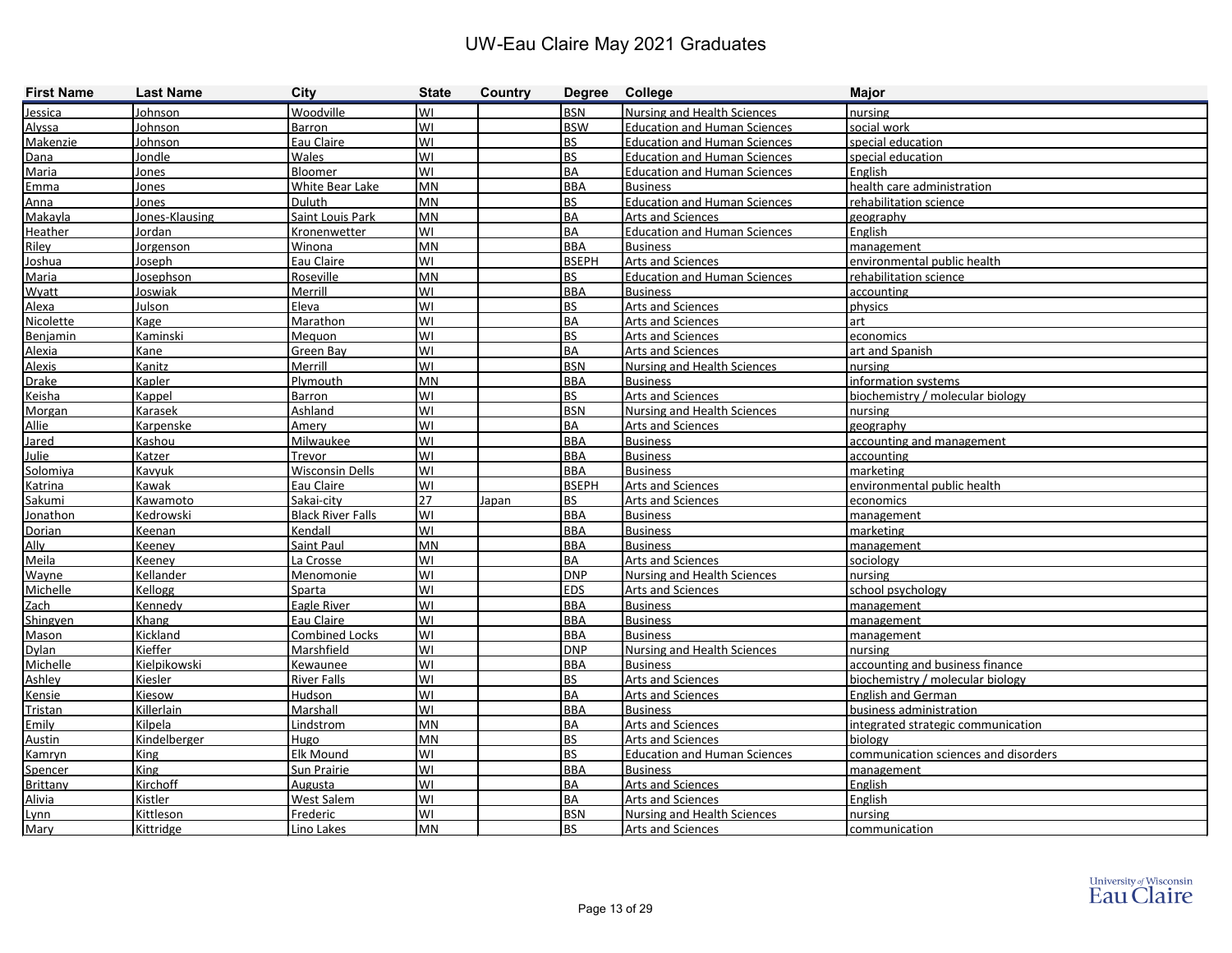| <b>First Name</b> | <b>Last Name</b> | City                    | <b>State</b> | Country | Degree College |                                     | <b>Major</b>                                             |
|-------------------|------------------|-------------------------|--------------|---------|----------------|-------------------------------------|----------------------------------------------------------|
| Cole              | Kivisto          | Hurlev                  | WI           |         | <b>BBA</b>     | <b>Business</b>                     | management                                               |
| Noah              | Kivlin           | Houlton                 | WI           |         | <b>BS</b>      | Arts and Sciences                   | neuroscience                                             |
| Katherine         | Klahr            | <b>Verona</b>           | WI           |         | BS             | <b>Education and Human Sciences</b> | <b>kinesiology</b>                                       |
| Conner            | Klein            | Appleton                | WI           |         | <b>BBA</b>     | <b>Business</b>                     | management and business finance                          |
| Jenna             | Klemm            | Medford                 | WI           |         | <b>BSN</b>     | Nursing and Health Sciences         | nursing                                                  |
| Cassandra         | Klinga           | Cottage Grove           | <b>MN</b>    |         | ВA             | Arts and Sciences                   | theatre arts                                             |
| Jenna             | Klinner          | Mosinee                 | WI           |         | <b>BBA</b>     | <b>Business</b>                     | management                                               |
| Ashley            | Klinner          | Medford                 | WI           |         | <b>DNP</b>     | <b>Nursing and Health Sciences</b>  | nursing                                                  |
| Jack              | Kluge            | Forest Lake             | <b>MN</b>    |         | <b>BBA</b>     | <b>Business</b>                     | accounting                                               |
| Natalie           | Klusman          | Hartford                | WI           |         | ВA             | Arts and Sciences                   | English                                                  |
| Riley             | Knapp            | Wausau                  | WI           |         | <b>BSN</b>     | <b>Nursing and Health Sciences</b>  | nursing                                                  |
| Emma              | Knight           | Schofield               | WI           |         | BS.            | <b>Education and Human Sciences</b> | communication sciences and disorders                     |
| <b>Alex</b>       | Knight           | Lino Lakes              | <b>MN</b>    |         | <b>BBA</b>     | <b>Business</b>                     | health care administration                               |
| Genna             | Knorr            | Fremont                 | WI           |         | <b>BS</b>      | Arts and Sciences                   | sociology and psychology                                 |
| Allison           | Knuth            | Green Bay               | WI           |         | BS.            | Arts and Sciences                   | biology                                                  |
| Jake              | Knuth            | Franksville             | WI           |         | <b>BBA</b>     | <b>Business</b>                     | business finance                                         |
| Chloe             | Knuth            | Green Bay               | WI           |         | <b>BBA</b>     | <b>Business</b>                     | international business and management                    |
| Jacob             | Knuth            | Eau Claire              | WI           |         | ВA             | Arts and Sciences                   | English                                                  |
| Meghan            | Knutson          | Faribault               | MN           |         | <b>BBA</b>     | <b>Business</b>                     | management                                               |
| Jessica           | Knutson          | West Salem              | WI           |         | BS.            | <b>Education and Human Sciences</b> | mathematics                                              |
| Calley            | Kodluboy         | Hudson                  | WI           |         | <b>BS</b>      | <b>Arts and Sciences</b>            | political science and integrated strategic communication |
| Amanda            | Koenig           | Waunakee                | WI           |         | <b>BSN</b>     | <b>Nursing and Health Sciences</b>  | nursing                                                  |
| Grace             | Koenig           | Sauk City               | WI           |         | ВA             | Arts and Sciences                   | religious studies and Spanish                            |
| Rebecca           | Koepsell         | Oconomowoc              | WI           |         | <b>BBA</b>     | <b>Business</b>                     | health care administration                               |
| Hayden            | <b>Kohls</b>     | Elk Mound               | WI           |         | <b>BBA</b>     | <b>Business</b>                     | health care administration                               |
| Katie             | Kolden           | Cross Plains            | WI           |         | BS.            | Arts and Sciences                   | psychology                                               |
| Lauren            | Kommer           | Eagle                   | WI           |         | <b>BBA</b>     | <b>Business</b>                     | business finance and mathematics                         |
| <b>Jared</b>      | Konen            | Cambridge               | MN           |         | <b>BBA</b>     | <b>Business</b>                     | business finance                                         |
| Marina            | Konold           | Lino Lakes              | MN           |         | BS             | <b>Education and Human Sciences</b> | elementary education                                     |
| Madelyn           | Kooima           | Stoughton               | WI           |         | BS             | <b>Education and Human Sciences</b> | communication sciences and disorders                     |
| <b>Terrell</b>    | Kopping          | Rice Lake               | WI           |         | <b>BS</b>      | <b>Education and Human Sciences</b> | rehabilitation science                                   |
| Reed              | Kostelny         | Appleton                | WI           |         | BS             | <b>Arts and Sciences</b>            | biology                                                  |
| Karly             | Kostman          | Eau Claire              | WI           |         | BS.            | <b>Arts and Sciences</b>            | biology                                                  |
| Megan             | Kowalke          | <b>Saint Michael</b>    | <b>MN</b>    |         | <b>BBA</b>     | <b>Business</b>                     | health care administration                               |
| Madalyn           | Krablean         | Delavan                 | WI           |         | ВA             | Arts and Sciences                   | criminal justice                                         |
| Matthew           | Kramolis         | <b>River Falls</b>      | WI           |         | <b>BBA</b>     | <b>Business</b>                     | business finance                                         |
| Jameson           | Krause           | <b>Hudson</b>           | WI           |         | <b>BBA</b>     | <b>Business</b>                     | information systems                                      |
| Robert            | Krause           | <b>Augusta</b>          | WI           |         | <b>BBA</b>     | <b>Business</b>                     | management                                               |
| <b>Nina</b>       | Kriese           | Red Wing                | MN           |         | <b>BA</b>      | <b>Education and Human Sciences</b> | Spanish                                                  |
| Taylor            | Kriesel          | Rhinelander             | WI           |         | <b>BS</b>      | <b>Arts and Sciences</b>            | <b>Imathematics</b>                                      |
| Spencer           | Kristof          | <b>Wauwatosa</b>        | WI           |         | BA             | <b>Arts and Sciences</b>            | political science                                        |
| Benjamin          | Krochmalski      | Eleva                   | WI           |         | BS.            | <b>Arts and Sciences</b>            | geospatial analysis and technology                       |
| Erik              | Kronholm         | <b>Wisconsin Rapids</b> | lwı          |         | <b>MS</b>      | Arts and Sciences                   | data science                                             |
| Megan             | Kronschnabel     | <b>Manitowoc</b>        | WI           |         | ВA             | <b>Arts and Sciences</b>            | criminal justice                                         |
| Claire            | Krueger          | <b>Athens</b>           | WI           |         | ВA             | <b>Arts and Sciences</b>            | criminal justice                                         |
| Kellen            | Krueger          | Greenville              | WI           |         | <b>BS</b>      | <b>Arts and Sciences</b>            | mathematics                                              |
| Rebecca           | Krueger          | <b>Hartford</b>         | lwı          |         | <b>BS</b>      | <b>Arts and Sciences</b>            | physics                                                  |
| Erika             | Krug             | <b>Green Bay</b>        | WI           |         | <b>BSN</b>     | <b>Nursing and Health Sciences</b>  | nursing                                                  |
| Katherine         | Krumenauer       | Cedarburg               | lwı          |         | <b>BME</b>     | <b>Education and Human Sciences</b> | music                                                    |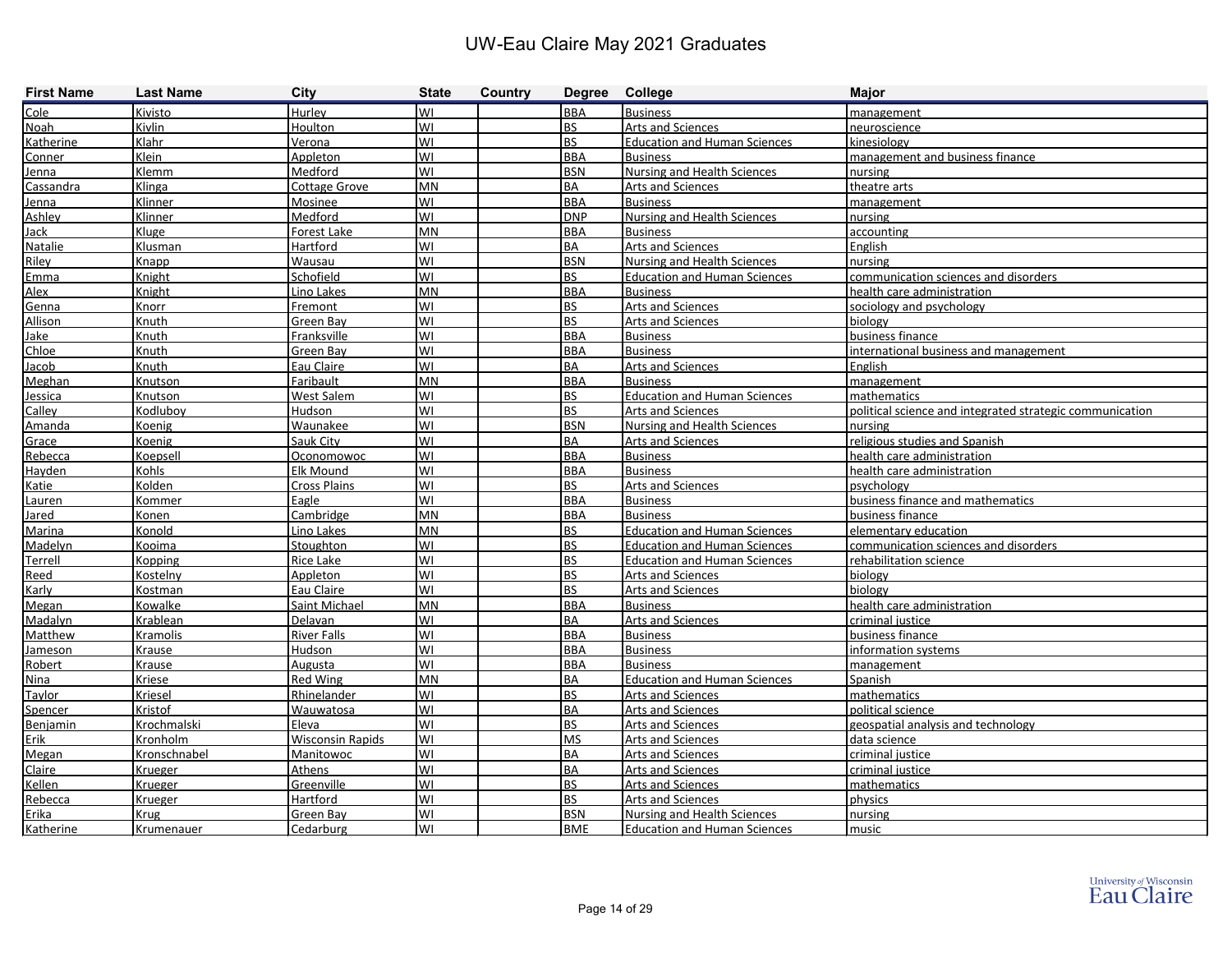| <b>First Name</b> | <b>Last Name</b> | <b>City</b>        | <b>State</b> | <b>Country</b>    | Degree College |                                     | <b>Major</b>                                          |
|-------------------|------------------|--------------------|--------------|-------------------|----------------|-------------------------------------|-------------------------------------------------------|
| Navoung           | Кu               | Seoul              |              | Korea, RepublicBA |                | Arts and Sciences                   | communication                                         |
| Benton            | Kube             | Eau Claire         | lwı          |                   | <b>BA</b>      | Arts and Sciences                   | psychology                                            |
| Emily             | Kuckkahn         | Medford            | lwı          |                   | <b>BS</b>      | <b>Education and Human Sciences</b> | elementary education                                  |
| Nicole            | Kuitunen         | <b>Hanover</b>     | MN           |                   | <b>BSN</b>     | <b>Nursing and Health Sciences</b>  | nursing                                               |
| Maria             | Kummer           | <b>Hastings</b>    | MN           |                   | <b>BBA</b>     | <b>Business</b>                     | economics and business finance                        |
| Lakyn             | Kummer           | Medford            | WI           |                   | <b>BS</b>      | <b>Education and Human Sciences</b> | special education                                     |
| Kyle              | Kurtenbach       | Weston             | lwı          |                   | <b>BS</b>      | Arts and Sciences                   | computer science                                      |
| Lauren            | Kurth            | Chaska             | <b>MN</b>    |                   | <b>BS</b>      | <b>Education and Human Sciences</b> | communication sciences and disorders                  |
| Grace             | Kust             | Waukesha           | lwı          |                   | <b>BBA</b>     | <b>Business</b>                     | health care administration                            |
| <b>Justin</b>     | Laabs            | Farmington         | MN           |                   | <b>BBA</b>     | <b>Business</b>                     | marketing                                             |
| Jordan            | Lacey            | Greenville         | lwı          |                   | <b>BBA</b>     | <b>Business</b>                     | marketing                                             |
| Alexandra         | Laehn            | <b>River Falls</b> | lwı          |                   | <b>BSN</b>     | <b>Nursing and Health Sciences</b>  | nursing                                               |
| Samantha          | Lakari           | Suamico            | lwı          |                   | <b>BBA</b>     | <b>Business</b>                     | marketing                                             |
| Hannah            | Lamack           | Kewaunee           | lwı          |                   | <b>BBA</b>     | <b>Business</b>                     | management                                            |
| Amber             | Lamers           | Kaukauna           | lwı          |                   | <b>BBA</b>     | <b>Business</b>                     | marketing and Spanish                                 |
| Chelsey           | LaMonica         | Merrill            | lwı          |                   | <b>BS</b>      | <b>Education and Human Sciences</b> | rehabilitation science                                |
| Colin             | Lamoreaux        | Rosemount          | MN           |                   | <b>BS</b>      | Arts and Sciences                   | actuarial science and music                           |
| <b>Trevor</b>     | Lang             | Chanhassen         | MN           |                   | <b>BBA</b>     | <b>Business</b>                     | marketing                                             |
| Jamie             | Langan           | Alma Center        | lwı          |                   | <b>BBA</b>     | <b>Business</b>                     | business administration                               |
| <b>Tressa</b>     | Lange            | Wabeno             | lwı          |                   | <b>BS</b>      | <b>Arts and Sciences</b>            | geography and american indian studies                 |
| Katherine         | Langer           | Osceola            | lwı          |                   | <b>BA</b>      | Arts and Sciences                   | sociology                                             |
| Madeline          | Lapointe         | Bayfield           | lwı          |                   | <b>BSW</b>     | <b>Education and Human Sciences</b> | social work and kinesiology                           |
| Andrew            | LaQua            | Plymouth           | <b>MN</b>    |                   | <b>BBA</b>     | <b>Business</b>                     | marketing                                             |
| Jocelyn           | Larrabee         | Waseca             | MN           |                   | <b>BS</b>      | <b>Education and Human Sciences</b> | special education                                     |
| <b>McKenna</b>    | Larson           | Clayton            | lwı          |                   | <b>BS</b>      | Arts and Sciences                   | biology                                               |
| Lucas             | Larson           | Saint Paul         | MN           |                   | <b>BBA</b>     | <b>Business</b>                     | business finance                                      |
| Megan             | Larson           | Chaska             | <b>MN</b>    |                   | <b>MS</b>      | <b>Education and Human Sciences</b> | communication sciences and disorders                  |
| Rachel            | Larson           | Hammond            | WI           |                   | <b>BBA</b>     | <b>Business</b>                     | marketing                                             |
| Anna              | Larson           | Lakeville          | MN           |                   | <b>BSN</b>     | <b>Nursing and Health Sciences</b>  | nursing                                               |
| Emily             | Laudenbach       | Saint Michael      | MN           |                   | <b>MS</b>      | <b>Education and Human Sciences</b> | communication sciences and disorders                  |
| Krista            | Law              | Chetek             | lwı          |                   | <b>BBA</b>     | <b>Business</b>                     | accounting                                            |
| Sage              | Leary            | Holcombe           | lwı          |                   | <b>BS</b>      | <b>Arts and Sciences</b>            | communication                                         |
| Jamie             | Leatherman       | Amherst            | lwı          |                   | <b>BBA</b>     | <b>Business</b>                     | management                                            |
| Saylor            | Lechleitner      | Stanley            | lwı          |                   | <b>BA</b>      | Arts and Sciences                   | psychology                                            |
| Maya              | Ledvina          | Luxemburg          | lwı          |                   | <b>BS</b>      | Arts and Sciences                   | computer science                                      |
| <b>Kevin</b>      | Lee              | Sheboygan          | lwı          |                   | <b>BS</b>      | <b>Arts and Sciences</b>            | chemistry and biology                                 |
| <b>James</b>      | Leffel           | Eau Claire         | lwı          |                   | <b>MBA</b>     | <b>Business</b>                     | business administration                               |
| Ellie             | Legaard          | West Bend          | lwı          |                   | <b>BBA</b>     | <b>Business</b>                     | accounting                                            |
| <b>Siri</b>       | LeMay            | Woodbury           | <b>MN</b>    |                   | <u>IBS</u>     | <b>Education and Human Sciences</b> | communication sciences and disorders                  |
| Daniel            | Lemke            | Chippewa Falls     | WI           |                   | <b>BS</b>      | <b>Arts and Sciences</b>            | psychology                                            |
| Madeline          | Lennon           | Richfield          | MN           |                   | <b>BBA</b>     | <b>Business</b>                     | management                                            |
| Robin             | Lentine          | Plymouth           | MN           |                   | <b>BS</b>      | <b>Arts and Sciences</b>            | theatre arts                                          |
| Kleine            | Leonard          | Platteville        | lwı          |                   | <b>BBA</b>     | <b>Business</b>                     | management                                            |
| Natalie           | Leonardelli      | Greenfield         | lwı          |                   | <b>BA</b>      | <b>Arts and Sciences</b>            | journalism and women's, gender, and sexuality studies |
| Samantha          | Leonhard         | Green Bay          | lwı          |                   | <b>MS</b>      | <b>Education and Human Sciences</b> | communication sciences and disorders                  |
| <b>Breanna</b>    | Lewis            | Waseca             | MN           |                   | <b>BBA</b>     | <b>Business</b>                     | economics                                             |
| Henry             | Liautaud         | Mondovi            | WI           |                   | <b>BS</b>      | <b>Arts and Sciences</b>            | materials science                                     |
| Jessica           | Liebau           | Madison            | WI           |                   | <b>BS</b>      | <b>Arts and Sciences</b>            | biochemistry / molecular biology and Spanish          |
| Michelle          | Lightner-Raymond | La Crosse          | WI           |                   | BA             | Arts and Sciences                   | psychology                                            |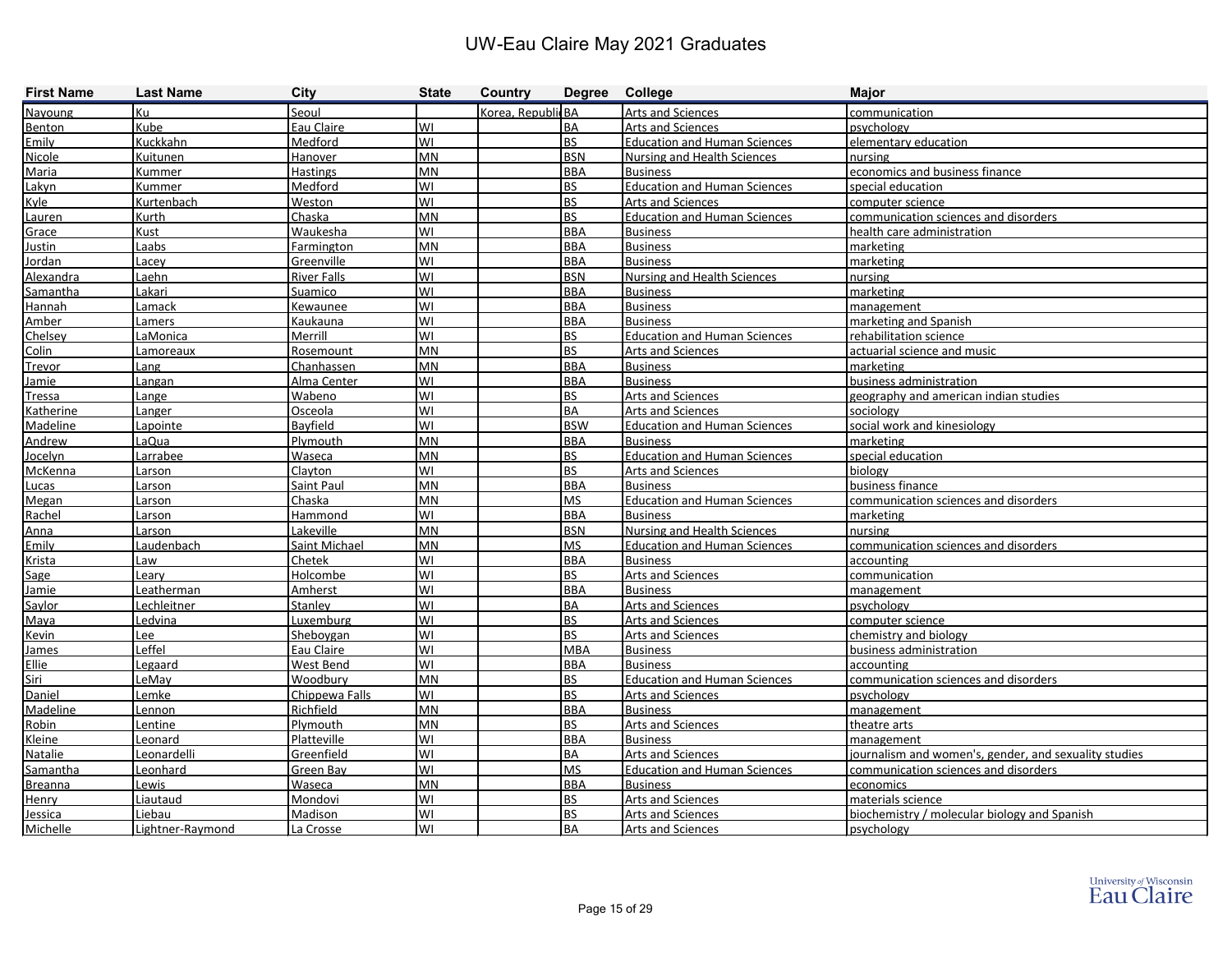| <b>First Name</b> | <b>Last Name</b> | City                 | <b>State</b>           | Country  | Degree College          |                                      | <b>Major</b>                          |
|-------------------|------------------|----------------------|------------------------|----------|-------------------------|--------------------------------------|---------------------------------------|
| Nichole           | Lim              | Staten Island        | <b>NY</b>              |          | <b>MS</b>               | <b>Education and Human Sciences</b>  | communication sciences and disorders  |
| Shin Yee          | Lim              | Johor Bahru          | JH                     | Malaysia | <b>BS</b>               | Arts and Sciences                    | mathematics                           |
| Sarah             | <b>Liming</b>    | Eau Claire           | lwı                    |          | <b>BBA</b>              | <b>Business</b>                      | accounting and management             |
| Erika             | Lindemann        | Rochester            | <b>MN</b>              |          | BA                      | <b>Arts and Sciences</b>             | art                                   |
| <b>Derek</b>      | Lindquist        | Ramsey               | <b>MN</b>              |          | <b>BS</b>               | <b>Arts and Sciences</b>             | geology                               |
| Yi Meng           | Liong            | Johor                |                        | Malaysia | <b>BBA</b>              | <b>Business</b>                      | management                            |
| <b>Berenice</b>   | Lira             | Athens               | lwı                    |          | <b>BBA</b>              | <b>Business</b>                      | business administration               |
| Gabriella         | Liszka           | <b>Barrington</b>    | Ш                      |          | BA                      | Arts and Sciences                    | psychology                            |
| Yang              | Liu              | Wuhan                | 42                     | China    | <b>BBA</b>              | <b>Business</b>                      | marketing                             |
| Olivia            | Lock             | Saint Michael        | MN                     |          | BA                      | <b>Education and Human Sciences</b>  | social studies                        |
| Kendra            | Longoria-Myadze  | Madison              | WI                     |          | <b>BSW</b>              | <b>Education and Human Sciences</b>  | social work                           |
| <b>Katie</b>      | Look             | <u>Vesper</u>        | WI                     |          | <b>DNP</b>              | <b>Nursing and Health Sciences</b>   | nursing                               |
| <u>Jesse</u>      | Lor              | <b>Stillwater</b>    | MN                     |          | BS                      | <b>Arts and Sciences</b>             | biology                               |
| <b>Touger</b>     | Lor              | Elk Mound            | WI                     |          | BA                      | <b>Arts and Sciences</b>             | integrated strategic communication    |
| <b>Jedediah</b>   | Lorenz           | <b>Strum</b>         | lwı                    |          | BA                      | <b>Arts and Sciences</b>             | geography                             |
| Margot            | Lortie           | Shoreview            | MN                     |          | <b>BS</b>               | Arts and Sciences                    | neuroscience                          |
| Julia             | Los              | Elkhorn              | WI                     |          | BS                      | <b>Arts and Sciences</b>             | psychology and women's studies        |
| Patricia          | Loschko          | Chippewa Falls       | lwı                    |          | <b>BBA</b>              | <b>Business</b>                      | business administration               |
| <b>Brittany</b>   | Lowery           | Eau Claire           | lwı                    |          | BA                      | <b>Arts and Sciences</b>             | English                               |
| Cayla             | Lov              | <b>Mantorville</b>   | <b>MN</b>              |          | <b>BS</b>               | <b>Education and Human Sciences</b>  | communication sciences and disorders  |
| Eleanor           | Lucas            | Chippewa Falls       | lwı                    |          | <b>BS</b>               | <b>Arts and Sciences</b>             | <u>neuroscience</u>                   |
| Kvler             | Lueck            | Germantown           | lwı                    |          | BA                      | <b>Arts and Sciences</b>             | art                                   |
| <b>Dylan</b>      | Lueck            | Germantown           | <b>WI</b>              |          | <b>BS</b>               | Arts and Sciences                    | integrated strategic communication    |
| <b>Taylor</b>     | Luecke           | Eagan                | MN                     |          | <b>BS</b>               | <b>Education and Human Sciences</b>  | elementary education                  |
| Timothy           | Lui              | Dousman              | lwı                    |          | <b>BS</b>               | <b>Arts and Sciences</b>             | materials science and engineering     |
| Nicole            | Lukas            | Minnetonka           | <b>MN</b>              |          | <b>BS</b>               | <b>Arts and Sciences</b>             | biology                               |
| Cherie            | Lun              | West Salem           | lwı                    |          | <b>BBA</b>              | <b>Business</b>                      | management                            |
| Michael           | Lund             | De Pere              | WI                     |          | <b>BS</b>               | <b>Arts and Sciences</b>             | physics                               |
| Amira             | Lunderville      | New Auburn           | WI                     |          | BA                      | <b>Arts and Sciences</b>             | English                               |
| Maygen            | Lundgren         | <b>Bruce</b>         | lwı                    |          | <b>BBA</b>              | <b>Business</b>                      | business finance                      |
| Cathleen          | Lv               | Rochester            | <b>MN</b>              |          | BS                      | <b>Education and Human Sciences</b>  | rehabilitation science                |
| <b>Austin</b>     | Lyons            | Pewaukee             | lwı                    |          | <b>BBA</b>              | <b>Business</b>                      | management                            |
| Morgan            | Mack             | <b>Spring Green</b>  | lwı                    |          | BS                      | Arts and Sciences                    | biology                               |
| Reanna            | Madson           | Eau Claire           | lwı                    |          | <b>BA</b>               | <b>Arts and Sciences</b>             | theatre arts                          |
| Haadia            | Malik            | Oshkosh              | lwı                    |          | <b>BBA</b>              | <b>Business</b>                      | marketing                             |
| <b>Ksenia</b>     | Malkova          | Green Bay            | lwı                    |          | <b>BBA</b>              | <b>Business</b>                      | management                            |
| Jacob             | Malzacher        | Onalaska             | lwı                    |          | BA                      | <b>Arts and Sciences</b>             | integrated strategic communication    |
| Vaia              | Mandravelis      | <b>Golden Valley</b> | <b>MN</b>              |          | <b>BBA</b>              | <b>Business</b>                      | management and international business |
| Jasmine           | Manislovich      | Green Bay            | WI                     |          | <b>BS</b>               | <b>Education and Human Sciences</b>  | elementary education                  |
| <b>August</b>     | Mantey           | Menasha              | lwı                    |          | <b>BS</b>               | <b>Arts and Sciences</b>             | materials science and engineering     |
| Kiara             | Marksman         | Kiel                 | lwı                    |          | <b>BS</b>               | <b>Education and Human Sciences</b>  | athletic training and Spanish         |
| <b>Taylor</b>     | Marshall         | <b>Stoughton</b>     | WI                     |          | <b>BBA</b>              | <b>Business</b>                      | information systems                   |
| Alisia            | Marshall         | Reedsburg            | lwı                    |          | <b>BSN</b>              | <b>Nursing and Health Sciences</b>   | nursing                               |
| <b>Brooklyn</b>   | Mason            | Mondovi              | lwı                    |          | <b>BS</b><br><b>BS</b>  | Arts and Sciences                    | biology                               |
| Madaline          | Massetti         | South Beloit         | IL                     |          |                         | <b>Arts and Sciences</b>             | criminal justice and public health    |
| Logan             | <b>Mathews</b>   | <b>Carver</b>        | <b>MN</b><br><b>MN</b> |          | <b>BS</b><br><b>BBA</b> | <b>Arts and Sciences</b>             | psychology                            |
| Melanee           | Matteson         | Stacy                |                        |          | BA                      | <b>Business</b><br>Arts and Sciences | business administration               |
| Shay              | Mattiuz          | Maple Grove          | <b>MN</b>              |          |                         |                                      | English                               |
| Maija             | Mattson          | Monticello           | WI                     |          | <b>MS</b>               | <b>Education and Human Sciences</b>  | communication sciences and disorders  |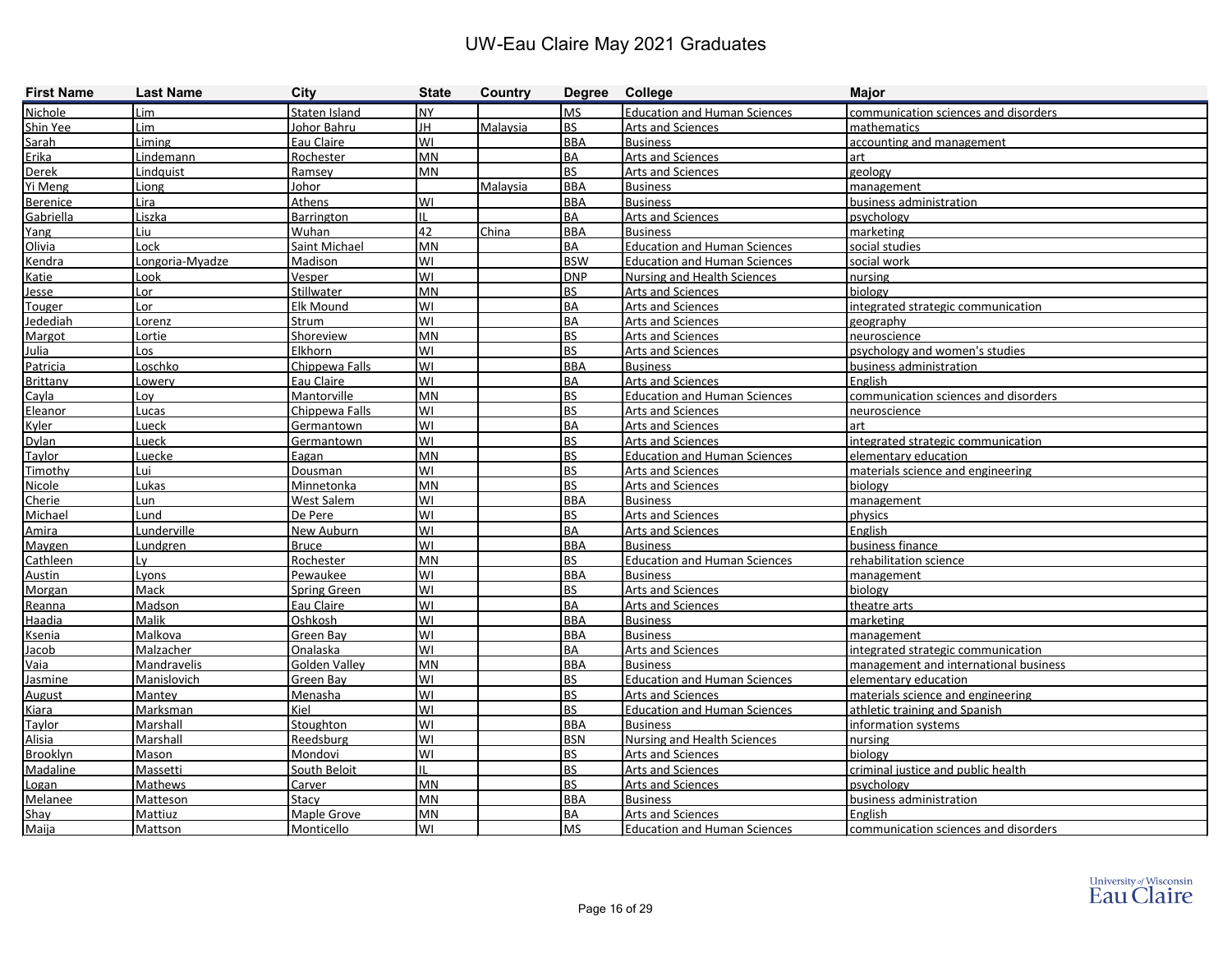| <b>First Name</b> | <b>Last Name</b> | <b>City</b>            | <b>State</b> | Country |            | Degree College                      | <b>Major</b>                                             |
|-------------------|------------------|------------------------|--------------|---------|------------|-------------------------------------|----------------------------------------------------------|
| Michael           | Maurer           | <b>Cottage Grove</b>   | IMN.         |         | <b>BA</b>  | <b>Arts and Sciences</b>            | music                                                    |
| Grant             | Mauthe           | Neenah                 | lwı          |         | <b>BS</b>  | Arts and Sciences                   | physics and mathematics                                  |
| Madeleine         | <b>Mayer</b>     | <b>Wausau</b>          | lwı          |         | <b>BBA</b> | <b>Business</b>                     | accounting and economics                                 |
| Ireland           | McAbee-Thomas    | <b>Boyceville</b>      | lwı          |         | <b>BA</b>  | <b>Arts and Sciences</b>            | communication                                            |
| Paige             | McCabe           | Chippewa Falls         | lwı          |         | <b>BME</b> | <b>Education and Human Sciences</b> | music                                                    |
| Erin              | McCarthy         | Richfield              | lwı          |         | <b>BS</b>  | Arts and Sciences                   | biology                                                  |
| Colleen           | McCluskey        | Tomahawk               | WI           |         | <b>MA</b>  | <b>Arts and Sciences</b>            | English-literature and textual interpretation            |
| lan               | McCormack        | New Brighton           | <b>MN</b>    |         | <b>BS</b>  | <b>Arts and Sciences</b>            | computer science and English                             |
| Cailin            | McCracken        | <b>Twin Lakes</b>      | lwı          |         | <b>BS</b>  | <b>Arts and Sciences</b>            | biochemistry / molecular biology                         |
| Scout             | McCullum         | Woodbury               | <b>MN</b>    |         | <b>BSN</b> | <b>Nursing and Health Sciences</b>  | nursing                                                  |
| <b>Bridget</b>    | McDaniel         | Appleton               | lwı          |         | <b>BA</b>  | <b>Arts and Sciences</b>            | criminal justice                                         |
| Daniel            | Mcdonnell        | Germantown             | WI           |         | <b>BME</b> | <b>Education and Human Sciences</b> | music                                                    |
| Rachel            | <b>McFadden</b>  | Eau Claire             | lwı          |         | <b>BS</b>  | <b>Education and Human Sciences</b> | special education                                        |
| Talyn             | McFarlane        | Washburn               | lwı          |         | <b>MA</b>  | Arts and Sciences                   | history                                                  |
| Thomas            | McGowan          | Eagan                  | <b>MN</b>    |         | <b>BS</b>  | <b>Arts and Sciences</b>            | integrated strategic communication and political science |
| Raymond           | McGuire          | Green Bay              | lwı          |         | <b>BBA</b> | <b>Business</b>                     | business finance                                         |
| Maggie            | McKernan         | Harmony                | <b>MN</b>    |         | <b>BS</b>  | <b>Education and Human Sciences</b> | communication sciences and disorders                     |
| Samuel            | McKinven         | Saint Croix Falls      | lwı          |         | <b>BBA</b> | <b>Business</b>                     | business administration                                  |
| Nicole            | McMahon          | <b>Apple Valley</b>    | MN           |         | <b>BS</b>  | Arts and Sciences                   | computer science                                         |
| Jessica           | <b>Mee</b>       | Waupaca                | WI           |         | <b>DNP</b> | <b>Nursing and Health Sciences</b>  | nursing                                                  |
| Charles           | <b>Meier</b>     | Woodbury               | <b>MN</b>    |         | <b>BBA</b> | <b>Business</b>                     | management                                               |
| Emily             | Meier            | Plover                 | lwı          |         | <b>BBA</b> | <b>Business</b>                     | marketing                                                |
| Kylie             | Meinholz         | <b>Cottage Grove</b>   | lwı          |         | <b>BS</b>  | <b>Arts and Sciences</b>            | biology                                                  |
| Morgan            | Mertig           | Beaver Dam             | WI           |         | <b>BS</b>  | <b>Education and Human Sciences</b> | communication sciences and disorders                     |
| Elizabeth         | Messmann         | Winona                 | <b>MN</b>    |         | <b>BBA</b> | <b>Business</b>                     | marketing                                                |
| Megan             | Metzler          | Green Bay              | WI           |         | <b>BS</b>  | <b>Education and Human Sciences</b> | rehabilitation science and psychology                    |
| Mackenzie         | Mevis            | Green Bay              | WI           |         | <b>BA</b>  | <b>Education and Human Sciences</b> | art                                                      |
| Morgan            | <b>Meyer</b>     | Becker                 | <b>MN</b>    |         | <b>BS</b>  | <b>Arts and Sciences</b>            | communication                                            |
| <b>Ryan</b>       | Meyer            | <b>River Falls</b>     | WI           |         | <b>BA</b>  | <b>Arts and Sciences</b>            | physics                                                  |
| Antonio           | <b>Meyers</b>    | Wausau                 | lwı          |         | <b>BS</b>  | <b>Arts and Sciences</b>            | geospatial analysis and technology                       |
| Eric              | <b>Meyers</b>    | Rice Lake              | lwı          |         | <b>BBA</b> | <b>Business</b>                     | marketing                                                |
| MaKayla           | Mielke           | Freedom                | WI           |         | <b>BS</b>  | <b>Education and Human Sciences</b> | exercise science                                         |
| Kristina          | Mienke           | Hudson                 | lwı          |         | <b>BA</b>  | <b>Arts and Sciences</b>            | music                                                    |
| Christina         | Miller           | Cologne                | <b>MN</b>    |         | <b>MS</b>  | <b>Education and Human Sciences</b> | communication sciences and disorders                     |
| James             | Miller           | New Richmond           | lwı          |         | <b>BBA</b> | <b>Business</b>                     | information systems                                      |
| <b>Collin</b>     | Miller           | Rochester              | MN           |         | <b>BBA</b> | <b>Business</b>                     | management                                               |
| Zachary           | Miller           | <b>Brooklyn Park</b>   | <b>MN</b>    |         | <b>BBA</b> | <b>Business</b>                     | marketing                                                |
| Amber             | Miller           | <b>Nashotah</b>        | lwı          |         | <b>BS</b>  | <b>Arts and Sciences</b>            | neuroscience                                             |
| Samantha          | Miller           | Madison                | WI           |         | <b>BS</b>  | <b>Arts and Sciences</b>            | physics                                                  |
| Aidan             | Mills            | Eau Claire             | lwı          |         | <b>BBA</b> | <b>Business</b>                     | business administration and geography                    |
| Timika            | Miner            | Superior               | lwı          |         | <b>BA</b>  | <b>Arts and Sciences</b>            | integrated strategic communication                       |
| Olivia            | Misorski         | Greenfield             | lwı          |         | <b>BS</b>  | <b>Arts and Sciences</b>            | integrated strategic communication                       |
| Supriya           | Mitra            | <b>Hoffman Estates</b> | IL           |         | <b>MBA</b> | <b>Business</b>                     | business administration                                  |
| Eric              | Moen             | <b>West Salem</b>      | lwı          |         | <b>BBA</b> | <b>Business</b>                     | marketing                                                |
| Maria             | Moldenhauer      | <b>Taylor</b>          | lwı          |         | <b>BS</b>  | <b>Arts and Sciences</b>            | criminal justice                                         |
| Reid              | Molitor          | Neenah                 | lwı          |         | <b>BBA</b> | <b>Business</b>                     | business finance                                         |
| Teagan            | Monfils          | Shawano                | lwı          |         | <b>BS</b>  | <b>Education and Human Sciences</b> | kinesiology                                              |
| Madeline          | Mongan           | Greenfield             | lwı          |         | <b>BS</b>  | <b>Education and Human Sciences</b> | special education                                        |
| Jenica            | Monkman          | Woodbury               | MN           |         | <b>BBA</b> | <b>Business</b>                     | health care administration                               |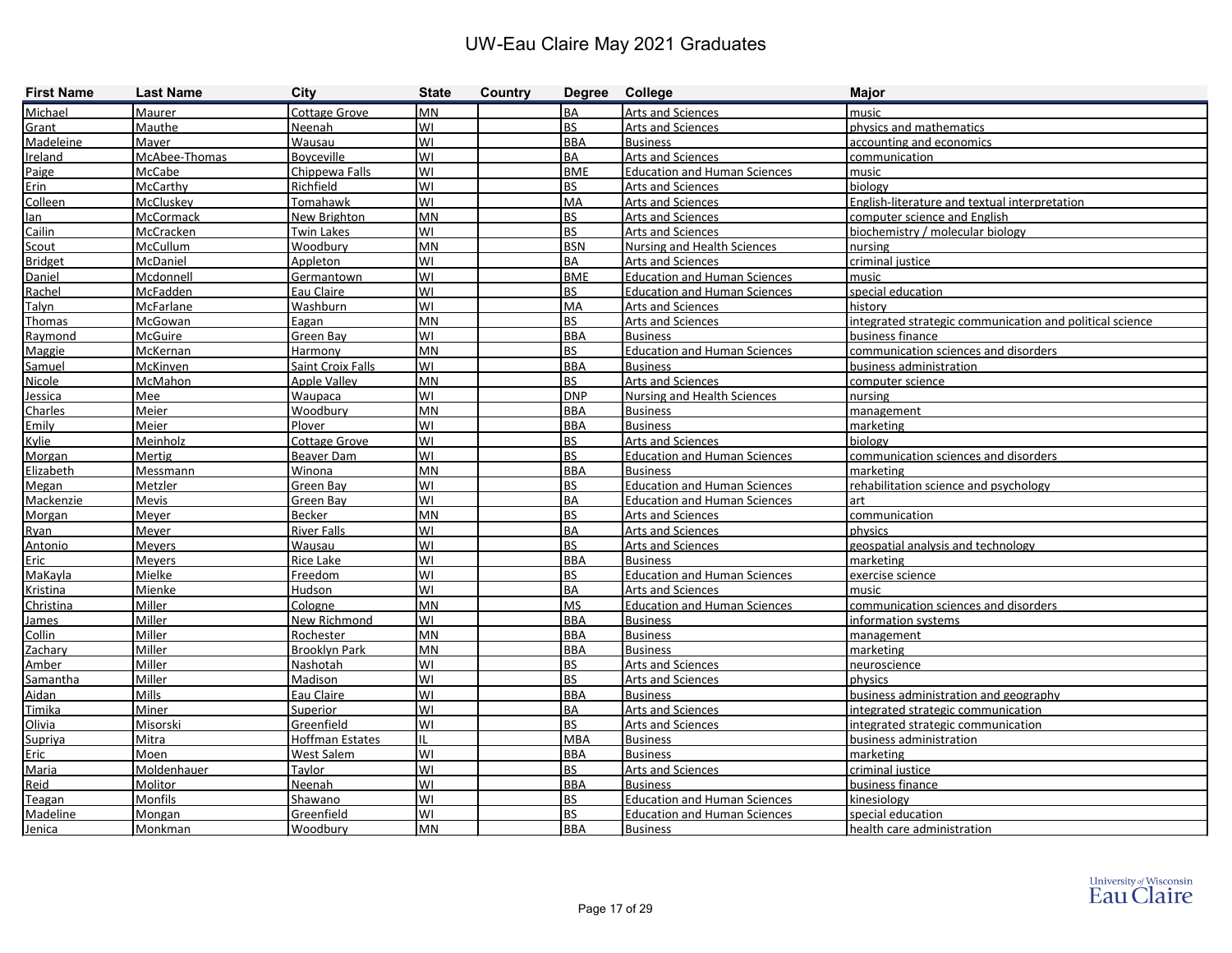| <b>First Name</b> | <b>Last Name</b>   | City                | <b>State</b> | Country  | Degree College |                                     | <b>Major</b>                                          |
|-------------------|--------------------|---------------------|--------------|----------|----------------|-------------------------------------|-------------------------------------------------------|
| Keith             | Montgomery         | Superior            | WI           |          | <b>BBA</b>     | <b>Business</b>                     | management                                            |
| Katrina           | <b>Moore</b>       | Eau Claire          | WI           |          | <b>BS</b>      | <b>Arts and Sciences</b>            | biology                                               |
| Courtney          | Moore              | Kohler              | WI           |          | <b>MS</b>      | <b>Education and Human Sciences</b> | communication sciences and disorders                  |
| Joseph            | Moore              | Mahtomedi           | MN           |          | <b>BBA</b>     | <b>Business</b>                     | management                                            |
| Elizabeth         | Moran              | Appleton            | WI           |          | <b>BSN</b>     | Nursing and Health Sciences         | nursing                                               |
| Marina            | Mordell            | Marshfield          | WI           |          | <b>BS</b>      | Arts and Sciences                   | materials science                                     |
| Katelyn           | <b>Morgan</b>      | Green Bay           | WI           |          | <b>BS</b>      | <b>Education and Human Sciences</b> | elementary education                                  |
| Samantha          | Morrell            | Savage              | <b>MN</b>    |          | BA             | <b>Arts and Sciences</b>            | iournalism                                            |
| Morgan            | Morris             | Eau Claire          | WI           |          | <b>BBA</b>     | <b>Business</b>                     | business finance                                      |
| Rachel            | Morse              | Plymouth            | MN           |          | <b>BS</b>      | <b>Education and Human Sciences</b> | communication sciences and disorders                  |
| Whitney           | Mottishaw          | Pocatello           | ID           |          | <b>BS</b>      | Arts and Sciences                   | physics                                               |
| Pa                | Moua               | Chippewa Falls      | WI           |          | <b>BBA</b>     | <b>Business</b>                     | health care administration                            |
| Sean              | Mountain           | Hudson              | WI           |          | <b>BBA</b>     | <b>Business</b>                     | management                                            |
| Lindsey           | Mueller            | Eau Claire          | WI           |          | <b>BS</b>      | <b>Arts and Sciences</b>            | lart                                                  |
| Joshua            | Mueller            | Shawano             | WI           |          | <b>BBA</b>     | <b>Business</b>                     | information systems                                   |
| Emma              | Muellner           | North Branch        | <b>MN</b>    |          | <b>BA</b>      | <b>Arts and Sciences</b>            | psychology                                            |
| Lauren            | <b>Muhlenbruck</b> | Northfield          | <b>MN</b>    |          | <b>BSN</b>     | <b>Nursing and Health Sciences</b>  | nursing                                               |
| Tyree             | Mull               | <b>Richton Park</b> |              |          | BA             | <b>Arts and Sciences</b>            | lart                                                  |
| Madelyn           | Muller             | Chatfield           | MN           |          | <b>BSN</b>     | <b>Nursing and Health Sciences</b>  | nursing                                               |
| Elizabeth         | <b>Mullis</b>      | Wausau              | WI           |          | BS             | <b>Arts and Sciences</b>            | computer science and mathematics                      |
| Jacob             | <b>Mumm</b>        | <b>Fall Creek</b>   | WI           |          | <b>BBA</b>     | <b>Business</b>                     | accounting                                            |
| Jordan            | <b>Munos</b>       | Aurora              |              |          | <b>BS</b>      | <b>Arts and Sciences</b>            | biochemistry / molecular biology                      |
| Marin             | Munos              | Aurora              |              |          | BA             | Arts and Sciences                   | journalism and women's, gender, and sexuality studies |
| Karin             | Munsch             | Green Bay           | WI           |          | <b>BBA</b>     | <b>Business</b>                     | international business                                |
| <b>Brittney</b>   | Munthe             | Elk Mound           | WI           |          | <b>BSN</b>     | <b>Nursing and Health Sciences</b>  | nursing                                               |
| Colin             | Murphy             | Middleton           | WI           |          | <b>BBA</b>     | <b>Business</b>                     | accounting                                            |
| Jack              | Murphy             | Prior Lake          | MN           |          | <b>BBA</b>     | <b>Business</b>                     | business finance                                      |
| <b>Joseph</b>     | Murphy             | Shoreview           | MN           |          | <b>BBA</b>     | <b>Business</b>                     | information systems                                   |
| Kayla             | <b>Murray</b>      | Kimberly            | WI           |          | <b>BM</b>      | <b>Arts and Sciences</b>            | music                                                 |
| Christopher       | <b>Murray</b>      | Monona              | WI           |          | <b>BS</b>      | <b>Arts and Sciences</b>            | physics                                               |
| Graham            | <b>Myers</b>       | Minneapolis         | <b>MN</b>    |          | <b>BLS</b>     | <b>Arts and Sciences</b>            | liberal studies and Spanish                           |
| Aaron             | Myrdahl            | Eden Prairie        | MN           |          | <b>BS</b>      | Arts and Sciences                   | biology                                               |
| Madison           | Natrop             | <b>Kaukauna</b>     | WI           |          | <b>BS</b>      | <b>Arts and Sciences</b>            | biology                                               |
| Madeline          | Nelson             | Prescott            | WI           |          | <b>BS</b>      | <b>Arts and Sciences</b>            | integrated strategic communication                    |
| Ashley            | Nelson             | Roseville           | <b>MN</b>    |          | <b>BS</b>      | <b>Arts and Sciences</b>            | integrated strategic communication                    |
| Bethany           | Nelson             | Cannon Falls        | MN           |          | <b>BBA</b>     | <b>Business</b>                     | marketing                                             |
| Sarah             | Nelson             | Mikana              | W١           |          | <b>DNP</b>     | <b>Nursing and Health Sciences</b>  | nursing                                               |
| Amber             | Nelson             | Ladysmith           | WI           |          | <b>BSW</b>     | <b>Education and Human Sciences</b> | social work                                           |
| Madisen           | Nelson             | <b>West Allis</b>   | WI           |          | <b>BS</b>      | <b>Education and Human Sciences</b> | special education                                     |
| Halle             | Nest               | Kronenwetter        | lwı          |          | <b>BS</b>      | <b>Education and Human Sciences</b> | communication sciences and disorders                  |
| Madison           | Netzinger          | Plover              | lwı          |          | <b>BS</b>      | <b>Arts and Sciences</b>            | communication and English                             |
| <b>Madeline</b>   | <b>Neubauer</b>    | Fontana             | WI           |          | <b>BS</b>      | Arts and Sciences                   | communication                                         |
| Emily             | Newell             | <b>Williams Bay</b> | WI           |          | <b>BS</b>      | Arts and Sciences                   | psychology                                            |
| Olivia            | Newman             | Green Bay           | WI           |          | <b>BS</b>      | <b>Education and Human Sciences</b> | communication sciences and disorders                  |
| <b>Skylar</b>     | <b>Newman</b>      | Mondovi             | WI           |          | <b>BS</b>      | <b>Education and Human Sciences</b> | elementary education                                  |
| Hailey            | Newton             | De Pere             | WI           |          | BA             | <b>Arts and Sciences</b>            | integrated strategic communication                    |
| Emerson           | Ngu                | Kuala Lumpur        |              | Malaysia | <b>BS</b>      | <b>Arts and Sciences</b>            | economics and psychology                              |
| Juliana           | <b>Nichols</b>     | Stanley             | lwı          |          | <b>EDS</b>     | <b>Arts and Sciences</b>            | school psychology                                     |
| <b>Jarret</b>     | Nickel             | Wausau              | lwı          |          | <b>MBA</b>     | <b>Business</b>                     | business administration                               |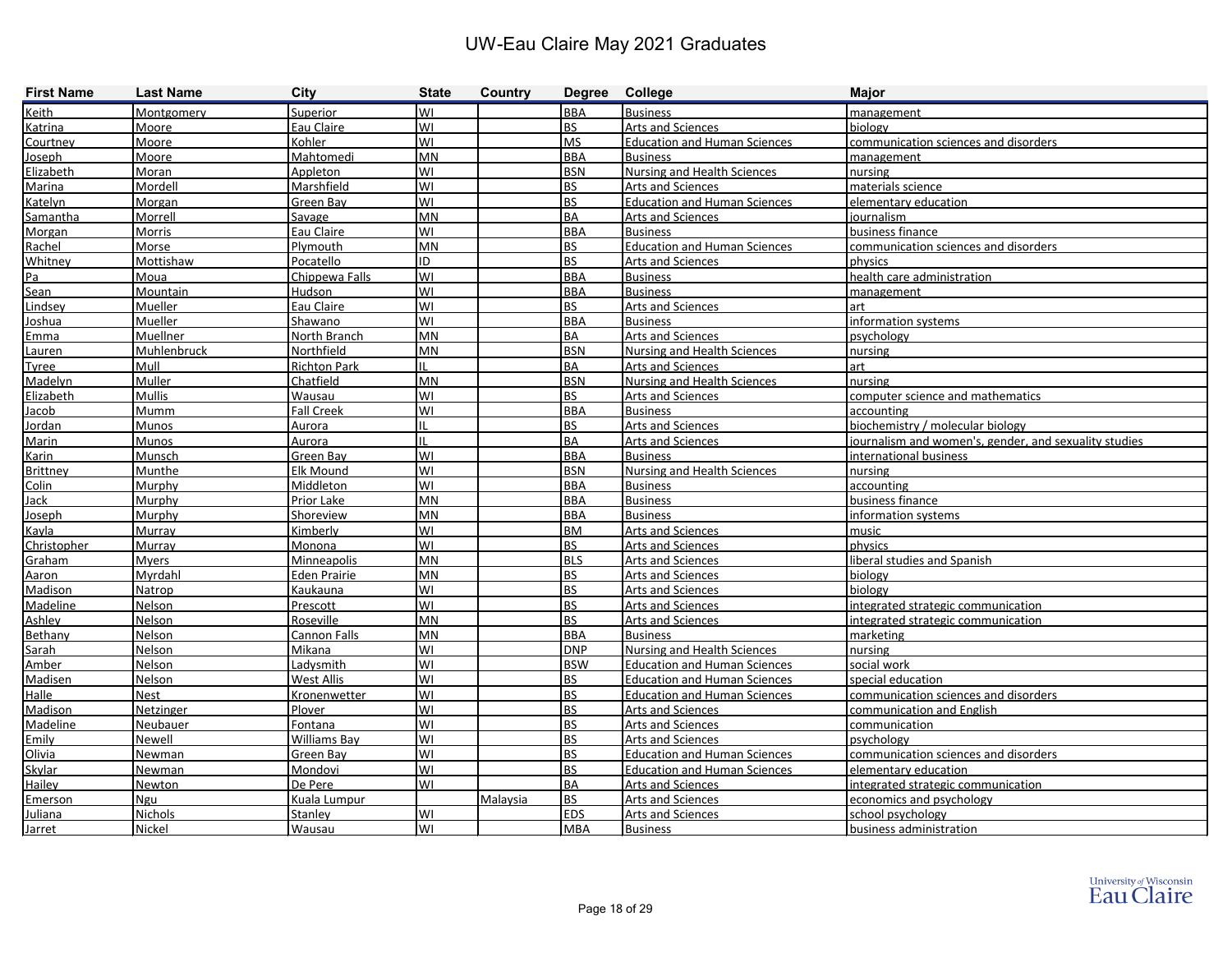| <b>First Name</b> | <b>Last Name</b> | <b>City</b>                | <b>State</b> | Country | Degree College |                                     | <b>Major</b>                         |
|-------------------|------------------|----------------------------|--------------|---------|----------------|-------------------------------------|--------------------------------------|
| Ashley            | <b>Niehaus</b>   | Muskego                    | lwı          |         | <b>BSN</b>     | Nursing and Health Sciences         | nursing                              |
| Lauren            | Nielsen          | Eau Claire                 | lwı          |         | <b>BS</b>      | Arts and Sciences                   | mathematics                          |
| <b>Bryana</b>     | Niemczynski      | <b>Muskego</b>             | lwı          |         | <b>BS</b>      | <b>Arts and Sciences</b>            | psychology                           |
| Jordan            | <b>Niles</b>     | Saint Paul                 | MN           |         | <b>BS</b>      | <b>Arts and Sciences</b>            | biology                              |
| Autumn            | Noble            | <b>Blue River</b>          | lwı          |         | <b>BS</b>      | <b>Education and Human Sciences</b> | communication sciences and disorders |
| Matthew           | Noehring         | Lakeville                  | MN           |         | <b>EDS</b>     | Arts and Sciences                   | school psychology                    |
| Shelbi            | Noffke           | <b>Holmen</b>              | lwı          |         | <b>BS</b>      | <b>Education and Human Sciences</b> | communication sciences and disorders |
| Abby              | Noll             | <b>West Salem</b>          | lwı          |         | <b>BS</b>      | <b>Education and Human Sciences</b> | elementary education                 |
| Billie            | Novak            | Antigo                     | lwı          |         | <b>BBA</b>     | <b>Business</b>                     | health care administration           |
| Jordyn            | Novak            | Oakdale                    | MN           |         | <b>BBA</b>     | <b>Business</b>                     | information systems                  |
| Christopher       | Novak            | Antigo                     | lwı          |         | <b>BA</b>      | <b>Education and Human Sciences</b> | social studies                       |
| Alyssa            | Nowicki          | Burlington                 | lwı          |         | <b>BA</b>      | Arts and Sciences                   | psychology                           |
| Caleb             | <b>Nunn</b>      | <b>Cottage Grove</b>       | MN           |         | <b>BS</b>      | <b>Arts and Sciences</b>            | physics                              |
| Greta             | <b>Nyhus</b>     | Roberts                    | lwı          |         | <b>BS</b>      | <b>Arts and Sciences</b>            | computer science                     |
| Katherine         | Nystuen          | Lakeville                  | <b>MN</b>    |         | <b>BSN</b>     | <b>Nursing and Health Sciences</b>  | nursing                              |
| <b>Steve</b>      | Oak              | Los Alamitos               | <b>I</b> CA  |         | <b>MS</b>      | <b>Education and Human Sciences</b> | communication sciences and disorders |
| Sarah             | O'Connor         | Rockledge                  | FL           |         | <b>MBA</b>     | <b>Business</b>                     | business administration              |
| Erika             | Odberg           | Green Bay                  | lwı          |         | <b>BS</b>      | Arts and Sciences                   | psychology                           |
| Emily             | Oehler           | Melrose                    | lwı          |         | <b>BA</b>      | Arts and Sciences                   | communication                        |
| Jayme             | <b>Oestreich</b> | <b>Pittsville</b>          | lwı          |         | <b>BA</b>      | <b>Education and Human Sciences</b> | English                              |
| Keri              | Ogden            | Mc Farland                 | lwı          |         | <b>BFA</b>     | <b>Arts and Sciences</b>            | art                                  |
| Jaym              | Ogren            | <b>Inver Grove Heights</b> | MN           |         | <b>BBA</b>     | <b>Business</b>                     | information systems                  |
| Kailey            | Okonek           | Bloomington                | MN           |         | <b>BS</b>      | <b>Education and Human Sciences</b> | rehabilitation science               |
| Shayla            | Oksa             | Mellen                     | lwı          |         | <b>BA</b>      | <b>Arts and Sciences</b>            | psychology                           |
| Hannah            | Olev             | Austin                     | <b>TX</b>    |         | <b>MBA</b>     | <b>Business</b>                     | business administration              |
| Dorcas Esther     | Olotu            | Altoona                    | lwı          |         | <b>BBA</b>     | <b>Business</b>                     | health care administration           |
| Tianna            | Olsen            | Cumberland                 | lwı          |         | <b>EDS</b>     | Arts and Sciences                   | school psychology                    |
| Kaitlyn           | Olson            | Fort Atkinson              | WI           |         | <b>BS</b>      | Arts and Sciences                   | biology                              |
| Natalie           | Olson            | <b>Superior</b>            | lwı          |         | <b>BS</b>      | <b>Education and Human Sciences</b> | communication sciences and disorders |
| Alexander         | Olson            | Woodbury                   | <b>MN</b>    |         | <b>BS</b>      | <b>Arts and Sciences</b>            | English                              |
| Matthew           | Olson            | Waukesha                   | WI           |         | <b>BBA</b>     | <b>Business</b>                     | management                           |
| Emily             | Olson            | Excelsior                  | lmn          |         | <b>BSN</b>     | <b>Nursing and Health Sciences</b>  | nursing                              |
| Gabriel           | Olson            | Waunakee                   | lwı          |         | <b>BA</b>      | Arts and Sciences                   | political science                    |
| Kayla             | Olson            | Amerv                      | lwı          |         | <b>BA</b>      | <b>Education and Human Sciences</b> | Spanish                              |
| Sophia            | O'Neill          | New Prague                 | <b>MN</b>    |         | <b>BBA</b>     | <b>Business</b>                     | marketing                            |
| Julie             | Opatz            | Saint Michael              | MN           |         | <b>BS</b>      | Arts and Sciences                   | integrated strategic communication   |
| Lindsey           | Opelt            | Neillsville                | lwı          |         | <b>BSN</b>     | <b>Nursing and Health Sciences</b>  | nursing                              |
| Lexi              | Opelt            | Neillsville                | lwı          |         | <b>BS</b>      | <b>Education and Human Sciences</b> | special education                    |
| Alexandra         | Opse             | <b>Cottage Grove</b>       | <b>MN</b>    |         | <u>IBS</u>     | <b>Education and Human Sciences</b> | mathematics                          |
| Mitchel           | Orlovsky         | Racine                     | lwı          |         | MA             | <b>Arts and Sciences</b>            | history                              |
| Regin             | Ostien           | Sun Prairie                | lwı          |         | <b>BBA</b>     | <b>Business</b>                     | management                           |
| Avery             | <b>Osweiler</b>  | Waseca                     | MN           |         | <b>BA</b>      | Arts and Sciences                   | integrated strategic communication   |
| Daniel            | Ott              | Sun Prairie                | WI           |         | <b>BS</b>      | Arts and Sciences                   | computer science                     |
| Mary              | Ott              | Saint Louis                | MO           |         | <b>BS</b>      | <b>Education and Human Sciences</b> | elementary education                 |
| Jacob             | Ottoson          | Waukesha                   | WI           |         | <b>BBA</b>     | <b>Business</b>                     | management                           |
| Jessica           | Pacheco          | <b>River Falls</b>         | lwı          |         | <b>BA</b>      | <b>Education and Human Sciences</b> | social studies                       |
| Adrianna          | Packiewicz       | Sochonie                   |              | Poland  | <b>BA</b>      | <b>Arts and Sciences</b>            | communication and theatre arts       |
| Beatrice          | Padgham          | Neenah                     | WI           |         | <b>BA</b>      | Arts and Sciences                   | English and French                   |
| Hannah            | Pakkala          | Shakopee                   | MN           |         | BA             | <b>Education and Human Sciences</b> | Spanish and Latin American studies   |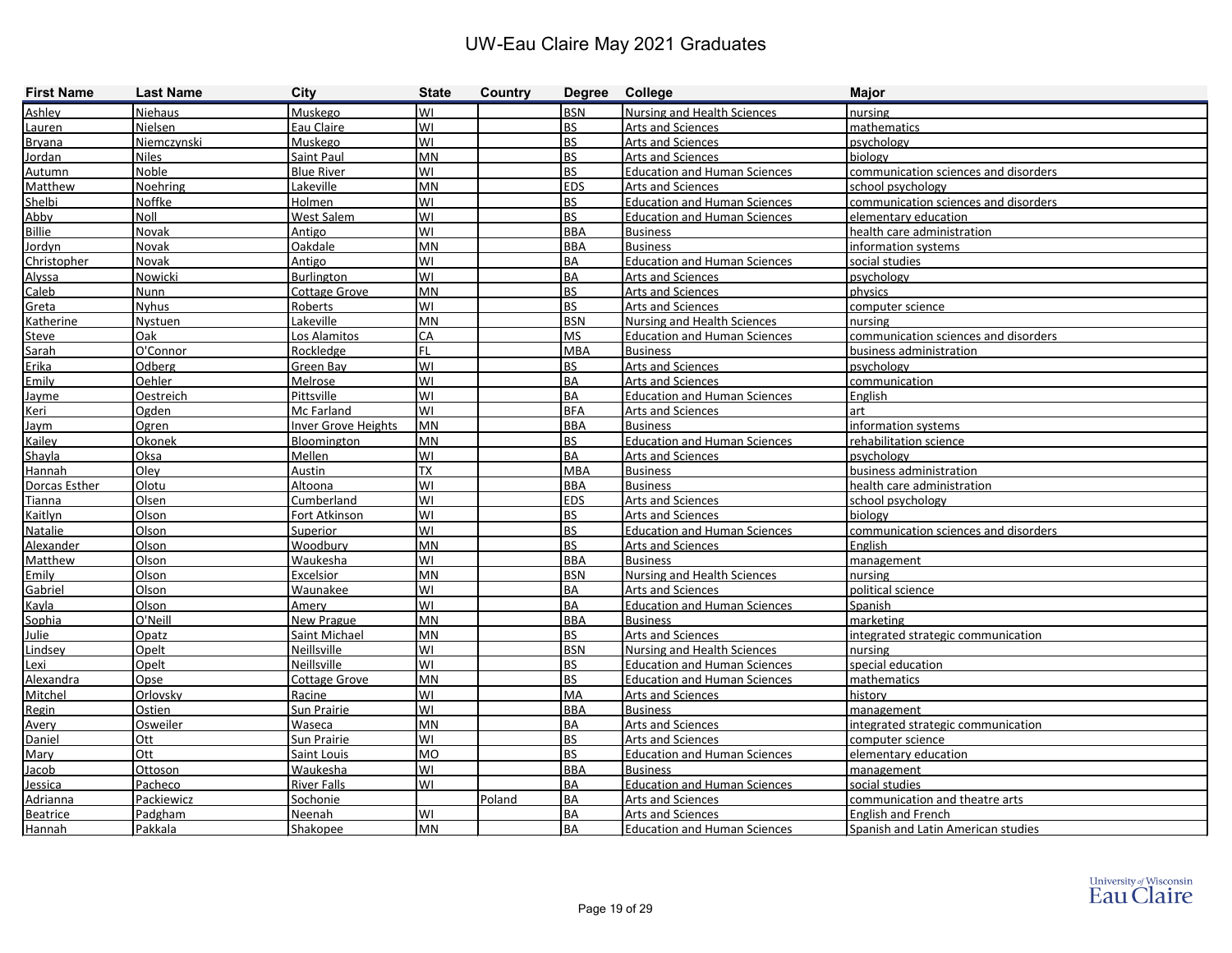| <b>First Name</b> | <b>Last Name</b> | <b>City</b>                | <b>State</b> | Country             | Degree College |                                     | <b>Major</b>                         |
|-------------------|------------------|----------------------------|--------------|---------------------|----------------|-------------------------------------|--------------------------------------|
| Molly             | Panasuk          | <b>Rice Lake</b>           | lwı          |                     | <b>BA</b>      | <b>Education and Human Sciences</b> | social studies                       |
| <u>Joshua</u>     | Pannier          | Plymouth                   | MN           |                     | <b>BSW</b>     | <b>Education and Human Sciences</b> | social work                          |
| Emma              | Panure           | Green Bay                  | lwı          |                     | <b>BS</b>      | <b>Arts and Sciences</b>            | biology                              |
| Lindsev           | Paquette         | Hartland                   | lwı          |                     | <b>BA</b>      | <b>Arts and Sciences</b>            | English                              |
| Benjamin          | Pardon           | Hartford                   | lwi          |                     | <b>BS</b>      | <b>Arts and Sciences</b>            | computer science                     |
| <b>Jinsu</b>      | Park             | Ulsan                      |              | Korea, Republic BBA |                | <b>Business</b>                     | information systems                  |
| Jacob             | Parker           | Tomah                      | WI           |                     | <b>BBA</b>     | <b>Business</b>                     | accounting and business finance      |
| Jeffrey           | Parkhurst        | Meriden                    | <b>CT</b>    |                     | <b>MBA</b>     | <b>Business</b>                     | business administration              |
| Channing          | Parkman          | <b>Rice Lake</b>           | lwı          |                     | <b>BA</b>      | Arts and Sciences                   | criminal justice                     |
| <b>Adam</b>       | Parsells         | Wausau                     | lwı          |                     | <b>BBA</b>     | <b>Business</b>                     | management                           |
| Sean              | <b>Parsons</b>   | Neenah                     | lwı          |                     | <b>BS</b>      | Arts and Sciences                   | chemistry                            |
| Hayley            | Partello         | Janesville                 | WI           |                     | <b>BS</b>      | <b>Arts and Sciences</b>            | biology                              |
| Catherine         | Paske            | Wayzata                    | <b>MN</b>    |                     | <b>BA</b>      | <b>Arts and Sciences</b>            | criminal justice and sociology       |
| Cole              | Paskus           | Madison                    | WI           |                     | <b>BA</b>      | Arts and Sciences                   | psychology                           |
| Sara              | Patoka           | <b>Milwaukee</b>           | WI           |                     | <b>BBA</b>     | <b>Business</b>                     | economics and international business |
| <b>Bridget</b>    | Patri            | Roseville                  | <b>MN</b>    |                     | <b>BSW</b>     | <b>Education and Human Sciences</b> | social work                          |
| Mike              | Patterson        | Ramsey                     | <b>MN</b>    |                     | <b>BA</b>      | <b>Education and Human Sciences</b> | English                              |
| Madison           | Pavel            | Lindstrom                  | <b>MN</b>    |                     | <b>BS</b>      | <b>Education and Human Sciences</b> | special education                    |
| Joel              | Peasley          | Altoona                    | lwı          |                     | <b>BBA</b>     | <b>Business</b>                     | business administration              |
| Christopher       | Pederson         | Eau Claire                 | lwı          |                     | <b>MA</b>      | Arts and Sciences                   | history                              |
| Anne              | Pederson         | Edina                      | <b>MN</b>    |                     | <b>BSN</b>     | <b>Nursing and Health Sciences</b>  | nursing                              |
| <b>Ximona</b>     | Pederson         | Osseo                      | lwı          |                     | <b>BA</b>      | <b>Arts and Sciences</b>            | psychology                           |
| Gregory           | Pehl             | New Brighton               | MN           |                     | <b>BS</b>      | Arts and Sciences                   | political science                    |
| <b>Erik</b>       | Pekol            | Neillsville                | lwı          |                     | <b>BBA</b>     | <b>Business</b>                     | management                           |
| Morgan            | Peleschak        | Chippewa Falls             | lwı          |                     | <b>BA</b>      | Arts and Sciences                   | communication                        |
| Adrienne          | Pelkey           | Ortonville                 | lмı          |                     | <b>MS</b>      | <b>Education and Human Sciences</b> | communication sciences and disorders |
| Logan             | Penkwitz         | Reedsburg                  | lwı          |                     | <b>BBA</b>     | <b>Business</b>                     | accounting and business finance      |
| Karli             | <b>Pennings</b>  | Denmark                    | lwı          |                     | <b>BS</b>      | <b>Education and Human Sciences</b> | special education                    |
| Sophia            | Pernsteiner      | Medford                    | WI           |                     | <b>BS</b>      | <b>Education and Human Sciences</b> | communication sciences and disorders |
| Matthew           | Perron           | Stillwater                 | MN           |                     | <b>BBA</b>     | <b>Business</b>                     | marketing                            |
| Victoria          | Perron           | <b>Inver Grove Heights</b> | <b>MN</b>    |                     | <b>BS</b>      | Arts and Sciences                   | psychology                           |
| Colin             | Perry            | Altoona                    | lwı          |                     | <b>BS</b>      | Arts and Sciences                   | biology                              |
| Riley             | Persike          | Lodi                       | lwı          |                     | <b>BS</b>      | <b>Education and Human Sciences</b> | communication sciences and disorders |
| Hailey            | Person           | Farmington                 | <b>MN</b>    |                     | <b>BA</b>      | <b>Arts and Sciences</b>            | journalism                           |
| <b>Brandon</b>    | Pessman          | Oconomowoc                 | lwı          |                     | <b>BS</b>      | Arts and Sciences                   | computer science                     |
| Payton            | Petermeier       | Melrose                    | MN           |                     | <b>BSW</b>     | <b>Education and Human Sciences</b> | social work                          |
| <b>Alexis</b>     | Peters           | Reedsburg                  | lwı          |                     | <b>BBA</b>     | <b>Business</b>                     | health care administration           |
| Grace             | <b>Petersen</b>  | Eau Claire                 | lwı          |                     | <b>BA</b>      | <b>Arts and Sciences</b>            | psychology                           |
| Kaiah             | <b>Peterson</b>  | Minnetonka                 | <b>MN</b>    |                     | <b>MS</b>      | <b>Education and Human Sciences</b> | communication sciences and disorders |
| Jaime             | Peterson         | <b>River Falls</b>         | WI           |                     | BA             | <b>Arts and Sciences</b>            | criminal justice                     |
| Lauryn            | Peterson         | <b>Hales Corners</b>       | WI           |                     | <b>BS</b>      | <b>Education and Human Sciences</b> | elementary education                 |
| Kyrielle          | <b>Peterson</b>  | Dodge Center               | MN           |                     | <b>BA</b>      | <b>Arts and Sciences</b>            | German                               |
| Gabrielle         | Peterson         | Waukesha                   | WI           |                     | <b>BSN</b>     | <b>Nursing and Health Sciences</b>  | nursing                              |
| Taylor            | Peterson         | Kronenwetter               | WI           |                     | <b>BA</b>      | <b>Arts and Sciences</b>            | sociology                            |
| Morgan            | Pfaff            | Luck                       | WI           |                     | <b>BS</b>      | <b>Education and Human Sciences</b> | rehabilitation science               |
| Sarah             | <b>Phelps</b>    | Ladysmith                  | lwı          |                     | <b>BM</b>      | <b>Arts and Sciences</b>            | music                                |
| Trenton           | Phillippi        | Saint Paul                 | <b>MN</b>    |                     | <b>BBA</b>     | <b>Business</b>                     | international business               |
| Alyssa            | <b>Phillips</b>  | Luxemburg                  | WI           |                     | <b>BS</b>      | <b>Arts and Sciences</b>            | computer science                     |
| Jenna             | <b>Phillips</b>  | Oconomowoc                 | WI           |                     | <b>BBA</b>     | <b>Business</b>                     | information systems                  |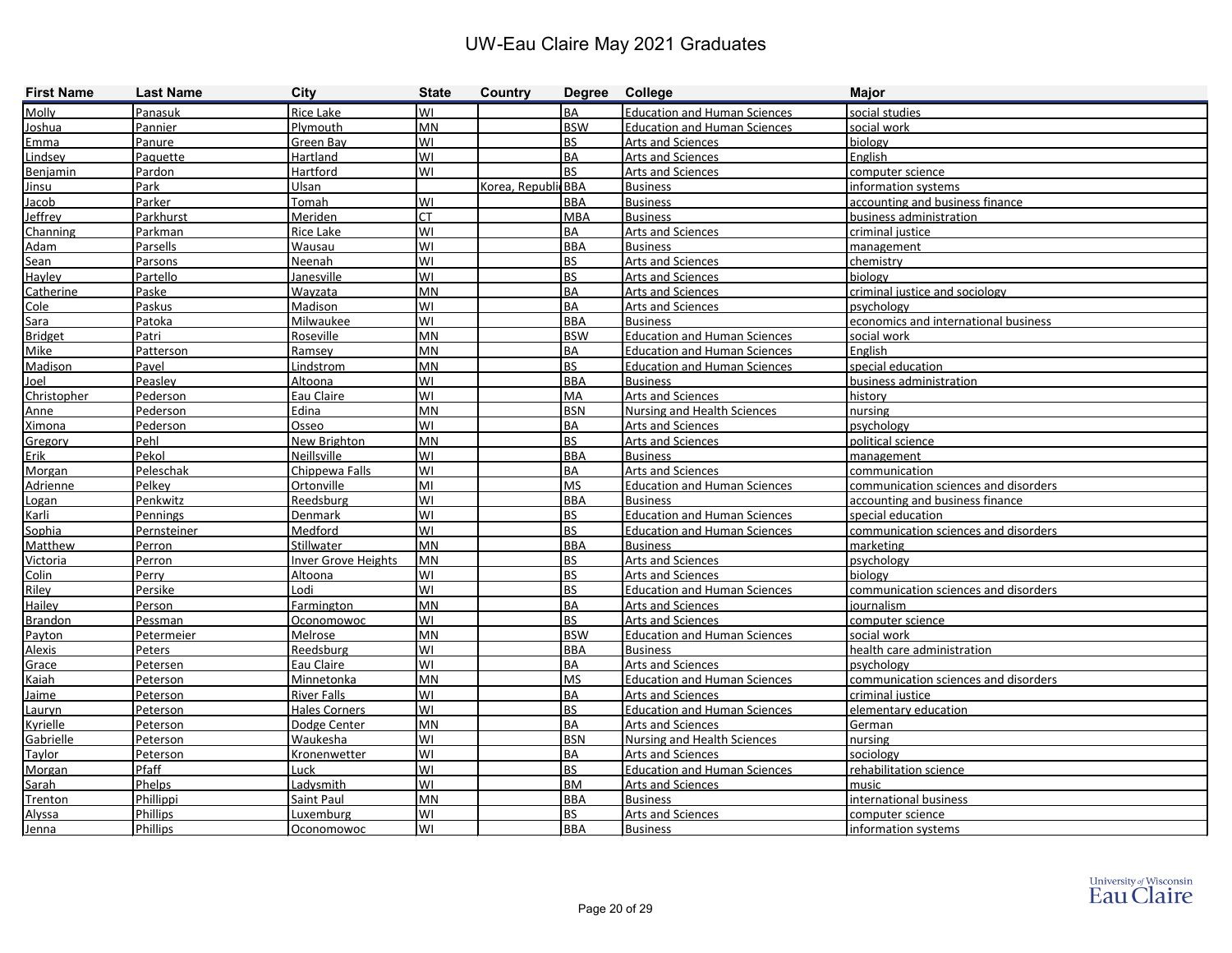| <b>First Name</b> | <b>Last Name</b> | <b>City</b>          | <b>State</b> | Country | Degree College |                                     | <b>Major</b>                                   |
|-------------------|------------------|----------------------|--------------|---------|----------------|-------------------------------------|------------------------------------------------|
| Sarah             | Phillips         | Roberts              | lwı          |         | <b>BBA</b>     | <b>Business</b>                     | management                                     |
| Sarah             | Pint             | New Prague           | <b>MN</b>    |         | <b>BS</b>      | Arts and Sciences                   | integrated strategic communication             |
| Emerson           | Pirlott          | Green Bay            | WI           |         | <b>BS</b>      | <b>Arts and Sciences</b>            | art                                            |
| Tyler             | Plath            | Woodbury             | <b>MN</b>    |         | <b>BBA</b>     | <b>Business</b>                     | business administration                        |
| Elizabeth         | <b>Podevels</b>  | Hudson               | lwı          |         | <b>BBA</b>     | <b>Business</b>                     | management                                     |
| Madison           | Pohl             | Cold Spring          | <b>MN</b>    |         | <b>BBA</b>     | <b>Business</b>                     | accounting                                     |
| Amber             | Pollock          | Norwalk              | WI           |         | <b>BSN</b>     | <b>Nursing and Health Sciences</b>  | nursing                                        |
| Evan              | Pomish           | New Hope             | <b>MN</b>    |         | <b>BS</b>      | <b>Arts and Sciences</b>            | theatre arts                                   |
| Victoria          | Popham           | Lino Lakes           | <b>MN</b>    |         | <b>BBA</b>     | <b>Business</b>                     | marketing                                      |
| Kyle              | Posselt          | Suamico              | WI           |         | <b>BS</b>      | Arts and Sciences                   | biology                                        |
| <b>Brett</b>      | Possley          | Green Bay            | WI           |         | <b>BS</b>      | <b>Arts and Sciences</b>            | physics                                        |
| Joshua            | Post             | Lakeville            | <b>MN</b>    |         | <b>BBA</b>     | <b>Business</b>                     | business finance                               |
| <b>Allison</b>    | Potter           | Wauwatosa            | lwı          |         | <b>BA</b>      | <b>Arts and Sciences</b>            | English                                        |
| Brendan           | Power            | Eau Claire           | WI           |         | <b>BS</b>      | Arts and Sciences                   | <b>physics</b>                                 |
| Wyatt             | Pramann          | Zimmerman            | <b>MN</b>    |         | <b>BBA</b>     | <b>Business</b>                     | health care administration                     |
| Katie             | Pribnow          | <b>Burnett</b>       | WI           |         | <b>BS</b>      | <b>Arts and Sciences</b>            | biology                                        |
| <b>Noelle</b>     | Price            | New Brighton         | <b>MN</b>    |         | <b>BBA</b>     | <b>Business</b>                     | information systems                            |
| Andrew            | Prideaux         | Menasha              | WI           |         | <b>BBA</b>     | <b>Business</b>                     | marketing                                      |
| Thomas            | Printon          | Woodbury             | MN           |         | <b>BS</b>      | <b>Arts and Sciences</b>            | biology                                        |
| Shelby            | <b>Purves</b>    | Stoughton            | lwı          |         | <b>BA</b>      | <b>Arts and Sciences</b>            | communication                                  |
| Julie             | Quinn            | Appleton             | lwı          |         | <b>BA</b>      | <b>Arts and Sciences</b>            | English                                        |
| Marcos            | Quinn            | Plymouth             | <b>MN</b>    |         | <b>BA</b>      | <b>Arts and Sciences</b>            | political science                              |
| <b>Brittney</b>   | Quinton          | <b>Jim Falls</b>     | WI           |         | <b>BBA</b>     | <b>Business</b>                     | accounting                                     |
| Richard           | <b>Quinton</b>   | Shell Lake           | WI           |         | <b>BBA</b>     | <b>Business</b>                     | marketing                                      |
| Clay              | Quiring          | Webster              | <b>MN</b>    |         | <b>BBA</b>     | <b>Business</b>                     | management                                     |
| Hunter            | Raatz            | Watertown            | lwı          |         | <b>BA</b>      | <b>Arts and Sciences</b>            | political science                              |
| Josie             | Radtke           | Boyd                 | lwı          |         | <b>BS</b>      | Arts and Sciences                   | chemistry                                      |
| Taylor            | Raflik           | <b>Stevens Point</b> | lwı          |         | <b>BA</b>      | Arts and Sciences                   | communication                                  |
| Jordan            | Raflik           | Plover               | lwı          |         | <b>BBA</b>     | <b>Business</b>                     | management                                     |
| Marissa           | Rahn             | Baxter               | <b>MN</b>    |         | <b>BA</b>      | <b>Education and Human Sciences</b> | Spanish                                        |
| Ashley            | Raisbeck         | Suamico              | WI           |         | <b>BS</b>      | <b>Education and Human Sciences</b> | special education                              |
| Devipriya         | Raju             | Chennai              | <b>TN</b>    | India   | <b>MS</b>      | <b>Arts and Sciences</b>            | data science                                   |
| Riley             | Rakowiecki       | Wauwatosa            | lwı          |         | <b>BA</b>      | Arts and Sciences                   | history and political science                  |
| Haley             | Ramcheck         | Green Bay            | lwı          |         | <b>BA</b>      | Arts and Sciences                   | communication                                  |
| Cassandra         | Randolph         | Huntington Beach     | <b>CA</b>    |         | <b>MS</b>      | <b>Education and Human Sciences</b> | communication sciences and disorders           |
| Reanna            | Rasmussen        | <b>Madison</b>       | lwı          |         | <b>BA</b>      | <b>Arts and Sciences</b>            | integrated strategic communication and Spanish |
| Melanie           | Rausch           | Eagan                | <b>MN</b>    |         | <b>BS</b>      | <b>Arts and Sciences</b>            | geography                                      |
| Madeline          | Rauscher         | Pulaski              | lwı          |         | <b>BA</b>      | <b>Arts and Sciences</b>            | geography                                      |
| John              | Rechner          | Appleton             | WI           |         | <b>BBA</b>     | <b>Business</b>                     | marketing                                      |
| Katelyn           | Reckin           | Menomonie            | lwı          |         | <b>BBA</b>     | <b>Business</b>                     | management and economics                       |
| Jacob             | Reckin           | Bellevue             | <b>NE</b>    |         | <b>BS</b>      | <b>Arts and Sciences</b>            | mathematics                                    |
| Natalie           | Rehbein          | Sheboygan            | lwı          |         | <b>BBA</b>     | <b>Business</b>                     | information systems                            |
| Colten            | Reichert         | Madison              | lwı          |         | <b>BA</b>      | <b>Education and Human Sciences</b> | social studies                                 |
| Sydney            | Renier           | Green Bay            | lwı          |         | <b>BA</b>      | Arts and Sciences                   | psychology                                     |
| Maggie            | Replogle         | Stafford             | <b>VA</b>    |         | <b>MS</b>      | <b>Education and Human Sciences</b> | communication sciences and disorders           |
| <b>Kyler</b>      | Reuter           | Eau Claire           | lwı          |         | <b>BBA</b>     | <b>Business</b>                     | business administration                        |
| Abby              | Richards         | Hortonville          | lwı          |         | <b>BS</b>      | <b>Education and Human Sciences</b> | rehabilitation science                         |
| Katherine         | Richart          | Plymouth             | lwı          |         | <b>BS</b>      | Arts and Sciences                   | geology                                        |
| Ethan             | Richmond         | Eau Claire           | lwı          |         | <b>BS</b>      | <b>Arts and Sciences</b>            | music                                          |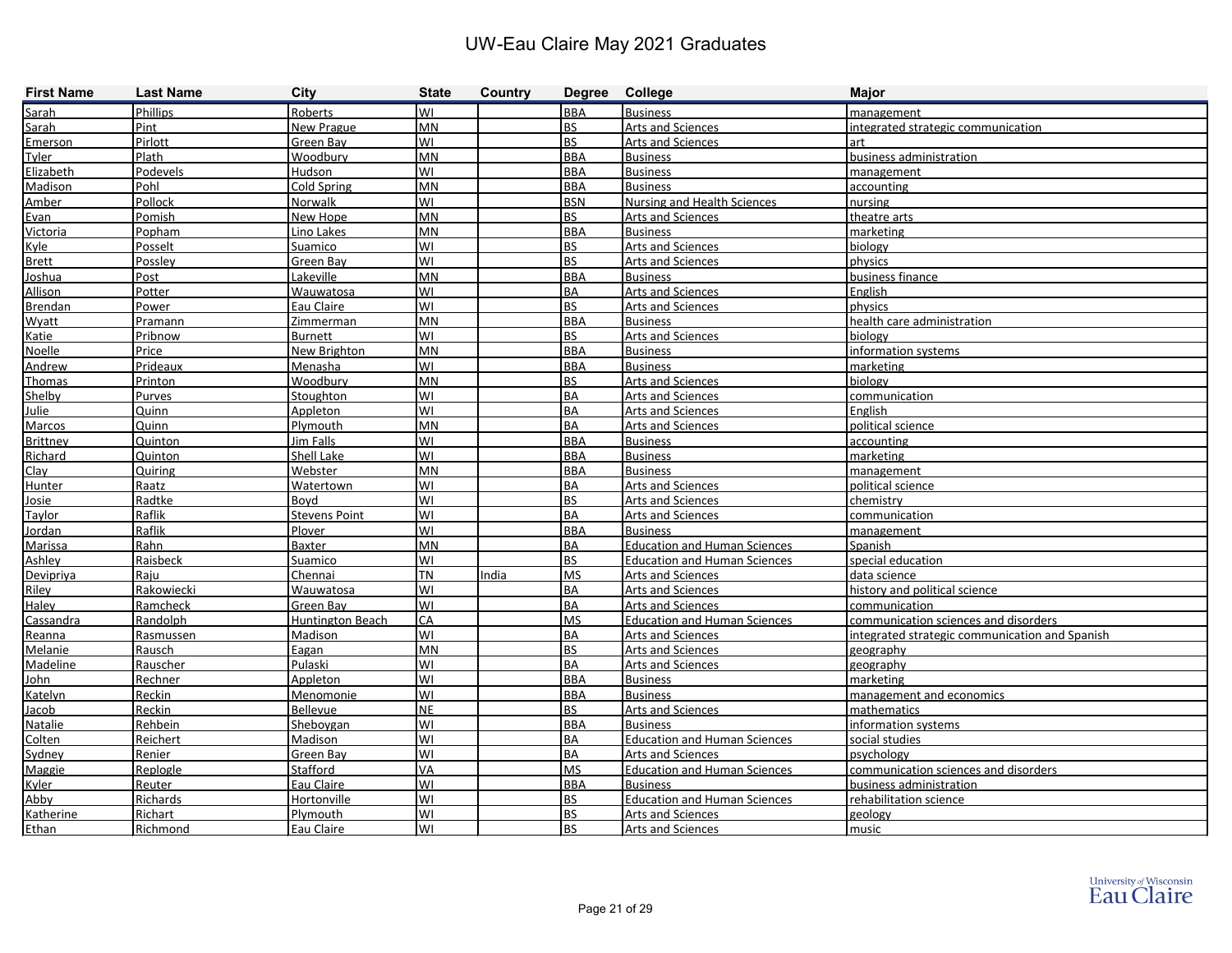| <b>First Name</b> | <b>Last Name</b> | <b>City</b>             | <b>State</b> | Country |            | Degree College                      | <b>Major</b>                         |
|-------------------|------------------|-------------------------|--------------|---------|------------|-------------------------------------|--------------------------------------|
| Trace             | Richolson        | Janesville              | lwı          |         | <b>BA</b>  | Arts and Sciences                   | art                                  |
| <b>Hunter</b>     | Ricklefs         | Wausau                  | lwı          |         | <b>BBA</b> | <b>Business</b>                     | marketing                            |
| Kaely             | Rieck            | Colfax                  | lwı          |         | <b>BA</b>  | <b>Arts and Sciences</b>            | psychology                           |
| <b>Bailey</b>     | Rieger-Borer     | Annandale               | <b>MN</b>    |         | <b>BA</b>  | <b>Arts and Sciences</b>            | journalism                           |
| Taylor            | Riel             | Chisago City            | <b>MN</b>    |         | <b>BBA</b> | <b>Business</b>                     | health care administration           |
| Alexandra         | Ries             | Minnetonka              | <b>MN</b>    |         | <b>BBA</b> | <b>Business</b>                     | marketing                            |
| Emily             | Ries             | Eau Claire              | WI           |         | <b>BSN</b> | <b>Nursing and Health Sciences</b>  | nursing                              |
| Kaitlin           | Rikala           | Eau Claire              | lwı          |         | <b>BA</b>  | Arts and Sciences                   | English and art                      |
| Julia             | Rindahl          | Cambridge               | <b>MN</b>    |         | <b>BA</b>  | Arts and Sciences                   | sociology                            |
| Ethan             | Rindfleisch      | Mosinee                 | WI           |         | <b>BBA</b> | <b>Business</b>                     | business finance                     |
| LeAnn             | Ring             | Whitehall               | WI           |         | <b>BSW</b> | <b>Education and Human Sciences</b> | social work                          |
| Kelli             | Ringeisen        | <b>Cannon Falls</b>     | MN           |         | <b>BS</b>  | <b>Education and Human Sciences</b> | elementary education                 |
| Jacqueline        | Robarge          | <b>Rice Lake</b>        | WI           |         | <b>BBA</b> | <b>Business</b>                     | management                           |
| Ashlyn            | Roble            | Nekoosa                 | WI           |         | <b>BA</b>  | Arts and Sciences                   | psychology                           |
| Paige             | Robling          | Chaska                  | <b>MN</b>    |         | <b>BBA</b> | <b>Business</b>                     | marketing                            |
| Tristen           | Robole           | Amery                   | WI           |         | <b>BBA</b> | <b>Business</b>                     | business administration              |
| Bailey            | Rockney          | Lake Mills              | lwı          |         | <b>BA</b>  | Arts and Sciences                   | criminal justice                     |
| Alexander         | Rocksvold        | Eau Claire              | lwı          |         | <b>BS</b>  | Arts and Sciences                   | biochemistry / molecular biology     |
| Marena            | Rockweiler       | Reedsburg               | lwı          |         | <b>BS</b>  | <b>Education and Human Sciences</b> | rehabilitation science               |
| Joseph            | Roderich         | <b>Phillips</b>         | lwı          |         | <b>BS</b>  | <b>Arts and Sciences</b>            | English                              |
| Megan             | Roehl            | <b>Saint Cloud</b>      | WI           |         | <b>BBA</b> | <b>Business</b>                     | economics and management             |
| Alexander         | Rogan            | Lino Lakes              | <b>MN</b>    |         | <b>BBA</b> | <b>Business</b>                     | accounting and business finance      |
| Ryan              | Rogers           | Woodbury                | <b>MN</b>    |         | <b>BBA</b> | <b>Business</b>                     | business finance                     |
| Kaitlyn           | Roppe            | Birchwood               | WI           |         | <b>BS</b>  | Arts and Sciences                   | biology                              |
| Rebekah           | Rortvedt         | Arlington               | WI           |         | <b>BS</b>  | <b>Education and Human Sciences</b> | athletic training                    |
| Cade              | Rose             | Phillips                | lwı          |         | <b>BBA</b> | <b>Business</b>                     | health care administration           |
| Aaron             | Rosenblum        | Madison                 | WI           |         | <b>BA</b>  | Arts and Sciences                   | criminal justice                     |
| Anna              | Roth             | Sherwood                | WI           |         | <b>BA</b>  | <b>Arts and Sciences</b>            | art                                  |
| <b>Brandon</b>    | Roth             | Sauk City               | WI           |         | <b>BM</b>  | Arts and Sciences                   | music                                |
| Lisa              | Rowe-Peplinski   | <b>Wisconsin Rapids</b> | lwı          |         | <b>DNP</b> | <b>Nursing and Health Sciences</b>  | nursing                              |
| Jameson           | Rubenzer         | <b>Elk Mound</b>        | lwı          |         | <b>BS</b>  | <b>Arts and Sciences</b>            | psychology and criminal justice      |
| Jessica           | Rudnicki         | Sun Prairie             | WI           |         | <b>BBA</b> | <b>Business</b>                     | marketing                            |
| David             | Rudolph          | La Crosse               | lwı          |         | <b>MBA</b> | <b>Business</b>                     | business administration              |
| Lindsay           | Ruedy            | Eagan                   | <b>MN</b>    |         | <b>BBA</b> | <b>Business</b>                     | business administration              |
| Julia             | Ruohoniemi       | Benton                  | lwı          |         | <b>BS</b>  | <b>Education and Human Sciences</b> | special education                    |
| Jessica           | <b>Rusciano</b>  | Minnetonka              | <b>MN</b>    |         | <b>BSN</b> | <b>Nursing and Health Sciences</b>  | nursing                              |
| <b>Lillian</b>    | Russell          | Eau Claire              | WI           |         | <b>BA</b>  | <b>Arts and Sciences</b>            | criminal justice                     |
| Abigail           | Russell          | <b>Stillwater</b>       | <b>MN</b>    |         | <b>BSN</b> | <b>Nursing and Health Sciences</b>  | nursing                              |
| Morgan            | Rutta            | New Berlin              | <b>WI</b>    |         | <b>BBA</b> | <b>Business</b>                     | health care administration           |
| <b>MeKenna</b>    | Ruzic            | Neillsville             | lwı          |         | <b>BSN</b> | Nursing and Health Sciences         | nursing                              |
| Sarah             | Ryan             | Onalaska                | WI           |         | <b>BFA</b> | Arts and Sciences                   | art                                  |
| <b>Madeline</b>   | Rydholm          | Batavia                 | Ш            |         | <b>BME</b> | <b>Education and Human Sciences</b> | music                                |
| Madelyn           | Rysavy           | Owatonna                | MN           |         | <b>BA</b>  | Arts and Sciences                   | history                              |
| Abigail           | Sacia            | La Crosse               | lwı          |         | <b>MS</b>  | <b>Education and Human Sciences</b> | communication sciences and disorders |
| Amanda            | Sadler           | Mukwonago               | lwı          |         | <b>BBA</b> | <b>Business</b>                     | accounting                           |
| <b>Dylan</b>      | Sahr             | Sarona                  | lwı          |         | <b>BS</b>  | <b>Arts and Sciences</b>            | biology                              |
| Parker            | Samples          | Mosinee                 | lwı          |         | <b>BBA</b> | <b>Business</b>                     | accounting                           |
| Arianna           | Sande            | Muskego                 | lwı          |         | <b>BBA</b> | <b>Business</b>                     | marketing                            |
| Christopher       | <b>Sanders</b>   | <b>Blue Earth</b>       | MN           |         | <b>BSN</b> | Nursing and Health Sciences         | nursing                              |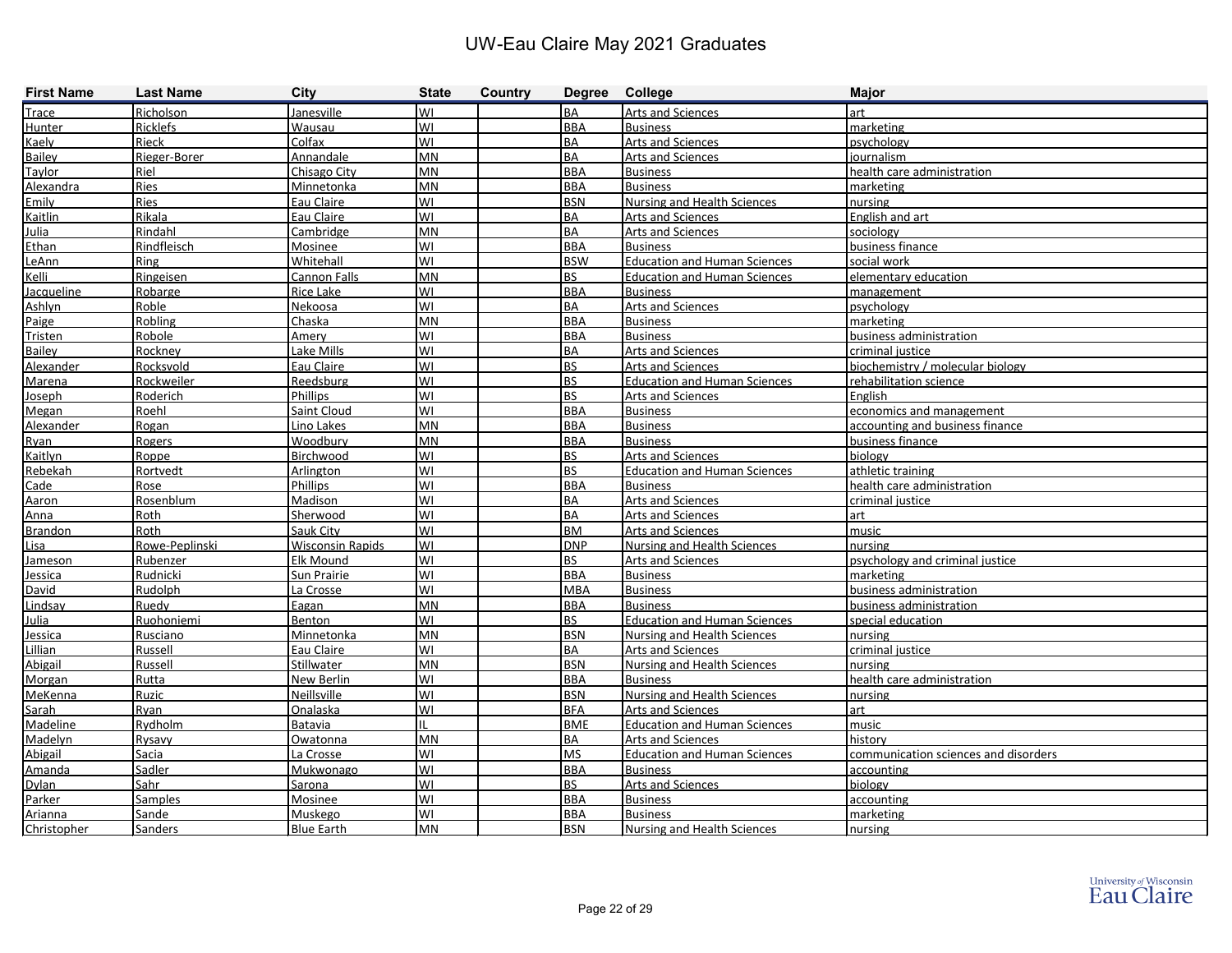| <b>First Name</b> | <b>Last Name</b> | <b>City</b>                | <b>State</b> | Country | Degree College          |                                     | <b>Major</b>                         |
|-------------------|------------------|----------------------------|--------------|---------|-------------------------|-------------------------------------|--------------------------------------|
| Bailey            | Sandon           | Clarks Grove               | <b>MN</b>    |         | <b>BBA</b>              | <b>Business</b>                     | health care administration           |
| Corey             | Sather           | Ridgewood                  | <b>NY</b>    |         | <b>BS</b>               | <b>Arts and Sciences</b>            | computer science                     |
| David             | Sauerwein        | <b>White Bear Township</b> | <b>MN</b>    |         | <b>BBA</b>              | <b>Business</b>                     | business finance                     |
| Daria             | Savchenkova      | Rice Lake                  | lwı          |         | <b>BS</b>               | <b>Arts and Sciences</b>            | biology                              |
| Mitchell          | Sawyer           | Stewartville               | <b>MN</b>    |         | <b>BBA</b>              | <b>Business</b>                     | business administration              |
| Samantha          | Scaletty         | Appleton                   | lwı          |         | <b>BS</b>               | <b>Arts and Sciences</b>            | neuroscience                         |
| Samuel            | Schaaf           | Madison                    | lwı          |         | <b>BBA</b>              | <b>Business</b>                     | information systems                  |
| Scott             | Schaber          | Cushing                    | lwı          |         | <b>BA</b>               | Arts and Sciences                   | psychology                           |
| Amy               | Schaefer         | Hudson                     | lwı          |         | <b>BS</b>               | Arts and Sciences                   | biology                              |
| Joseph            | Scharton         | Hudson                     | WI           |         | <b>BA</b>               | Arts and Sciences                   | English                              |
| Madelyn           | Scheibe          | Marshfield                 | lwı          |         | <b>BS</b>               | Arts and Sciences                   | biology                              |
| Maggie            | Schellhorn       | Gays Mills                 | WI           |         | <b>BBA</b>              | <b>Business</b>                     | health care administration           |
| Sandra            | <b>Schenk</b>    | <b>Spring Grove</b>        |              |         | <b>BS</b>               | <b>Arts and Sciences</b>            | mathematics                          |
| Ryan              | Schicker         | New Brighton               | <b>MN</b>    |         | <b>BS</b>               | Arts and Sciences                   | criminal justice                     |
| <b>Jacqueline</b> | Schierenbeck     | Eau Claire                 | WI           |         | <b>BS</b>               | Arts and Sciences                   | biochemistry / molecular biology     |
| Grace             | Schilling        | Appleton                   | WI           |         | <b>BA</b>               | <b>Education and Human Sciences</b> | English                              |
| Joseph            | Schindler        | Brookfield                 | lwı          |         | <b>BBA</b>              | <b>Business</b>                     | marketing                            |
| Megan             | Schleusner       | Colfax                     | lwı          |         | <b>BS</b>               | <b>Arts and Sciences</b>            | biology                              |
| Shaylee           | Schmidt          | New Richmond               | lwı          |         | <b>BBA</b>              | <b>Business</b>                     | business finance                     |
| Amanda            | Schmidt          | Appleton                   | lwı          |         | <b>MS</b>               | <b>Education and Human Sciences</b> | communication sciences and disorders |
| Nia               | Schmidt          | Abbotsford                 | lwı          |         | <b>BBA</b>              | <b>Business</b>                     | marketing                            |
| Michael           | Schmidt          | Cadott                     | lwı          |         | <b>BSN</b>              | <b>Nursing and Health Sciences</b>  | nursing                              |
| Emily             | Schmidt          | <b>Berlin</b>              | WI           |         | <b>BS</b>               | <b>Education and Human Sciences</b> | special education                    |
| Kyle              | Schmocker        | <b>Park Falls</b>          | WI           |         | <b>BBA</b>              | <b>Business</b>                     | accounting                           |
| Hannah            | Schneckenberger  | <b>River Falls</b>         | lwı          |         | <b>BBA</b>              | <b>Business</b>                     | business finance                     |
| Mary              | Schneeman        | Mendota Heights            | <b>MN</b>    |         | <b>BA</b>               | <b>Arts and Sciences</b>            | English                              |
| Kelly             | Schneider        | Rosemount                  | <b>MN</b>    |         | <b>BS</b>               | <b>Education and Human Sciences</b> | communication sciences and disorders |
| Lvnn              | Schneider        | Marshfield                 | WI           |         | <b>BSN</b>              | <b>Nursing and Health Sciences</b>  | nursing                              |
| Jordyn            | Schoen           | Oswego                     |              |         | <b>BS</b>               | <b>Education and Human Sciences</b> | exercise science                     |
| Anna              | Schoen           | Eleva                      | lwı          |         | <b>BSN</b>              | <b>Nursing and Health Sciences</b>  | nursing                              |
| Ryan              | Schone           | Frisco                     | <b>TX</b>    |         | <b>BBA</b>              | <b>Business</b>                     | business finance                     |
| Lucas             | Schowalter       | West Bend                  | WI           |         | <b>BA</b>               | Arts and Sciences                   | communication                        |
| Areonna           | Schreiber        | Antigo                     | WI           |         | <b>BS</b>               | <b>Arts and Sciences</b>            | neuroscience                         |
| Emma              | Schuff           | Neenah                     | lwı          |         | <b>BS</b>               | Arts and Sciences                   | psychology                           |
| Janell            | Schulner         | <b>Fall Creek</b>          | WI           |         | <b>BS</b>               | <b>Education and Human Sciences</b> | elementary education                 |
| David             | Schulte          | Woodridge                  |              |         | <b>MBA</b>              | <b>Business</b>                     | business administration              |
| Ryan              | Schultz          | Hudson                     | lwı          |         | <b>BBA</b>              | <b>Business</b>                     | marketing                            |
| Chad              | Schultz          | Eau Claire                 | lwı          |         | <b>BBA</b>              | <b>Business</b>                     | marketing                            |
| Craig             | Schunk           | Eau Claire                 | <b>WI</b>    |         | <b>BS</b>               | <b>Arts and Sciences</b>            | computer science                     |
| Laura             | Schwandt         | Chippewa Falls             | lwı          |         | <b>BS</b>               | <b>Education and Human Sciences</b> | elementary education                 |
| Lacey             | Schwanebeck      | Marshfield                 | lwı          |         | <b>DNP</b>              | Nursing and Health Sciences         | nursing                              |
| Natalie           | Schwartz         | Eau Claire                 | lwı          |         | <b>BSW</b>              | <b>Education and Human Sciences</b> | social work                          |
| Allison           | Schwarz          | Le Sueur                   | <b>MN</b>    |         | <b>BS</b>               | <b>Arts and Sciences</b>            | psychology                           |
| Katelyn           | Schwichtenberg   | <b>Victoria</b>            | MN           |         | <b>BBA</b>              | <b>Business</b>                     | accounting                           |
| Anna              | <b>Schwint</b>   | Fridley                    | MN           |         | <b>BBA</b><br><b>BS</b> | <b>Business</b>                     | marketing                            |
| Rylee             | Scinico          | Oregon                     | lwı<br>lwı   |         |                         | <b>Education and Human Sciences</b> | elementary education                 |
| Nichalas          | Scott            | Schofield                  |              |         | <b>BBA</b>              | <b>Business</b>                     | accounting and business finance      |
| Sydney            | Scott            | Andover                    | MN           |         | <b>BSN</b>              | Nursing and Health Sciences         | nursing                              |
| Lauren            | Sczepanski       | Savage                     | MN           |         | <b>BBA</b>              | <b>Business</b>                     | health care administration           |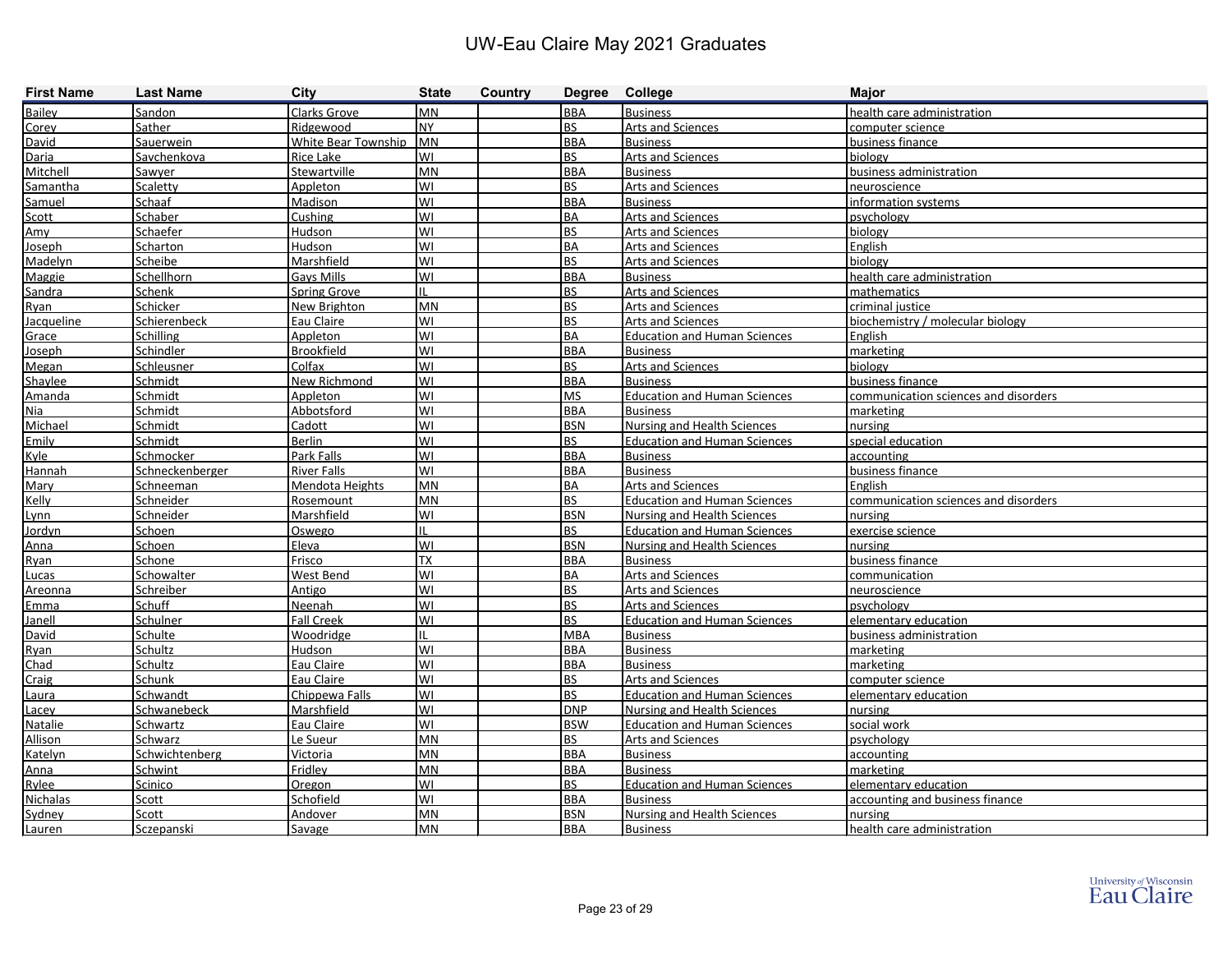| <b>First Name</b> | <b>Last Name</b> | <b>City</b>                | <b>State</b> | <b>Country</b> | Degree College |                                     | <b>Major</b>                            |
|-------------------|------------------|----------------------------|--------------|----------------|----------------|-------------------------------------|-----------------------------------------|
| Sarah             | Sedlacek         | Cadott                     | lwı          |                | <b>BS</b>      | <b>Education and Human Sciences</b> | communication sciences and disorders    |
| Vincent           | Segovia          | Elroy                      | lwı          |                | <b>BA</b>      | Arts and Sciences                   | English                                 |
| Michael           | <b>Seifert</b>   | Waukesha                   | lwı          |                | <b>BS</b>      | <b>Arts and Sciences</b>            | mathematics                             |
| Abigail           | Senso            | Freedom                    | lwı          |                | <b>BBA</b>     | <b>Business</b>                     | business finance                        |
| Delaney           | Sereika          | Eagan                      | <b>MN</b>    |                | <b>BBA</b>     | <b>Business</b>                     | health care administration              |
| Anna              | Serino           | Wayzata                    | <b>MN</b>    |                | <b>BA</b>      | Arts and Sciences                   | psychology                              |
| Alejandra         | Serna            | Evergreen Park             |              |                | <b>BBA</b>     | <b>Business</b>                     | business administration                 |
| <b>Brianna</b>    | Sexton           | Eagan                      | <b>MN</b>    |                | <b>BA</b>      | <b>Arts and Sciences</b>            | psychology                              |
| Maighread         | Shaughnessy      | Long Lake                  | <b>MN</b>    |                | <b>BS</b>      | <b>Arts and Sciences</b>            | psychology                              |
| John              | Shea             | Lino Lakes                 | <b>MN</b>    |                | <b>BS</b>      | Arts and Sciences                   | computer science                        |
| Sydney            | Sheridan         | Afton                      | <b>MN</b>    |                | <b>BS</b>      | <b>Arts and Sciences</b>            | biology                                 |
| Sydney            | Sherman          | <b>Black Earth</b>         | WI           |                | <b>BS</b>      | <b>Arts and Sciences</b>            | psychology                              |
| <b>Justin</b>     | Sherry           | <b>Inver Grove Heights</b> | <b>MN</b>    |                | <b>BS</b>      | Arts and Sciences                   | criminal justice                        |
| Dustin            | Shimoda          | Eau Claire                 | lwı          |                | <b>BS</b>      | <b>Arts and Sciences</b>            | geography                               |
| Alyssa            | Shock            | Elmwood                    | WI           |                | <b>BSW</b>     | <b>Education and Human Sciences</b> | social work                             |
| William           | Sibenaller       | Onalaska                   | lwı          |                | <b>BS</b>      | <b>Arts and Sciences</b>            | communication                           |
| <b>Alexis</b>     | Sievert          | White Bear Lake            | <b>MN</b>    |                | <b>MS</b>      | <b>Education and Human Sciences</b> | communication sciences and disorders    |
| Hannah            | Sikorski         | Coon Rapids                | <b>MN</b>    |                | <b>BA</b>      | <b>Arts and Sciences</b>            | art                                     |
| Bailee            | Sillman          | Chippewa Falls             | lwı          |                | <b>BS</b>      | Arts and Sciences                   | biology                                 |
| Grant             | <b>Singer</b>    | Greenfield                 | WI           |                | <b>BME</b>     | <b>Education and Human Sciences</b> | music                                   |
| <b>Keely</b>      | <b>Skluzacek</b> | Faribault                  | <b>MN</b>    |                | <b>BBA</b>     | <b>Business</b>                     | marketing                               |
| Shawna            | Skoug            | Chetek                     | lwı          |                | <b>BS</b>      | <b>Education and Human Sciences</b> | elementary education                    |
| Eleanor           | Sladek           | De Pere                    | WI           |                | <b>BSN</b>     | Nursing and Health Sciences         | nursing                                 |
| Margaret          | Slater           | <b>Apple Valley</b>        | <b>MN</b>    |                | <b>BSW</b>     | <b>Education and Human Sciences</b> | social work                             |
| Lexi              | Slenczka         | Neillsville                | WI           |                | <b>BS</b>      | <b>Arts and Sciences</b>            | psychology                              |
| Richard           | Smilowski        | Chetek                     | WI           |                | <b>BS</b>      | <b>Arts and Sciences</b>            | geography                               |
| Brittany          | Smith            | Mound                      | <b>MN</b>    |                | <b>BBA</b>     | <b>Business</b>                     | business administration                 |
| Ryan              | Smith            | Germantown                 | WI           |                | <b>BA</b>      | Arts and Sciences                   | communication                           |
| <b>Bridget</b>    | <b>Smith</b>     | <b>Stillwater</b>          | <b>MN</b>    |                | <b>BS</b>      | <b>Education and Human Sciences</b> | elementary education                    |
| Logan             | Smith            | Chippewa Falls             | lwı          |                | <b>BA</b>      | <b>Arts and Sciences</b>            | sociology                               |
| Shelby            | Smits            | <b>Green Bay</b>           | lwı          |                | <b>BS</b>      | <b>Education and Human Sciences</b> | communication sciences and disorders    |
| Kade              | Smrecek          | Eau Claire                 | WI           |                | <b>BS</b>      | Arts and Sciences                   | computer science                        |
| Roman             | Somogy           | <b>River Falls</b>         | lwı          |                | <b>BS</b>      | <b>Arts and Sciences</b>            | biology                                 |
| Abbie             | Sonstegard       | Oakdale                    | <b>MN</b>    |                | <b>BS</b>      | Arts and Sciences                   | psychology                              |
| Abigail           | Spangler         | <b>Richland Center</b>     | lwı          |                | <b>BSW</b>     | <b>Education and Human Sciences</b> | social work                             |
| Hailee            | Sparks           | Hudson                     | lwı          |                | <b>BS</b>      | <b>Arts and Sciences</b>            | biochemistry / molecular biology        |
| David             | <b>Spencer</b>   | Union                      | lмо          |                | <b>MBA</b>     | <b>Business</b>                     | business administration                 |
| Taylor            | <b>Spiering</b>  | <b>Ellison Bay</b>         | lwı          |                | <b>BA</b>      | <b>Arts and Sciences</b>            | religious studies                       |
| <b>Nikolaus</b>   | Spittlemeister   | Hartford                   | WI           |                | <b>BBA</b>     | <b>Business</b>                     | business administration                 |
| Claire            | Sprecher         | Reedsburg                  | lwı          |                | <b>BSN</b>     | Nursing and Health Sciences         | nursing                                 |
| Nicole            | <b>Springer</b>  | Marathon                   | lwı          |                | <b>BS</b>      | <b>Arts and Sciences</b>            | integrated strategic communication      |
| Christopher       | Springett        | Amery                      | lwı          |                | <b>BS</b>      | Arts and Sciences                   | computer science                        |
| Kaitlyn           | St Germain       | Ashland                    | lwı          |                | <b>BBA</b>     | <b>Business</b>                     | business administration and kinesiology |
| Natia             | Stadler          | Eau Claire                 | lwı          |                | <b>DNP</b>     | <b>Nursing and Health Sciences</b>  | nursing                                 |
| <b>Brielle</b>    | <b>Stahulak</b>  | Pell Lake                  | lwı          |                | <b>BS</b>      | <b>Education and Human Sciences</b> | rehabilitation science                  |
| Lauren            | <b>Stauffer</b>  | Onalaska                   | lwı          |                | <b>BSN</b>     | <b>Nursing and Health Sciences</b>  | nursing                                 |
| Courtney          | <b>Stearns</b>   | Eau Claire                 | lwı          |                | <b>EDS</b>     | <b>Arts and Sciences</b>            | school psychology                       |
| Rachel            | Stegge           | Eau Claire                 | lwı          |                | <b>BBA</b>     | <b>Business</b>                     | marketing and management                |
| Emma              | <b>Steiler</b>   | Pewaukee                   | lwı          |                | <b>BBA</b>     | <b>Business</b>                     | management                              |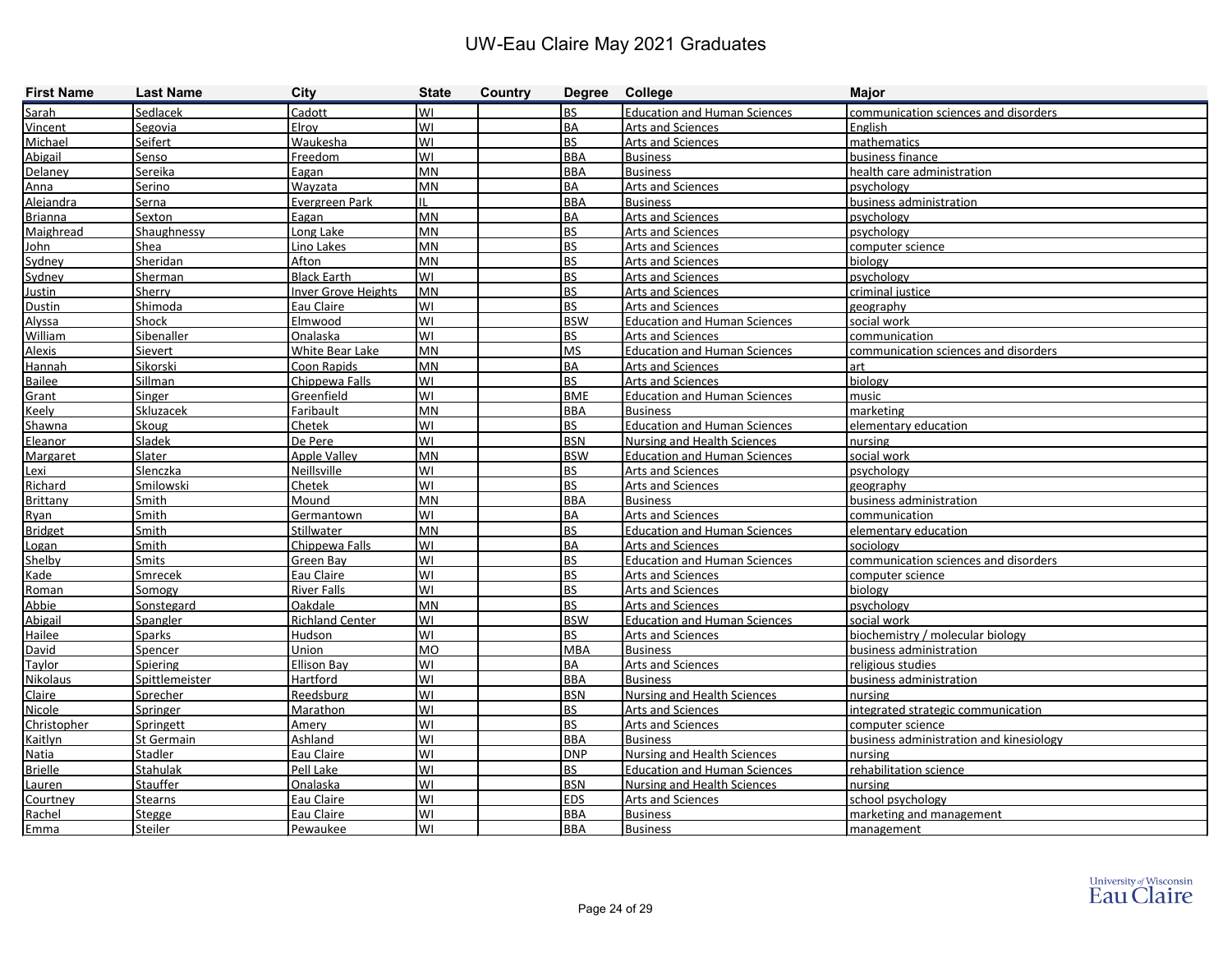| <b>First Name</b> | <b>Last Name</b>    | City                    | <b>State</b> | Country         | Degree College |                                     | <b>Major</b>                          |
|-------------------|---------------------|-------------------------|--------------|-----------------|----------------|-------------------------------------|---------------------------------------|
| Kevin             | Steiner             | New Brighton            | <b>MN</b>    |                 | <b>BS</b>      | <b>Arts and Sciences</b>            | mathematics                           |
| Andrew            | Steinhauser         | Little Canada           | MN           |                 | <b>BS</b>      | <b>Arts and Sciences</b>            | economics                             |
| Sarah             | <b>Steinhoff</b>    | Marshfield              | WI           |                 | <b>DNP</b>     | <b>Nursing and Health Sciences</b>  | nursing                               |
| Ila               | Steinke             | Augusta                 | WI           |                 | <b>BS</b>      | <b>Education and Human Sciences</b> | athletic training                     |
| Kate              | Stensberg           | Antigo                  | WI           |                 | <b>BSW</b>     | <b>Education and Human Sciences</b> | social work                           |
| Dorothy           | Stevens             | Austin                  | <b>MN</b>    |                 | <b>BBA</b>     | <b>Business</b>                     | <b>Imarketing</b>                     |
| Ruthie            | <b>Stewart</b>      | Saint Croix Falls       | WI           |                 | BS             | <b>Education and Human Sciences</b> | kinesiology                           |
| Thomas            | <b>Stiegel</b>      | Sauk Rapids             | <b>MN</b>    |                 | <b>BSN</b>     | <b>Nursing and Health Sciences</b>  | nursing                               |
| Mia               | Stingle             | Greenville              | WI           |                 | <b>BBA</b>     | <b>Business</b>                     | health care administration            |
| Natalie           | Stojanovich         | Sun Prairie             | WI           |                 | <b>BS</b>      | Arts and Sciences                   | <b>I</b> psychology                   |
| Todd              | Stopher             | Chandler                | AZ           |                 | <b>MBA</b>     | <b>Business</b>                     | business administration               |
| Riley             | <b>Stoppleworth</b> | Cross Plains            | WI           |                 | <b>BBA</b>     | <b>Business</b>                     | business finance                      |
| Isabelle          | Stout               | Roseville               | <b>MN</b>    |                 | <b>BS</b>      | <b>Education and Human Sciences</b> | communication sciences and disorders  |
| Ryan              | Strand              | Roseau                  | <b>MN</b>    |                 | BA             | Arts and Sciences                   | psychology                            |
| Samuel            | Strecker            | Chippewa Falls          | WI           |                 | <b>BS</b>      | Arts and Sciences                   | computer science                      |
| Sarah             | Stresnak            | New Prague              | <b>MN</b>    |                 | <b>BFA</b>     | <b>Arts and Sciences</b>            | art                                   |
| Tori              | Strobel             | Hudson                  | WI           |                 | <b>BS</b>      | <b>Education and Human Sciences</b> | communication sciences and disorders  |
| <b>Brian</b>      | Stroh               | Renton                  | <b>WA</b>    |                 | <b>MS</b>      | <b>Arts and Sciences</b>            | data science                          |
| Synclare          | Stubbe              | Webster                 | WI           |                 | BA             | <b>Education and Human Sciences</b> | social studies                        |
| Madyson           | Studenec            | Pewaukee                | WI           |                 | <b>BS</b>      | <b>Education and Human Sciences</b> | communication sciences and disorders  |
| Carter            | <b>Stumne</b>       | Wyoming                 | MN           |                 | <b>BBA</b>     | <b>Business</b>                     | marketing                             |
| Mao Jing          | Su                  | Sitiawan                | PR           | Malaysia        | BS             | <b>Arts and Sciences</b>            | computer science                      |
| Daniel            | Sudbrink            | Jackson                 | WI           |                 | <b>BSEPH</b>   | Arts and Sciences                   | environmental public health           |
| <b>Bradey</b>     | Sullivan            | Champlin                | MN           |                 | <b>BBA</b>     | <b>Business</b>                     | marketing                             |
| Eleanore          | Sullivan            | Marshfield              | WI           |                 | <b>BSN</b>     | <b>Nursing and Health Sciences</b>  | nursing                               |
| Hayden            | Suo                 | Iron River              | WI           |                 | <b>BBA</b>     | <b>Business</b>                     | management                            |
| Madeline          | Sutherland          | <b>Red Wing</b>         | MN           |                 | <b>BS</b>      | <b>Education and Human Sciences</b> | communication sciences and disorders  |
| Sorfina           | Suzali              | Petaling Jaya           | SL           | Malaysia        | <b>BS</b>      | <b>Arts and Sciences</b>            | materials science                     |
| Ryann             | Swanson             | <b>Wisconsin Rapids</b> | WI           |                 | BA             | <b>Arts and Sciences</b>            | art                                   |
| Chloe             | Swanson             | <b>Superior</b>         | WI           |                 | <b>BSW</b>     | <b>Education and Human Sciences</b> | social work                           |
| Natalie           | Sweeney             | Wausau                  | WI           |                 | BA             | Arts and Sciences                   | art and psychology                    |
| Madison           | Swenson             | Ogilvie                 | MN           |                 | <b>BSEPH</b>   | Arts and Sciences                   | environmental public health           |
| Meghan            | Swenson             | Lakeville               | <b>MN</b>    |                 | <b>BSN</b>     | <b>Nursing and Health Sciences</b>  | nursing                               |
| Emily             | Swenson Buchanan    | Chippewa Falls          | WI           |                 | <b>BBA</b>     | <b>Business</b>                     | business administration               |
| Carly             | Swisher             | Chanhassen              | <b>MN</b>    |                 | BA             | <b>Arts and Sciences</b>            | iournalism                            |
| <b>Brendon</b>    | Syed                | Green Bay               | WI           |                 | <b>BBA</b>     | <b>Business</b>                     | business finance                      |
| Kento             | <b>Takehara</b>     | <b>Takarazuka</b>       | 28           | Japan           | BA             | <b>Arts and Sciences</b>            | political science                     |
| Zoev              | Tan                 | Puchong                 |              | Malaysia        | <b>BBA</b>     | <b>Business</b>                     | economics                             |
| Vee Kie           | Tan                 | Selangor Darul Ehsan    |              | Malaysia        | <b>BA</b>      | <b>Arts and Sciences</b>            | integrated strategic communication    |
| Nicole            | Tarnowski           | Sussex                  | lwı          |                 | BA             | Arts and Sciences                   | criminal justice                      |
| <b>Julianna</b>   | Tavale              | Saint Stephen           | <b>MN</b>    |                 | BS             | Arts and Sciences                   | psychology                            |
| Kent Zhong        | Tay                 | Seremban                | <b>NS</b>    | <b>Malaysia</b> | <b>BBA</b>     | <b>Business</b>                     | international business and management |
| <b>Branden</b>    | Taylor              | Chisago City            | <b>MN</b>    |                 | BS             | <b>Arts and Sciences</b>            | computer science                      |
| Adrianne          | <b>Taylor</b>       | Delano                  | MN           |                 | <b>EDS</b>     | <b>Arts and Sciences</b>            | school psychology                     |
| Kailey            | Teich               | Turtle Lake             | WI           |                 | <b>BS</b>      | <b>Arts and Sciences</b>            | mathematics                           |
| Abigail           | <b>Tekiela</b>      | Victoria                | <b>MN</b>    |                 | BA             | <b>Arts and Sciences</b>            | geography                             |
| Matthew           | Tentler             | Fond du Lac             | WI           |                 | BA             | <b>Arts and Sciences</b>            | political science                     |
| <b>Brie Elle</b>  | <b>Tesch</b>        | Weyauwega               | WI           |                 | BA             | <b>Education and Human Sciences</b> | Spanish                               |
| Kong Chee         | Thao                | Wausau                  | lwı          |                 | <b>BBA</b>     | <b>Business</b>                     | health care administration            |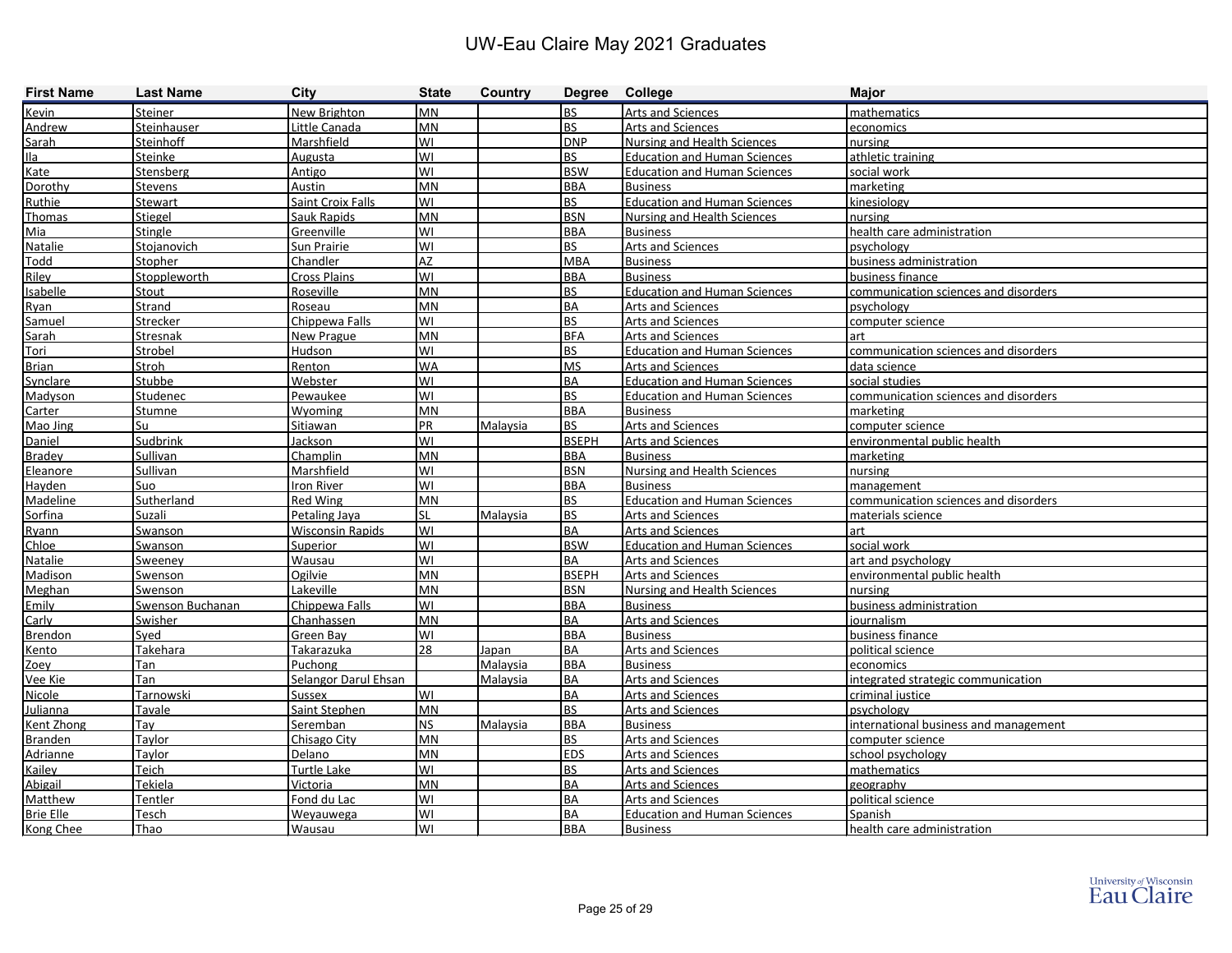| <b>First Name</b> | <b>Last Name</b>   | City                    | <b>State</b> | Country | Degree College |                                     | <b>Major</b>                         |
|-------------------|--------------------|-------------------------|--------------|---------|----------------|-------------------------------------|--------------------------------------|
| Sarah             | Thao               | Waunakee                | WI           |         | <b>BA</b>      | <b>Arts and Sciences</b>            | lintegrated strategic communication  |
| Yee               | Thao               | <b>Wisconsin Rapids</b> | WI           |         | <b>BBA</b>     | <b>Business</b>                     | marketing                            |
| Yer               | Thao               | <b>Wisconsin Rapids</b> | lwı          |         | <b>BSN</b>     | Nursing and Health Sciences         | nursing                              |
| Abbey             | Thiel              | Iron Mountain           | lмı          |         | <b>MS</b>      | <b>Education and Human Sciences</b> | communication sciences and disorders |
| Michayla          | <b>Thielen</b>     | Chippewa Falls          | lwı          |         | <b>BBA</b>     | <b>Business</b>                     | business finance                     |
| Mallory           | <b>Thies</b>       | Onalaska                | WI           |         | <b>BSN</b>     | Nursing and Health Sciences         | nursing                              |
| <b>Brady</b>      | Thomas             | Middleton               | WI           |         | <b>BBA</b>     | <b>Business</b>                     | accounting and business finance      |
| Kayla             | Thomas             | Kenosha                 | WI           |         | <b>BSN</b>     | Nursing and Health Sciences         | nursing                              |
| Jordan            | Thome              | Green Bay               | WI           |         | <b>BSN</b>     | Nursing and Health Sciences         | nursing                              |
| Andrew            | Thometz            | Onalaska                | WI           |         | <b>BS</b>      | <b>Arts and Sciences</b>            | biology                              |
| Lynsee            | Thompson           | La Crosse               | WI           |         | <b>MBA</b>     | <b>Business</b>                     | business administration              |
| Samuel            | Thompson           | Saint Paul              | MN           |         | <b>BS</b>      | <b>Education and Human Sciences</b> | elementary education                 |
| Gabrielle         | Thompson           | Cameron                 | WI           |         | <b>BBA</b>     | <b>Business</b>                     | management                           |
| Cheyenne          | Thompson           | Oshkosh                 | WI           |         | <b>BS</b>      | <b>Education and Human Sciences</b> | special education                    |
| Emilee            | Thomson            | Wausau                  | WI           |         | <b>DNP</b>     | Nursing and Health Sciences         | nursing                              |
| Alyssa            | Thorne             | Chanhassen              | <b>MN</b>    |         | <b>BBA</b>     | <b>Business</b>                     | marketing                            |
| Brandon           | Thorson            | Merrill                 | WI           |         | <b>BBA</b>     | <b>Business</b>                     | management                           |
| Benjamin          | Thronson           | Hollandale              | WI           |         | <b>BS</b>      | Arts and Sciences                   | materials science and engineering    |
| Mariah            | Thums              | Rib Lake                | WI           |         | <b>BSW</b>     | <b>Education and Human Sciences</b> | social work                          |
| <b>Alexis</b>     | Tierney            | Appleton                | WI           |         | <b>BS</b>      | <b>Arts and Sciences</b>            | biology                              |
| Anna              | Timmerman          | De Pere                 | WI           |         | <b>BBA</b>     | <b>Business</b>                     | management                           |
| Abram             | Tinker-Sackett     | Eau Claire              | WI           |         | <b>BS</b>      | <b>Arts and Sciences</b>            | biology                              |
| <b>Noah</b>       | Titera             | Menasha                 | WI           |         | <b>BS</b>      | Arts and Sciences                   | biochemistry / molecular biology     |
| Kristina          | Tlusty             | White Bear Lake         | MN           |         | <b>BA</b>      | <b>Arts and Sciences</b>            | lart                                 |
| Autumn            | Tollefson          | Shakopee                | <b>MN</b>    |         | <b>BBA</b>     | <b>Business</b>                     | business administration              |
| Maria             | Tomashek           | De Pere                 | WI           |         | <b>BA</b>      | <b>Arts and Sciences</b>            | English                              |
| Victor            | Tran               | Mounds View             | <b>MN</b>    |         | <b>BBA</b>     | <b>Business</b>                     | marketing                            |
| Sarah             | Trapp              | Greenfield              | WI           |         | <b>BS</b>      | Arts and Sciences                   | neuroscience                         |
| Ashlyn            | <b>Travers</b>     | Oconomowoc              | WI           |         | <b>BA</b>      | <b>Arts and Sciences</b>            | psychology                           |
| Taylor            | Treu               | Wausau                  | WI           |         | <b>BS</b>      | Arts and Sciences                   | biology                              |
| Dakota            | <b>Trimberger</b>  | Blair                   | WI           |         | <b>BBA</b>     | <b>Business</b>                     | management                           |
| Kaitlyn           | Trunkel            | Colfax                  | WI           |         | <b>BS</b>      | <b>Education and Human Sciences</b> | rehabilitation science               |
| Abby              | <b>Tschimperle</b> | Kaukauna                | WI           |         | <b>BA</b>      | <b>Arts and Sciences</b>            | English                              |
| Spencer           | Tuominen           | Saint Paul              | <b>MN</b>    |         | <b>BS</b>      | <b>Arts and Sciences</b>            | computer science                     |
| Tyler             | Tupy               | Austin                  | MN           |         | <b>BBA</b>     | <b>Business</b>                     | marketing                            |
| Alexandra         | Tupy               | <b>New Prague</b>       | MN           |         | <b>BSN</b>     | <b>Nursing and Health Sciences</b>  | nursing                              |
| Shea              | Turek              | Menasha                 | WI           |         | <b>BBA</b>     | <b>Business</b>                     | information systems                  |
| John              | <b>Turner</b>      | Eau Claire              | WI           |         | <b>BBA</b>     | <b>Business</b>                     | marketing                            |
| McKenna           | Tynen              | Stillwater              | <b>MN</b>    |         | <b>BS</b>      | <b>Arts and Sciences</b>            | history                              |
| Thomas            | <b>Ullius</b>      | Harshaw                 | WI           |         | <b>BBA</b>     | <b>Business</b>                     | <b>Imanagement</b>                   |
| Maria             | Unke               | Las Vegas               | <b>NV</b>    |         | <b>BA</b>      | <b>Arts and Sciences</b>            | communication                        |
| <b>Brelynn</b>    | Updike             | Platteville             | WI           |         | <b>BSN</b>     | Nursing and Health Sciences         | nursing                              |
| Lois              | Urban              | Edina                   | MN           |         | <b>BA</b>      | <b>Arts and Sciences</b>            | English                              |
| Nicholas          | <b>Urness</b>      | Mondovi                 | WI           |         | <b>BBA</b>     | <b>Business</b>                     | accounting and business finance      |
| Tyler             | Urness             | <b>Brodhead</b>         | WI           |         | <b>BS</b>      | <b>Arts and Sciences</b>            | history                              |
| Lorance           | Uwinaza            | Coon Rapids             | <b>MN</b>    |         | <b>BBA</b>     | <b>Business</b>                     | management                           |
| Camilla           | Vaillancourt       | Roseville               | <b>MN</b>    |         | <b>BA</b>      | <b>Arts and Sciences</b>            | English                              |
| Lance             | Valiquette         | Auburn                  | <b>WA</b>    |         | MBA            | <b>Business</b>                     | business administration              |
| Grace             | Van Antwerp        | <b>Wonder Lake</b>      | IL           |         | <b>BSW</b>     | <b>Education and Human Sciences</b> | social work                          |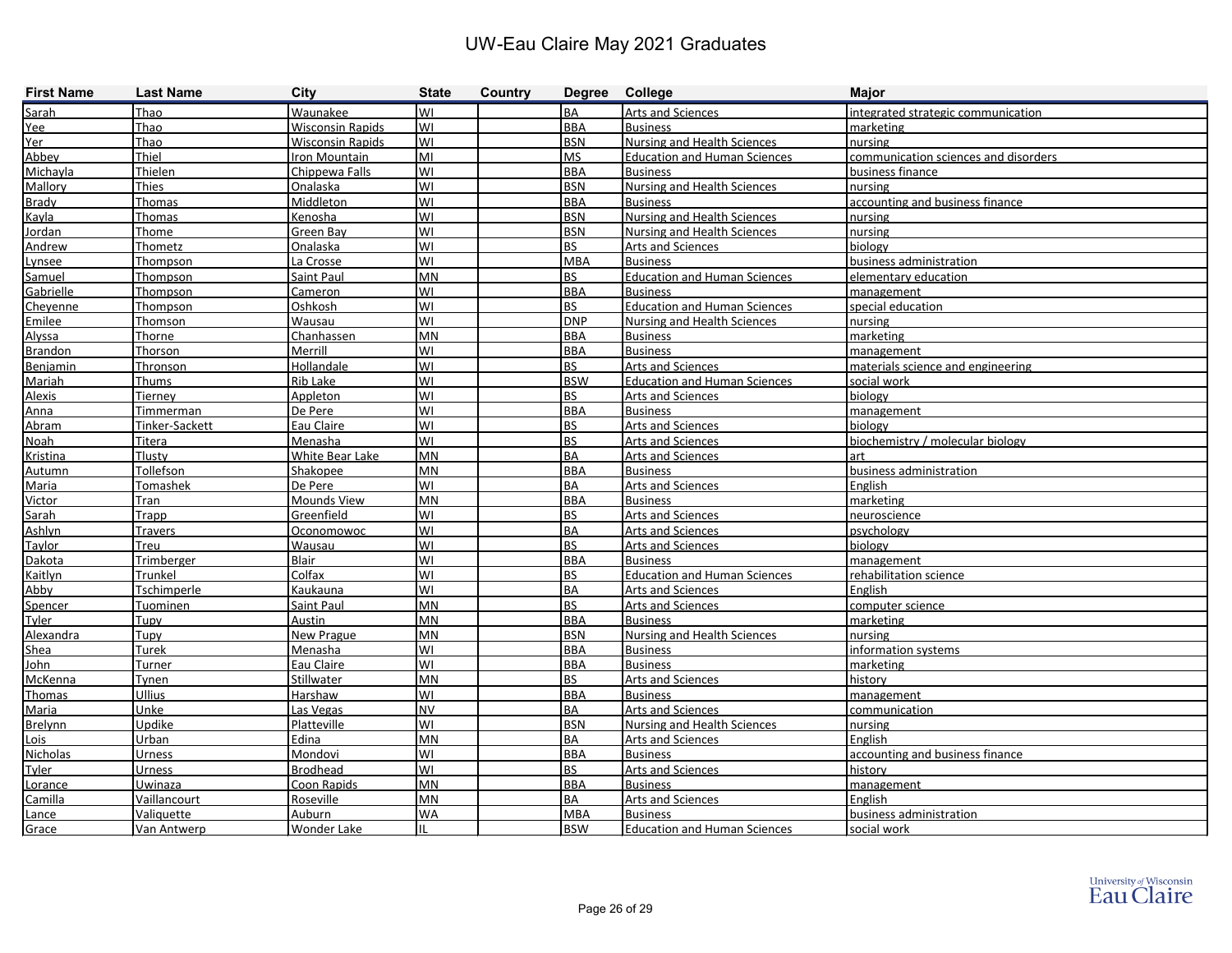| <b>First Name</b>     | <b>Last Name</b> | <b>City</b>          | <b>State</b> | Country | Degree College |                                     | <b>Major</b>                         |
|-----------------------|------------------|----------------------|--------------|---------|----------------|-------------------------------------|--------------------------------------|
| Kyle                  | Van Beek         | Green Bay            | WI           |         | <b>BBA</b>     | Business                            | business finance                     |
| Mitchell              | Van Erem         | De Pere              | WI           |         | <b>BBA</b>     | <b>Business</b>                     | <b>I</b> marketing                   |
| Katelyn               | Van Gilder       | <b>Rice Lake</b>     | WI           |         | <b>BA</b>      | <b>Arts and Sciences</b>            | criminal justice                     |
| Nina                  | Van Remortel     | De Pere              | WI           |         | <b>BBA</b>     | <b>Business</b>                     | business administration and Spanish  |
| Vanessa               | Van Slambrouck   | Eau Claire           | WI           |         | <b>BSN</b>     | Nursing and Health Sciences         | nursing                              |
| Nicole                | Vande Kolk       | Colfax               | WI           |         | <b>BBA</b>     | <b>Business</b>                     | accounting                           |
| Laine                 | Vanden Boom      | Eagle River          | WI           |         | <b>BA</b>      | <b>Arts and Sciences</b>            | theatre arts                         |
| Lia                   | Vang             | La Crosse            | WI           |         | <b>BA</b>      | <b>Arts and Sciences</b>            | art                                  |
| Jordan                | VanSchoonhoven   | Elk Mound            | WI           |         | <b>BBA</b>     | <b>Business</b>                     | accounting                           |
| <b>Nicholas</b>       | Vazquez          | Roseville            | <b>MN</b>    |         | <b>BS</b>      | <b>Arts and Sciences</b>            | biology                              |
| Teagan                | Velin            | <b>New Market</b>    | MN           |         | <b>BA</b>      | <b>Arts and Sciences</b>            | communication                        |
| Madilyn               | Vetter           | Endeavor             | WI           |         | <b>BS</b>      | <b>Arts and Sciences</b>            | biology                              |
| Abigail               | Vigil            | <b>Minneapolis</b>   | <b>MN</b>    |         | <b>BS</b>      | <b>Arts and Sciences</b>            | psychology                           |
| <b>Marcus Antonio</b> | Viray            | New Auburn           | WI           |         | <b>BS</b>      | <b>Arts and Sciences</b>            | economics                            |
| Molly                 | Vissers          | Kewaunee             | WI           |         | <b>BBA</b>     | <b>Business</b>                     | health care administration           |
| Jordan                | Vlasak           | Saint Michael        | MN           |         | <b>BA</b>      | <b>Arts and Sciences</b>            | psychology and communication         |
| David                 | Vlosak           | Dousman              | WI           |         | <b>MS</b>      | <b>Arts and Sciences</b>            | data science                         |
| David                 | Vodenlich        | Madison              | WI           |         | <b>BA</b>      | <b>Arts and Sciences</b>            | criminal justice and history         |
| Nicole                | Vogelgesang      | Eagan                | <b>MN</b>    |         | <b>BA</b>      | <b>Arts and Sciences</b>            | psychology                           |
| Grace                 | Vogt             | Manitowoc            | WI           |         | <b>BS</b>      | <b>Education and Human Sciences</b> | rehabilitation science               |
| Hattie                | Voigt            | <b>Grand Meadow</b>  | <b>MN</b>    |         | <b>BS</b>      | <b>Arts and Sciences</b>            | biology                              |
| <b>Kevin</b>          | Vollendorf       | Grantsburg           | WI           |         | <b>BBA</b>     | <b>Business</b>                     | management                           |
| Zachary               | Volz             | Tomahawk             | WI           |         | <b>BBA</b>     | <b>Business</b>                     | health care administration           |
| Joseph                | Vue              | Eau Claire           | WI           |         | <b>BSEPH</b>   | Arts and Sciences                   | environmental public health          |
| Mai Thao              | Vue              | Schofield            | WI           |         | <b>BSN</b>     | Nursing and Health Sciences         | nursing                              |
| Elijah                | Wachowiak        | <b>Stevens Point</b> | WI           |         | <b>BS</b>      | <b>Arts and Sciences</b>            | actuarial science                    |
| Emily                 | Wagener          | Janesville           | WI           |         | <b>BA</b>      | <b>Arts and Sciences</b>            | psychology                           |
| Madeline              | Wagner           | <b>Glenwood City</b> | WI           |         | <b>BA</b>      | <b>Arts and Sciences</b>            | Spanish                              |
| Joseph                | Wahl             | Colfax               | WI           |         | <b>BS</b>      | <b>Arts and Sciences</b>            | physics and mathematics              |
| <b>Bailey</b>         | Waldhauser       | Loval                | WI           |         | <b>BS</b>      | <b>Education and Human Sciences</b> | rehabilitation science               |
| Nathan                | Walgurski        | Pulaski              | WI           |         | <b>BS</b>      | Arts and Sciences                   | physics                              |
| Gavin                 | Walk             | Pepin                | WI           |         | <b>BS</b>      | Arts and Sciences                   | biochemistry / molecular biology     |
| Hannah                | Walker           | Altoona              | WI           |         | <b>BSN</b>     | Nursing and Health Sciences         | nursing                              |
| <b>Brenda</b>         | Walker           | Gaylord              | MN           |         | <b>EDS</b>     | Arts and Sciences                   | school psychology                    |
| Megan                 | Wallace          | <b>Burlington</b>    | WI           |         | <b>BS</b>      | <b>Education and Human Sciences</b> | communication sciences and disorders |
| Danielle              | Wallenfang       | Middleton            | WI           |         | <b>BS</b>      | <b>Arts and Sciences</b>            | psychology and art                   |
| Mikaela               | Walters          | Eau Claire           | WI           |         | <b>BS</b>      | <b>Education and Human Sciences</b> | elementary education                 |
| Mary                  | Walters          | Eau Claire           | WI           |         | <b>BSN</b>     | Nursing and Health Sciences         | nursing                              |
| Madeline              | Ward             | Madison              | <b>WI</b>    |         | <b>BS</b>      | <b>Arts and Sciences</b>            | biology                              |
| Jenna                 | Warkel           | Roseville            | <b>MN</b>    |         | <b>BS</b>      | Arts and Sciences                   | chemistry with business emphasis     |
| Marissa               | <b>Warren</b>    | Watkins              | <b>MN</b>    |         | <b>EDS</b>     | <b>Arts and Sciences</b>            | school psychology                    |
| Meghan                | Warwick          | Ladysmith            | WI           |         | <b>BBA</b>     | <b>Business</b>                     | health care administration           |
| Mason                 | Waters           | Greenville           | lwı          |         | <b>BS</b>      | <b>Arts and Sciences</b>            | computer science                     |
| Madeline              | Waters           | <b>Black Creek</b>   | WI           |         | <b>BA</b>      | <b>Arts and Sciences</b>            | communication and Spanish            |
| <b>Spencer</b>        | Webb             | Hudson               | WI           |         | <b>BS</b>      | <b>Arts and Sciences</b>            | chemistry and physics                |
| Alex                  | Webber           | Rice Lake            | WI           |         | <b>BA</b>      | <b>Arts and Sciences</b>            | geospatial analysis and technology   |
| Brittany              | Weber            | Marshfield           | lwı          |         | <b>BSN</b>     | Nursing and Health Sciences         | nursing                              |
| Emily                 | Webster          | <b>Brooklyn Park</b> | MN           |         | <b>BSN</b>     | Nursing and Health Sciences         | nursing                              |
| Larissa               | Webster-Clifton  | Viroqua              | lwı          |         | BS.            | <b>Education and Human Sciences</b> | special education                    |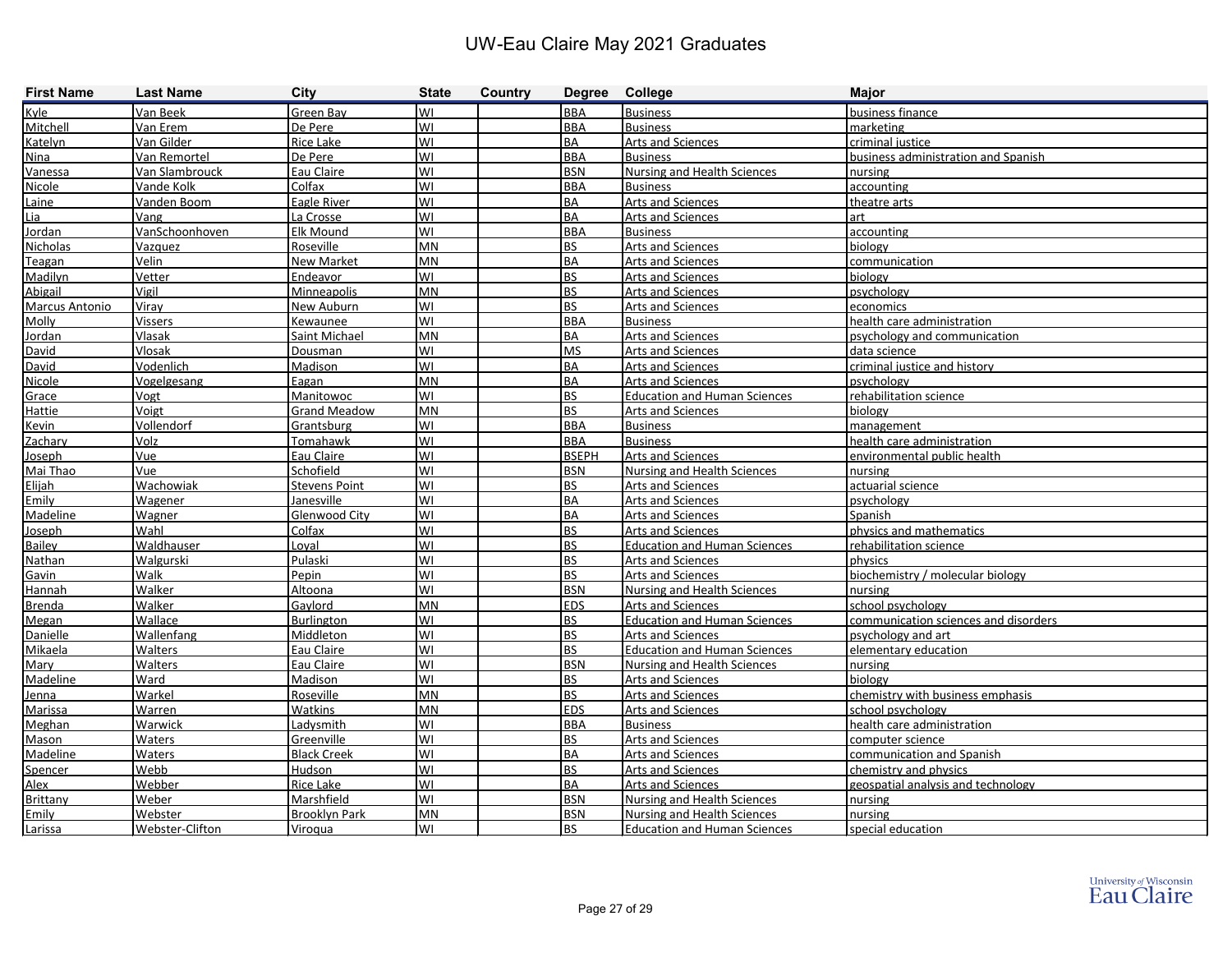| <b>First Name</b> | <b>Last Name</b>   | <b>City</b>              | <b>State</b> | Country | Degree College |                                     | <b>Major</b>                         |
|-------------------|--------------------|--------------------------|--------------|---------|----------------|-------------------------------------|--------------------------------------|
| Kassidy           | Weiler             | <b>Wisconsin Rapids</b>  | lwı          |         | <b>BBA</b>     | <b>Business</b>                     | accounting and information systems   |
| Megan             | Weiler             | Fargo                    | ND.          |         | <b>BS</b>      | <b>Education and Human Sciences</b> | communication sciences and disorders |
| <b>Madison</b>    | <b>Weingart</b>    | Eau Claire               | lwı          |         | BA             | <b>Education and Human Sciences</b> | Spanish                              |
| Olivia            | Weirtz             | Bayport                  | MN           |         | <b>BSN</b>     | <b>Nursing and Health Sciences</b>  | nursing                              |
| Emily             | Weise              | Anoka                    | MN           |         | <b>BBA</b>     | <b>Business</b>                     | health care administration           |
| Janessa           | Weise              | Eau Claire               | WI           |         | <b>BS</b>      | Arts and Sciences                   | physics and philosophy               |
| Logan             | Weiss              | Eleva                    | WI           |         | <b>MBA</b>     | <b>Business</b>                     | business administration              |
| Alivia            | Weix               | Antigo                   | lwı          |         | lbs.           | <b>Education and Human Sciences</b> | kinesiology                          |
| <b>Dalton</b>     | Weller             | Weston                   | lwı          |         | BBA            | <b>Business</b>                     | marketing                            |
| Samuel            | Wells              | Green Bay                | lwı          |         | <b>BS</b>      | <b>Education and Human Sciences</b> | exercise science                     |
| <b>Tyler</b>      | Weltzien           | Arcadia                  | lwı          |         | <b>BBA</b>     | <b>Business</b>                     | accounting                           |
| Katelyn           | Wemette            | La Crosse                | WI           |         | <b>BA</b>      | Arts and Sciences                   | criminal justice                     |
| Mariah            | Wendland           | Richfield                | MN           |         | BBA            | <b>Business</b>                     | health care administration           |
| McKenzie          | Wentland           | <b>Wisconsin Rapids</b>  | lwı          |         | <b>BBA</b>     | <b>Business</b>                     | accounting                           |
| <b>Teresa</b>     | Werlein            | Tomah                    | lwı          |         | <b>BSN</b>     | Nursing and Health Sciences         | nursing                              |
| Kyle              | Wertel             | Rhinelander              | lwı          |         | l BS           | Arts and Sciences                   | materials science and engineering    |
| Kyle              | West               | Rosemount                | <b>MN</b>    |         | <b>BME</b>     | <b>Education and Human Sciences</b> | music                                |
| Sarah             | Westerland         | Rochester                | MN           |         | <b>BS</b>      | Arts and Sciences                   | neuroscience                         |
| Jacob             | Westphal           | Eau Claire               | lwı          |         | <b>BS</b>      | Arts and Sciences                   | psychology                           |
| Paige             | Weymiller          | La Crescent              | MN           |         | <b>BSN</b>     | <b>Nursing and Health Sciences</b>  | nursing                              |
| Francis           | White              | <b>Stillwater</b>        | <b>MN</b>    |         | BBA            | <b>Business</b>                     | business finance                     |
| <b>Travis</b>     | White              | Northfield               | MN           |         | <b>BS</b>      | <b>Arts and Sciences</b>            | criminal justice                     |
| Jeremy            | White              | Lantana                  | <b>TX</b>    |         | <b>MS</b>      | Arts and Sciences                   | data science                         |
| <b>Kristin</b>    | Wichert            | <b>Menomonee Falls</b>   | lwı          |         | <b>MS</b>      | <b>Education and Human Sciences</b> | communication sciences and disorders |
| Lauren            | Wicklund           | Maplewood                | MN           |         | <b>BSW</b>     | <b>Education and Human Sciences</b> | social work                          |
| Molly             | Wier               | Saint Paul               | MN           |         | <b>BS</b>      | Arts and Sciences                   | computer science                     |
| Lucia             | Wiggert            | La Crosse                | lwı          |         | <b>BBA</b>     | <b>Business</b>                     | management                           |
| Beth              | Wilcek             | West Lakeland            | MN           |         | <b>BS</b>      | <b>Education and Human Sciences</b> | special education                    |
| <u>Laura</u>      | <b>Wilcox</b>      | <b>Tomah</b>             | WI           |         | l BS           | <b>Education and Human Sciences</b> | elementary education                 |
| Mary              | Wilhelmy           | <b>Shoreview</b>         | <b>MN</b>    |         | l BS           | <b>Education and Human Sciences</b> | elementary education                 |
| Alivia            | Wilke              | Green Bay                | WI           |         | <b>BS</b>      | <b>Education and Human Sciences</b> | athletic training                    |
| Heidi             | Wilken             | De Pere                  | lwı          |         | <b>BS</b>      | <b>Education and Human Sciences</b> | kinesiology                          |
| Alexa             | Wilkes             | Saint Michael            | MN           |         | <b>BBA</b>     | <b>Business</b>                     | marketing                            |
| Taylor            | <b>Wilkinson</b>   | Village of Lakewood      | Iн.          |         | BFA            | <b>Arts and Sciences</b>            | art                                  |
| Morgan            | Willey             | Andover                  | <b>MN</b>    |         | BA             | Arts and Sciences                   | communication                        |
| Olivia            | Williams           | New London               | lwı          |         | <b>BS</b>      | <b>Arts and Sciences</b>            | criminal justice                     |
| <b>Brent</b>      | <b>Williams</b>    | <b>Saint Croix Falls</b> | lwı          |         | <b>MS</b>      | <b>Arts and Sciences</b>            | data science                         |
| Thomas            | <b>Williams</b>    | <b>Burnsville</b>        | <b>MN</b>    |         | l BS           | <b>Education and Human Sciences</b> | mathematics                          |
| <b>Britta</b>     | Williamson         | Frederic                 | <b>WI</b>    |         | <b>BS</b>      | <b>Education and Human Sciences</b> | communication sciences and disorders |
| Alexandra         | Williamson         | Appleton                 | lwı          |         | <b>BS</b>      | <b>Education and Human Sciences</b> | elementary education                 |
| Nicole            | Willmus            | Roseville                | MN           |         | <b>BSN</b>     | <b>Nursing and Health Sciences</b>  | nursing                              |
| Jessica           | Wilson             | <b>Brookfield</b>        | lwı          |         | BA             | <b>Education and Human Sciences</b> | English                              |
| Alexis            | <b>Wilson</b>      | Rock Falls               | Iil          |         | BS             | <b>Education and Human Sciences</b> | special education                    |
| Megan             | Wimme              | <b>Wisconsin Rapids</b>  | WI           |         | <b>BSN</b>     | <b>Nursing and Health Sciences</b>  | nursing                              |
| Danielle          | WInchel            | La Crosse                | lwı          |         | <b>BSW</b>     | <b>Education and Human Sciences</b> | social work                          |
| Casev             | Windsor            | Cave Creek               | <b>AZ</b>    |         | <b>BBA</b>     | <b>Business</b>                     | management                           |
| Krista            | Witak              | Waunakee                 | WI           |         | <b>BME</b>     | <b>Education and Human Sciences</b> | music                                |
| Grace             | Wojkiewicz-Wielgus | Oneida                   | WI           |         | <b>BA</b>      | Arts and Sciences                   | English                              |
| Samantha          | Wojnowiak          | <b>Weston</b>            | WI           |         | <b>BBA</b>     | <b>Business</b>                     | marketing and Spanish                |